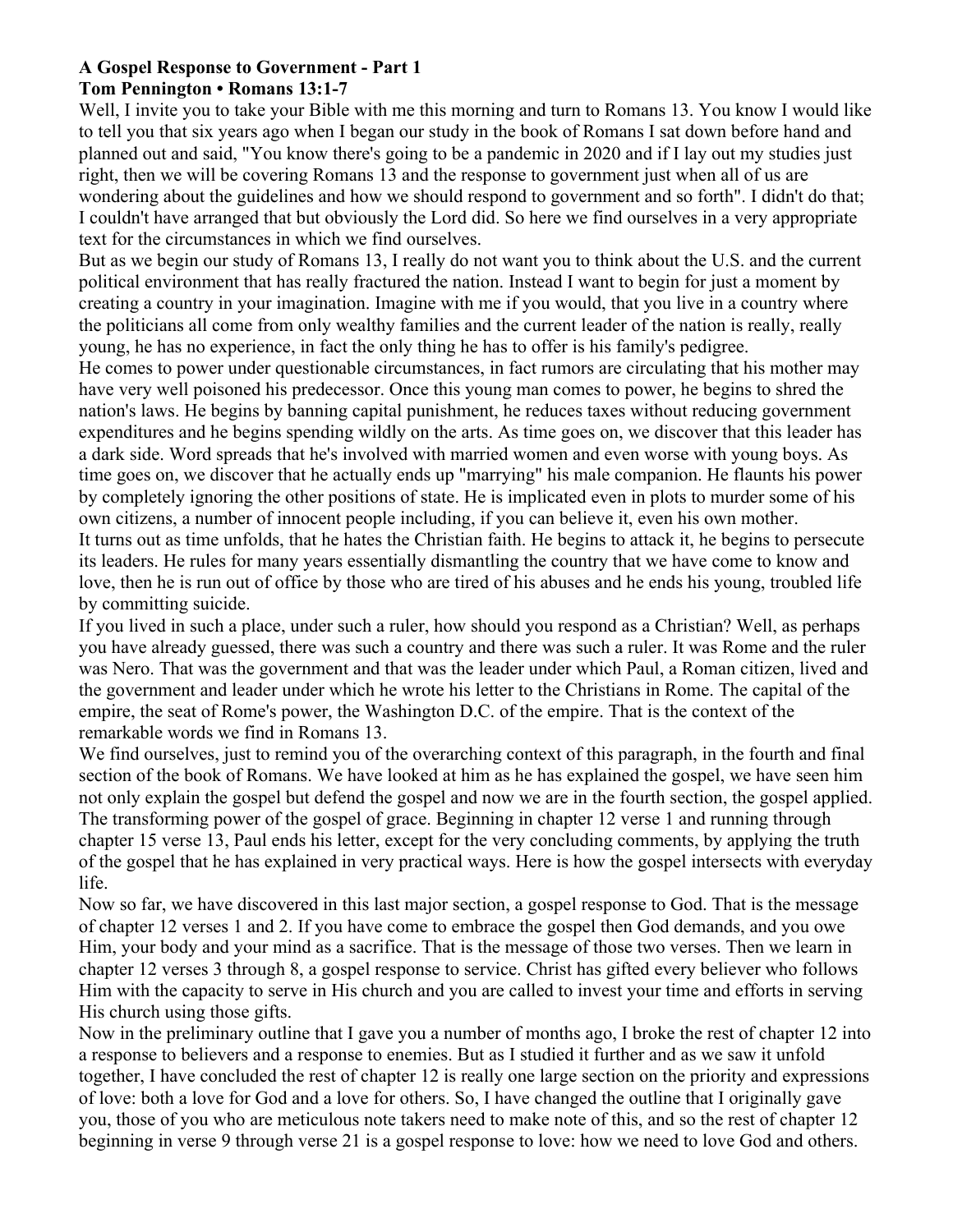Now today we begin chapter 13 and a new theme. It is a gospel response to government. That is the message of the paragraph that begins in chapter 13 verse 1 and runs through verse 7. If you have come to be a follower of Jesus Christ, if you have embraced the gospel, then here is how the gospel should impact your view of the government around you.

Let's read it together, Romans chapter 13, I will read verses 1 through 7:

*Every person is to be in subjection to the governing authorities. For there is no authority except from God, and those which exist are established by God. Therefore, whoever resists authority has opposed the ordinance of God; and they who have opposed will receive condemnation upon themselves. For rulers are not a cause of fear for good behavior, but for evil. Do you want to have no fear of authority? Do what is good, and you will have praise from the same; for it is a minister of God to you for good. But if you do what is evil, be afraid; for it does not bear the sword for nothing; for it is a minister of God, an avenger who brings wrath on the one who practices evil. Therefore it is necessary to be in subjection, not only because of wrath, but also for conscience' sake. For because of this you also pay taxes, for rulers are servants of God, devoting themselves to this very thing. Render to all what is due them: tax to whom tax is due; custom to whom custom; fear to whom fear; honor to whom honor.*

Now this is one of those passages where Paul does not leave us wondering what the theme might be, he helps us by directly stating it. Notice the beginning of verse one, here is the theme: every person is to be in subjection to the governing authorities. This is the gospel response to government.

Now this paragraph has engendered a lot of debate. One of the main questions is, why is it here? In fact those who hate what it teaches have even gone so far as to say, it doesn't fit, it was inserted, it's not even original with Paul. But there is absolutely no manuscript evidence for maintaining that. It is supported by all of the manuscripts that we have; these are the words of the apostle Paul.

So, what is the connection with the surrounding context? Well the likely connection of this paragraph with what comes before, is back in chapter 12 verse 19. There we're told not to take personal vengeance. But here at the beginning of chapter 13, Paul reminds us that the fact that we are not to take personal vengeance doesn't mean that God doesn't care about justice. Even in this world, God is a God of perfect unwavering justice and justice will be done in His presence perfectly one day. But even in this world He cares about justice and He has put in place governing authorities. Instead of personal vengeance, God has brought justice and wrath through governing authorities on those who do evil. Not perfectly, their justice is not like God's, it is very imperfect and flawed. But nevertheless, it is an instrument that God uses. Now this remarkable paragraph, either directly addresses or indirectly raises some really important questions about crucial issues. Let me just give you the list of what is here or what are the questions that are invited by what is here: You have the issue of the fundamental principle of human authority, you have the various structures of human authority, the different forms of human government, the divine purposes for human government, God's sovereign control of individual government officials, (here is a big one) the relationship between church and state, the validity of capital punishment, the validity and reasons for a just war, our responsibilities and duties to government and the biblical exceptions for submission to government. All of those are either here directly stated or indirectly raised by the content of this paragraph. And you need to know I plan to address all of those as we work our way through this passage together.

Now let me give you a working outline of this paragraph just so you can have a roadmap to see Paul's, the flow of his argument. First of all, you have the very first sentence of verse 1 is a universal command to submit to government. Then beginning with the very next line in verse 1 and running all the way down through verse 6, you have the reasons to submit to government, and then in verse 7 you have the components or elements or expressions of submission to government. This is what it entails; this is what it looks like. So that is sort of a roadmap of where we are going as we unpack this passage together. And again, just so you know, I do intend to take a few rabbit trails and address the issues that this passage raises along the way.

So, let us begin though where Paul begins and that is with a universal command to submit to government. Notice verse 1, "Every person is to be in subjection to the governing authorities." Now as soon as I read that, I need to admit to you that when it comes to the Christian response to this passage and to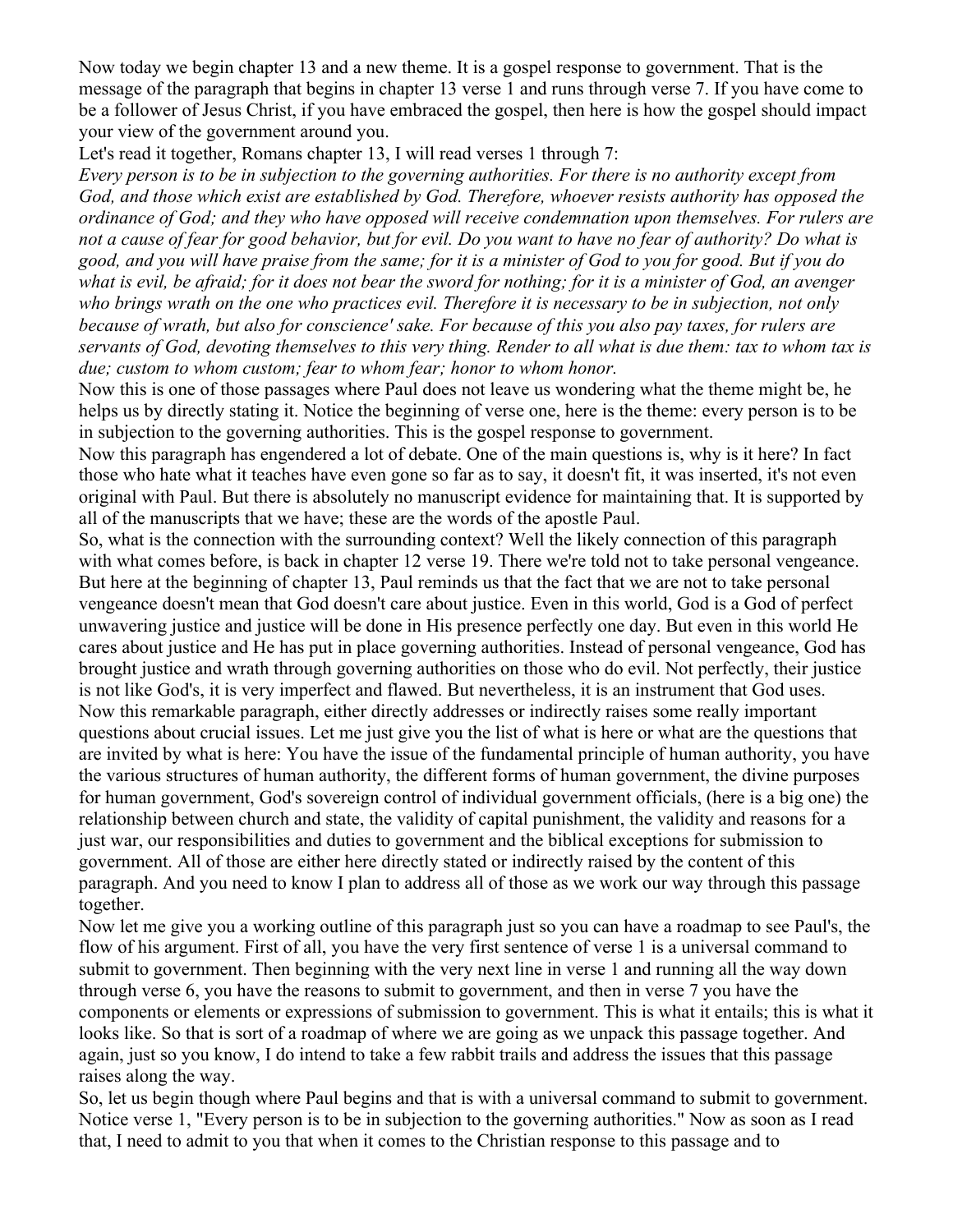government, sadly most Christians tend to end up on one of two extremes. Perhaps you have been tempted to those extremes. I think we all are at one point or other.

One extreme is to focus solely on Romans 13 as the entire Christian response to government. In other words, some take this passage in isolation from the rest of Scripture and imagine that Christians owe a kind of mindless, unlimited obedience to everyone at all levels of government. People like this refuse to speak out against the sins of government, the sins of its officials, they assume there is no legitimate place for disagreement, or petition, or peaceful protest, or at times even disobedience. But that is not what this is teaching. You see we have to interpret this passage consistent with the rest of Scripture. You've heard the basic principle of biblical interpretation is, Scripture interprets Scripture. Do you know what that means? It is using the word Scripture in two different ways. The first time it uses it, it is talking about the entirety of Scripture, the second time it uses it, it is talking about an individual passage of Scripture. So, we could rephrase it this way: the entirety of Scripture informs and helps us interpret any specific given passage of Scripture. That is what we have to do as we come to this text as well. This is not all the Bible has to say about our response to government. That is one extreme.

A second extreme when it comes to the response to government, is to focus on the exceptions to Romans 13. Frankly, there are some Christians who spend their time trying to find new legitimate ways they can disobey the government. For them to obey this passage there almost has to be a truly Christian government with just rulers and laws that only reflect the Scripture. Folks, that is just not the real world. Such a government does not exist in a fallen world and never will. It will not exist until Jesus Christ rules on this planet. These Christians who hold this other extreme are often suspicious. They are suspicious of every official, of every law, they are quickly combative, they are consistently critical in what they say and write and post, and some even become mean spirited and belligerent even encouraging rebellion and revolution. How do you know if you are tempted in this direction? Just look at the bulk of what you spend your time reading and following about this issue. Look at what you "Like" most often, look at what you post or re-post most often. If the majority of that is about the exceptions to what you are commanded to do in Scripture here in Romans 13, then it is out of balance. You are in this extreme. The focus of your response to government needs to be Romans 13 and those places where you learn that you are to submit, to pray for your leaders, to pay your taxes, to respect and honor those in positions of authority. So those are the two extremes and as we consider those extremes, I want to begin where I often do by helping us understand what this passage does not teach. And so, I do not want to begin with the passage itself, I want to begin with the biblical exceptions to Romans 13.

You see Romans 13 is not all the Bible has to say about government and our response to it. There are biblical exceptions to the requirement here to submit to government. There are biblical grounds to disobey our governmental leaders. You say, "Well Tom why do you want to begin there, why not just walk through the text?" I want to begin here this morning for two reasons, because of those two extremes. I want to begin here because there are some Christians who read Romans 13 and conclude that we owe our government unlimited obedience. And that is simply not true, and you need to know that.

The second reason I want to begin here and start with the exceptions, is that some are going to find it hard to hear what Paul actually says here if I don't start with the exceptions. Because I know what is going to happen. They are going to be sitting there going, "Yea Tom, I know it says that, but what about, and what about, and what about?" So, let's get the "what abouts" off the table so we can then look at what Paul actually says here with an open mind and hearts, alright?

So, let's look then and consider the biblical exceptions. What are the exceptions to submission to government? What are the biblical grounds for disobeying government? What are the primary legitimate ways for us to respond to governmental abuses?

Now we live in a fallen world and while, as we'll see, government is established by God and God uses it for His own purposes, government is far from perfect. In fact it is terribly flawed at its best and therefore, there are and will be abuses. How do we respond to that? This list, by the way, that I am going to give you may not be totally comprehensive, but it does include the primary exceptions to Romans 13. Let's begin by looking at the legitimate response by individuals to government abuses. Now we are talking about you as an individual Christian. Ok, I am going to look at a different category in a minute, but we are talking about you as an individual Christian. What does the Bible say about how you can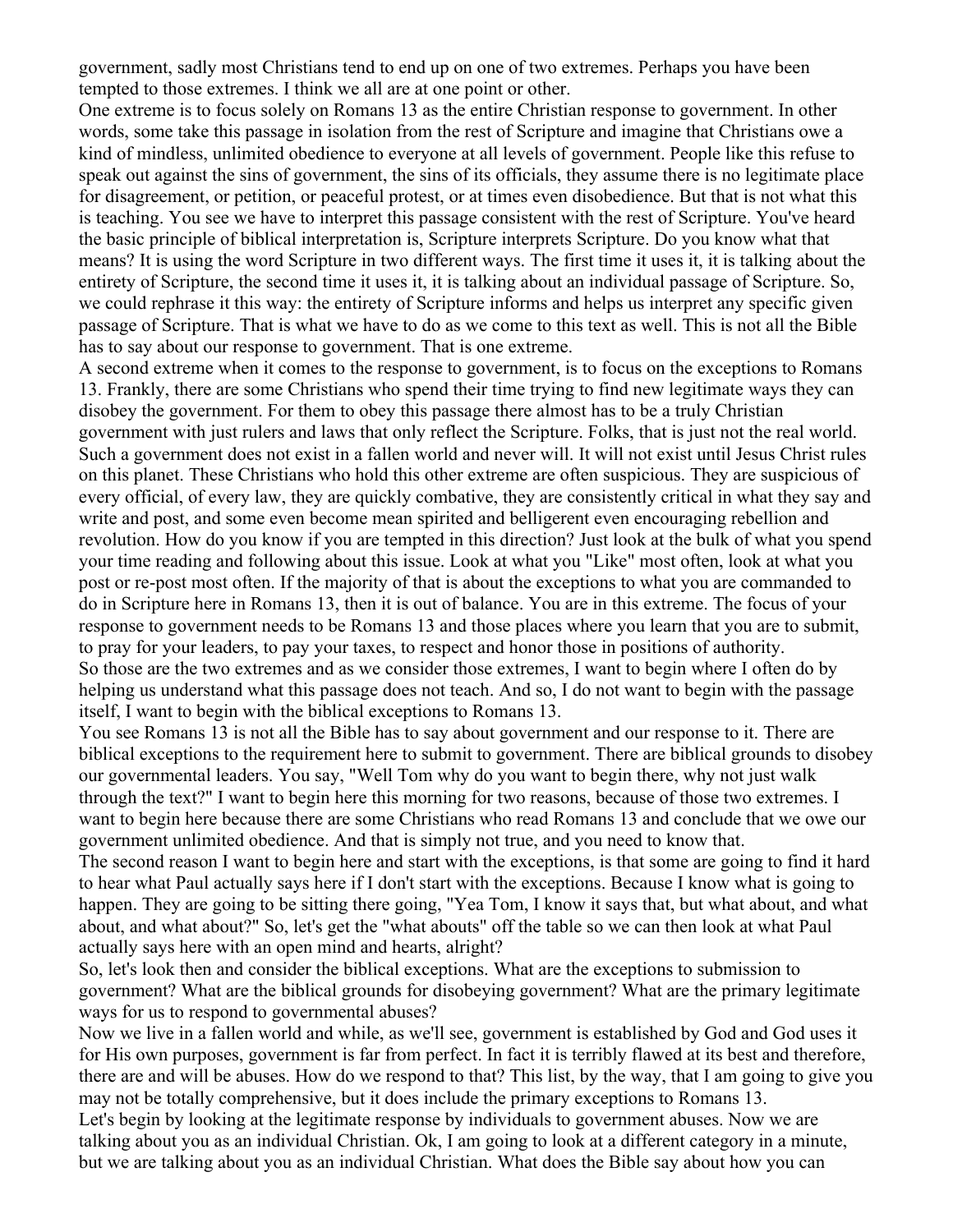respond when the government abuses its authority? Let's look at them, I'm going to give you a little list here.

First of all, it is ok for you as an individual Christian to acknowledge and to graciously speak against the sins and legal abuse of our leaders. There are countless examples of this in the Old Testament. Of course the Old Testament prophets, as part of the government, assigned by God the responsibility to keep the kings accountable from abusing their authority. They are always speaking this way toward the kings. One good example is **Daniel 5:22-23**. You remember Daniel, the aging prophet, is called in before Belshazzar the night of the handwriting on the wall to interpret what the writing means. What does Daniel say to Belshazzar? He says:

*You, his son, Belshazzar, [even though you know what happened to your grandfather, Nebuchadnezzar, you] have not humbled your heart, even though you knew all this, but you have exalted yourself against the God of heaven; … you have praised the gods of silver and gold, of bronze, iron, wood and stone, which do not see, hear or understand. But the God in whose hand are your life-breath and all your ways, you have not glorified.*

Daniel said it respectfully, but he said it directly. He spoke the truth and we must as well. In Matthew 23, our Lord does, you remember, with the scribes and Pharisees. There is an entire chapter there where he pronounces woes on the scribes and Pharisees. You say, "Yea Tom, but they were not only political leaders, they were religious leaders." That's true. So, let's look at John the Baptist, in **Mark 6:18**, "John had been saying to Herod, 'It is not lawful for you to have your brother's wife.'" So here is John the Baptist, speaking out against the sin of someone in Roman government and authority. It is not lawful, it is not permitted, you are breaking the law, it is morally wrong. It is ok for you, believer, to acknowledge in your own heart and even to graciously speak against the sins and legal abuse of leaders.

Secondly, it is ok for you to request a personal exception from an odious law. Daniel does this in Daniel 1. You remember, he has been taken from his homeland, he is now thrust into the court of

Nebuchadnezzar. And there he is told that he has to eat food that he was, as a Jewish young man, not permitted to eat. So in **Daniel 1:8**, Daniel "made up his mind that he would not defile himself with the king's choice food, or with the wine which he drank; so he sought permission from the commander of the officials that he might not defile himself." He asked, essentially it is kind of a petition of sorts, "I cannot do that, I am petitioning you in this way." And so, the question is, what would Daniel have done if he had not been granted that petition? I think that answer becomes clear later in Daniel and we will see it in a minute. But he asked for a personal exception from the law and so can you.

Thirdly, and this is a big one, you can use all legal means of redress provided by the existing laws of our country. That means, let me give you a little sub list in terms of what are some of those legal means. First of all, you can lawfully protest unjust or illegal treatment and insist that the country's laws be followed. On what authority do I tell you that? How about the authority of Jesus and the apostle Paul. Let's start with Jesus. In John 18 he is appearing before Annas. A preliminary hearing, you remember, on the night of his arrest. Somewhere in the wee hours of the morning he had a preliminary hearing before Annas, the former high priest and member of the Sanhedrin. And in that hearing Annas essentially tried to get Jesus to incriminate Himself. He asked Him to testify about Himself and to present self-incriminating facts. Here was Jesus' response, this is **John 18:21-23**:

*"Why do you question Me? [now sometimes you can read that and think Jesus is saying 'Don't ask me; ask others." No, he is saying more than that. He is saying this is illegal, what you are doing is a breach of Jewish law, you are not to ask someone who is being condemned of a crime to incriminate himself. Instead] Question those who have heard what I spoke to them; [you are supposed to be asking witnesses, not me] they know what I said." When He had said this, one of the officers standing nearby struck Jesus, saying, "Is that the way You answer the high priest?" Jesus answered him, "If I have spoken wrongly, testify of the wrong; but if rightly, why do you strike me?"*

Again, Jesus is saying that is illegal under Jewish law. You don't strike a man who is uncondemned, that is wrong. If I said something wrong, tell me what it was. But either way you don't have the legal right to strike me. That is what Jesus was saying. He was appealing to existing law.

Paul does the same thing on several occasions. You remember in Acts 16 when he was unjustly arrested and beaten in Philippi, and you remember he spent the night in jail chained up. And he and Silas are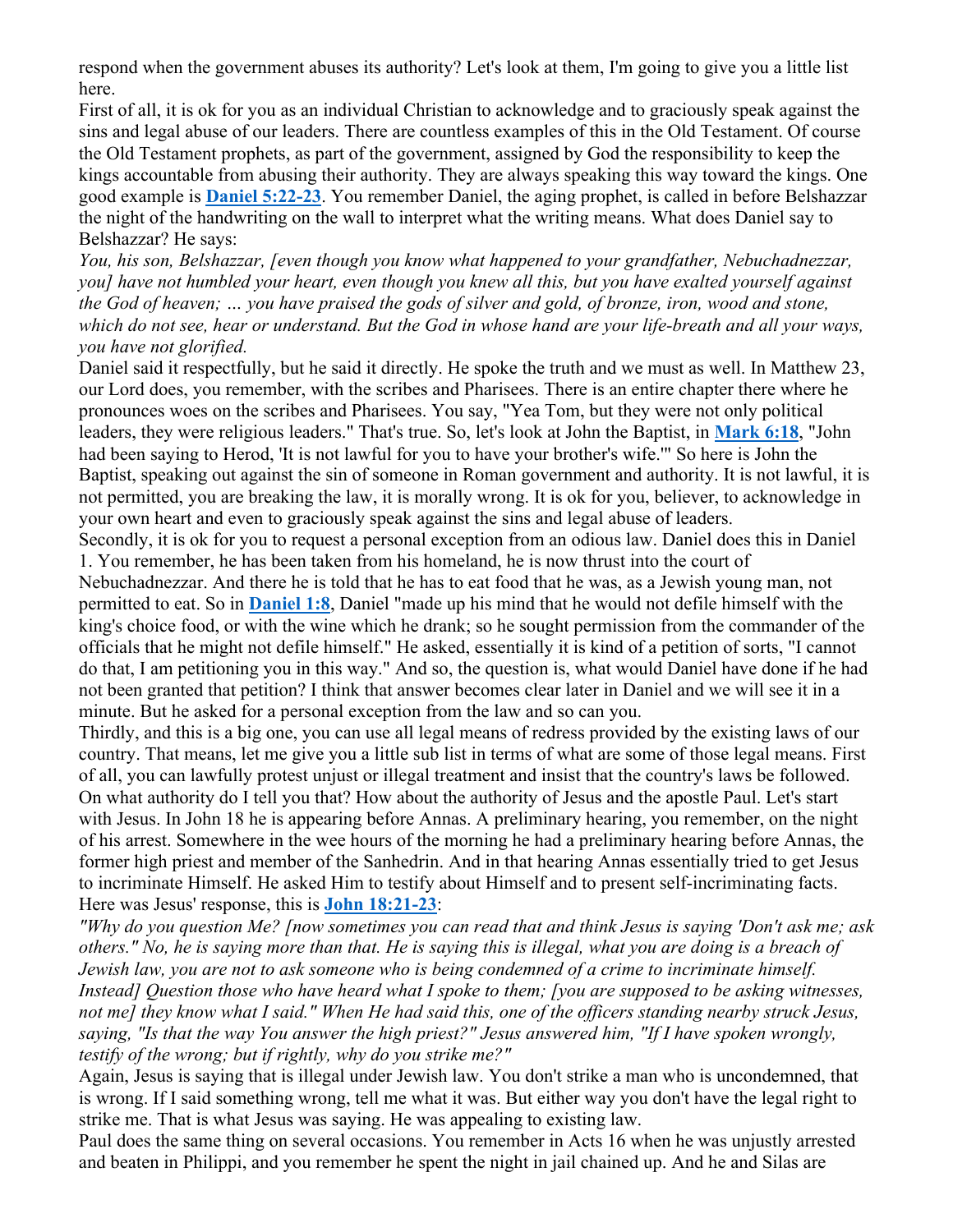singing; there is an earthquake; they are set free; the Philippian jailer comes to faith in Christ. Well the next morning the authorities hear about all of this and they hear a little more about Paul and they want to kind of just sweep this thing under the rug, that they have acted illegally. Paul is having none of it. This is **Acts 16:37**: "Paul said to them, 'They have beaten us in public without trial, men who are Romans, and have thrown us into prison; and now are they sending us away secretly? [*I don't think so]*… let them come themselves and bring us out.'" Now Paul isn't just being belligerent here, all he is doing is insisting that the law be followed. The law had been breached. This was illegal, and he wants to call attention to it. Why? He wants to call attention to it for the sake of those new believers in Philippi so they will not be mistreated. He is protecting them. But nevertheless he uses and appeals to the law. The same thing happened when he was unlawfully threatened with punishment, contrary to Roman law. You remember when that whole debacle happened at the temple when he returned to Jerusalem in the book of Acts. In **Acts 22:25**, because of all that had happened, "they stretched [Paul] out with thongs, [*in other words, they are tying him up to beat him and]* Paul said to the centurion who was standing by, 'Is it lawful for you to scourge a man who is a Roman and uncondemned?'" Paul is saying this is illegal; what you are doing here is illegal, it is not lawful, it is not right. He appealed to the law. The same thing happened at a hearing before the Sanhedrin in Acts 23. He was unlawfully struck at that hearing and in **Acts 23:3** Paul said to the one who had been instructed that he be hit, "…do you sit to try me according to the Law, and in violation of the Law order me to be struck?" He says you are acting like you are trying to keep the Law but in reality, you just broke the Law yourself by ordering me to be struck contrary to Jewish Law. I haven't been condemned. You have no right to do this. So Paul used the law.

It is ok, Christian, on the authority of Jesus and the apostle Paul, for you to lawfully protest unjust or illegal treatment and insist that the law be followed. Part of using the legal means that are available to you includes the use of the judicial system, the use of the judicial system to pursue justice and the following of the countries laws. Paul did this as well. In Acts 25, you remember he is standing before a Roman court and, in an effort to sort of just get rid of the problem, he is told, "Listen we are just going to hand you over to the Jewish authorities and they will sort this out." Paul, says, no that is not right. This is **Acts 25:10-11**: *Paul said, "I am standing before Caesar's tribunal, where I ought to be tried. [I'm a Roman.] I have done no wrong to the Jews, as you also very well know. If then [so he says, listen you know this is unjust. If then] I am a wrongdoer and have committed anything worthy of death, I do not refuse to die; but if none of those things is true of which these men accuse me, no one can hand me to them. I appeal to Caesar."* He was saying, listen I am going to use the judicial system in order to seek justice. It is ok for us to do the same, to use the judicial system to pursue justice.

In our system, unlike the Roman system, we can add a couple more to this. We can use the legislature to change the laws of the country, and we can use the voting box to replace politicians responsible for unjust or illegitimate laws. So, we can use the existing laws of the land; that is acceptable.

Let me move on to a fourth response for individuals to governmental abuses. That is we can flee unlawful and unjust arrest and punishment. That is acceptable for believers to do. Jesus told His disciples to do this in **Matthew 10:23**. He said, "Whenever they [*that is the religious authorities of the town, specifically the synagogue; whenever they*] persecute you in one city, flee to the next; for truly I say to you, you will not finish going through the cities of Israel, until the Son of Man comes." He is saying, listen you have a right to flee from unjust, illegal, arrest, and punishment. Jesus Himself did that, you remember in John 11. After the raising of Lazarus they decided they were going to kill Jesus. This is what we read in **John 11:53-54**,

*From that day on they planned together to kill him. Therefore Jesus no longer continued to walk publicly among the Jews, but went away from there to the country near the wilderness, into a city called Ephraim; and there He stayed with His disciples.*

He fled the threat of death, He knew the authorities had commanded that He be turned over and yet He did not allow that to happen, He went into hiding because the time was not right. But He would not be subject to unlawful and unjust arrest and punishment. The apostle Paul did the same thing in **Acts 9:23- 25**. It says:

*When many days had elapsed, the Jews plotted together to do away with him, but their plot became known to Saul. They were also watching the gates day and night so that they might put him to death; but*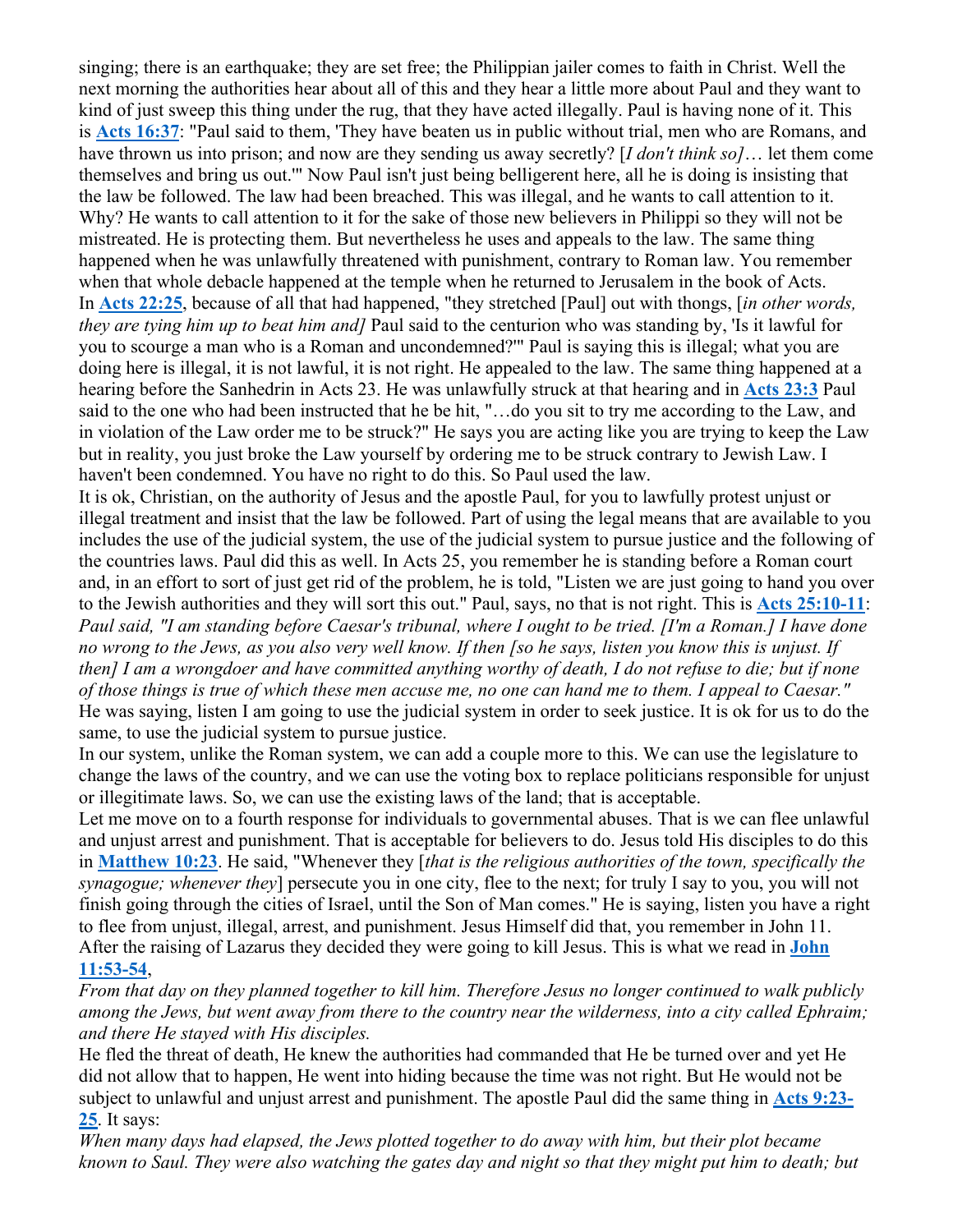*his disciples took him by night and let him down through an opening in the wall, lowering him in a large basket.*

It is ok for Christians to flee unlawful and unjust arrest and punishment.

Number five, and this is the one you expected, and I have gotten there: disobey the government only when they require you to break God's law. Now this isn't something that is doubtful, it's not questionable. We are talking chapter and verse. Like you can show me in your Bible where it says God forbids that or commands that. And you are required to do so with the right spirit and with a willingness to patiently suffer the consequences of your disobedience just as Jesus did, committing Himself to Him who judges righteously. When He was reviled, He reviled not again, but committed Himself to the Righteous Judge. You know these texts but turn there with me. **Acts 4:18** says that the Sanhedrin summoned the disciples, the apostles, together and "they commanded them not to speak or teach at all in the name of Jesus." So here is a government command that is in direct contradiction to the command that Jesus had given to them explicitly. How did they respond? Verse 19, "Peter and John answered and said to them, 'Whether it is right in the sight of God to give heed to you rather than to God, you be the judge; for we cannot stop speaking about what we have seen and heard.'" Now just in case that wasn't clear enough, let's look at chapter 5. Of course they went out and kept on preaching and so in chapter 5 verse 28 they bring them back, the council does, and the high priest says to them listen, this is chapter 5 verse 28: "'We gave you strict orders not to continue teaching in this name … yet, you have filled Jerusalem with your teaching and intend to bring this man's blood upon us.' But Peter and the apostles answered, 'We must obey God rather than men.'"

Listen, if government at any level commands you to do what God forbids or forbids you to do what God commands, then you must obey God rather than men. You are to do so with the right spirit, and you are to do so with respectful speech. But disobey you must.

There are, of course, many examples in Scripture. Let me give you a couple. There is Exodus 1, you remember the Jewish midwives. **Exodus 1:16-17**. Pharaoh said, "'When you are helping the Hebrew women to give birth and see them upon the birthstool, if it is a son, then you shall put him to death; but if it is a daughter, then she shall live.' But the midwives feared God, and did not do as the king of Egypt had commanded them, but let the boys live." If they had put those boys to death it would have been a breach of the law of God. They had to obey God rather than man.

Shadrach, Meshach, and Abednego, in Daniel 3, you remember, were told by Nebuchadnezzar to bow down and worship in front of the golden image that he had built. In **Daniel 3:18** they said "…'let it be known to you, O king, that we are not going to serve your gods or worship the golden image which you have set up.'" And of course, Daniel himself in **Daniel 6:10**. You remember the story how those who resented him and his leadership conspired together and convinced King Darius that he should pass a law that all prayers for the next period of time should be prayed through him as the intermediary—to him and ultimately through him—to the gods and he went along with it, flattered by it. And **Daniel 6:10** says: "…when Daniel knew that the document was signed, he entered his house (now in his roof chamber he had windows open toward Jerusalem); and he continued kneeling on his knees three times a day, praying and giving thanks before his God, as he had been doing previously." Believer, it is perfectly legitimate for you to disobey the government, if the government is asking you to do what God forbids or forbidding you from doing what God commands.

Now do you notice, those are the exceptions given to individuals. I think because we live in what has now become a democracy we are tempted to think our authority goes beyond that. I can't tell you how many times I hear Christians say, "Well, I'm not going to do that because it's unconstitutional." Well, God didn't give you the authority to decide whether that law is constitutional. Neither does our constitution, by the way. It gives the Supreme Court that authority. Ultimately the only right you have is, if the Supreme Court comes down on it and it is contrary to God's law, then you can disobey it. But if you don't like it then you just have to lump it and move on. Just because we live in what has now become a democracy doesn't mean that God has given you as an individual authority over those in authority. And when you carry out these exceptions, they have to be done without sinning in your speech or in your attitude. If you want to know how to do this, read Daniel. What a classic example of a guy who knew how to do this in a way that still honored God in his demeanor.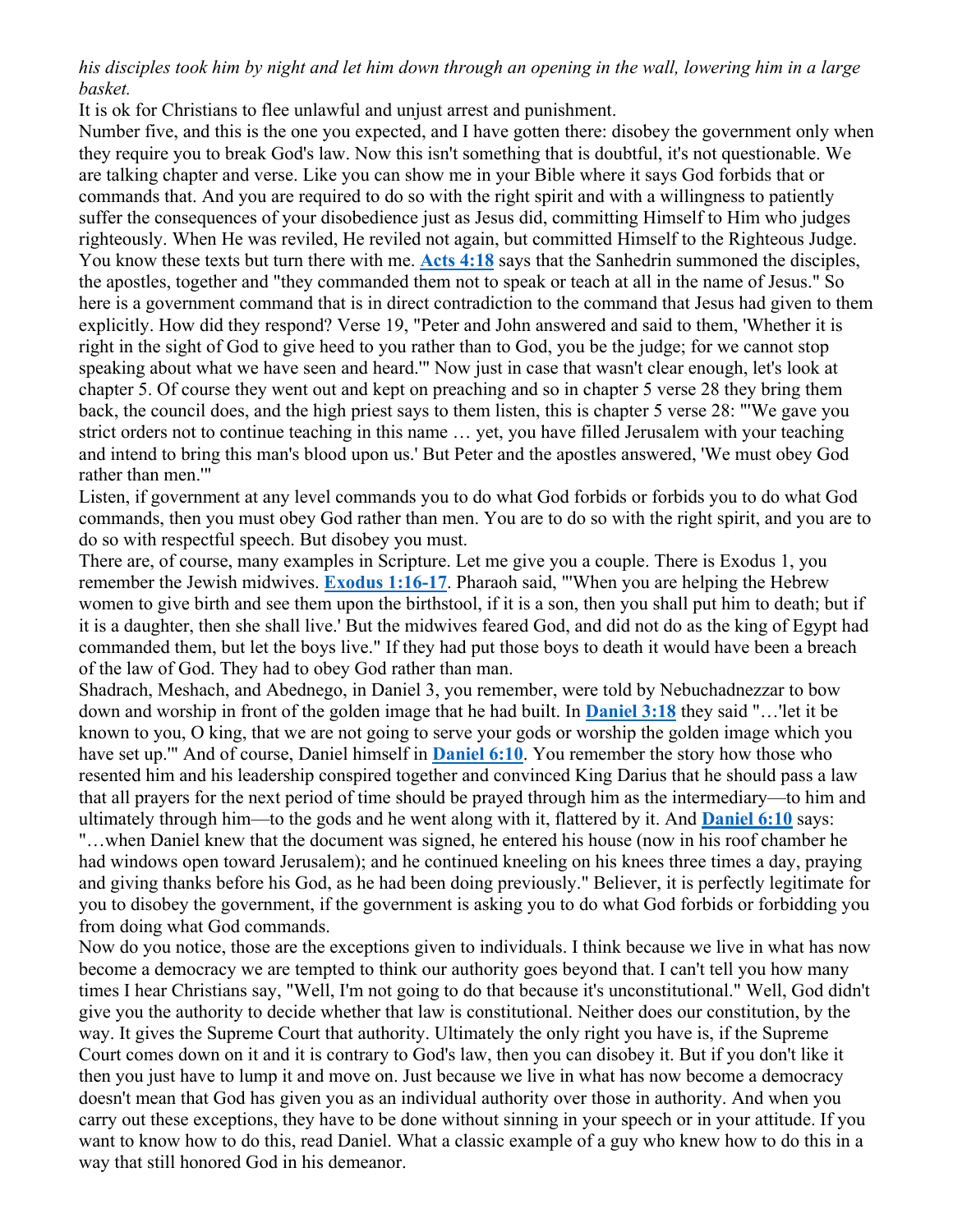So real quickly, let's look at a second category: the legitimate response by subordinate authorities in government to government abuses. So now I am talking about those who are in authority at some level in government. Not the President, but somewhere down the chain. They have duties as well, beyond our individual duties. The reformers and the Puritans used to refer to these as the lesser magistrates. That is, they have authority, God-given authority, as we will learn in Romans 13, but it is not the highest authority. But I believe that these lesser magistrates, these lower government officials, have responsibilities beyond that that you and I have as individual citizens. Because they have been placed by God, ultimately, again as Romans 13 tells us, into positions of human authority in government. And therefore, they serve as ministers of God. So, if you serve in government in any capacity, all the way up through, then these are how you ought to respond when there are governmental abuses. First of all, obviously, you can use all the means available to individuals. You are still an individual, so you can use all of those we just talked about.

In addition, secondly, you can disobey when laws or executive orders will unjustly cause the death of innocents and there are no other means to deal with it. Esther is a great example of this. In **Esther 4:15- 16**, you remember, Esther said to Mordecai, "'Go, assemble all the Jews who are found in Susa, and fast for me; do not eat or drink for three days, night or day. [And] I and my maidens will also fast in the same way. And thus I will go in to the king, [*listen to this*] which is not according to the law; and if I perish, I perish.'" Why would she break the law? Because she was trying to save, from a genocide, she was trying to save the Jewish people. You know what this tells us? This tells us that if you are in a position of authority in the government, you can never take the Nazi defense at the Nuremberg trials, 'I was just following orders.'

Thirdly, if you are in a subordinate position of authority, you may disobey when the laws or executive orders are contrary to the law of the land. Not just contrary to God's law but contrary to the law of the land. Why? Because those in lower positions of authority have either taken an actual or implied oath to uphold the law of the land, to do justice, and to protect the people they serve. And that takes precedence over an illegal or unjust ruler or law.

Number four: they can resist with force an unlawful, internal, takeover of the government; in other words, a coup. Those in lower positions of authority have, I believe, a compelling responsibility to respond to that and make sure the legitimate government remains in power.

Number five: remove, with force if necessary, any government official seeking to replace the current government and its laws. In other words, if someone comes to power and decides to change the whole system – they are just going to remake it – and in that case those in lower levels of responsibility have a responsibility before God, because of this actual or implied oath to the laws of the land and to its people, to intervene.

Now I know I just kind of went through those quickly, but I just wanted to bring them to your attention. But I want you to look at the two lists I have given you. Biblically those are the exceptions to our required submission to government. But, please be careful. Yes these are exceptions; you can use them. But just like when using a knife you have to be careful not to cut yourself in the process. I did that this week right here on my wrist.

As you think about and weigh the exceptions for submitting to government, make sure that you guard, first of all, your attitude. Yes, those are exceptions. But if your attitude is wrong you are sinning. **Titus 3:1-2** (we will look at this in more detail in weeks to come) says, "Remind them to be subject to rulers, to authorities, to be obedient, to be ready for every good deed, [*this is still talking about our response to those in leadership*] to malign no one, to be peaceable, gentle, showing every consideration [*or courtesy*] for all men." If your attitude toward local, state, and federal government officials is not one of honor and respect, you are sinning against God. If, even in pursuing these legitimate exceptions, your speech or your attitude or your posts are characterized by viciousness or constant suspicion and disrespect, you are sinning against those officials and you are sinning ultimately against God Himself, who as we will learn in Romans 13 is behind all human authority. He is more than capable of dealing with rogues. Also, be careful of your focus. It's interesting that while the Bible contains legitimate exceptions, as we have seen, to the command to submit to government, not one of the three primary New Testament passages about our response to government gives one of those exceptions. It doesn't mean there aren't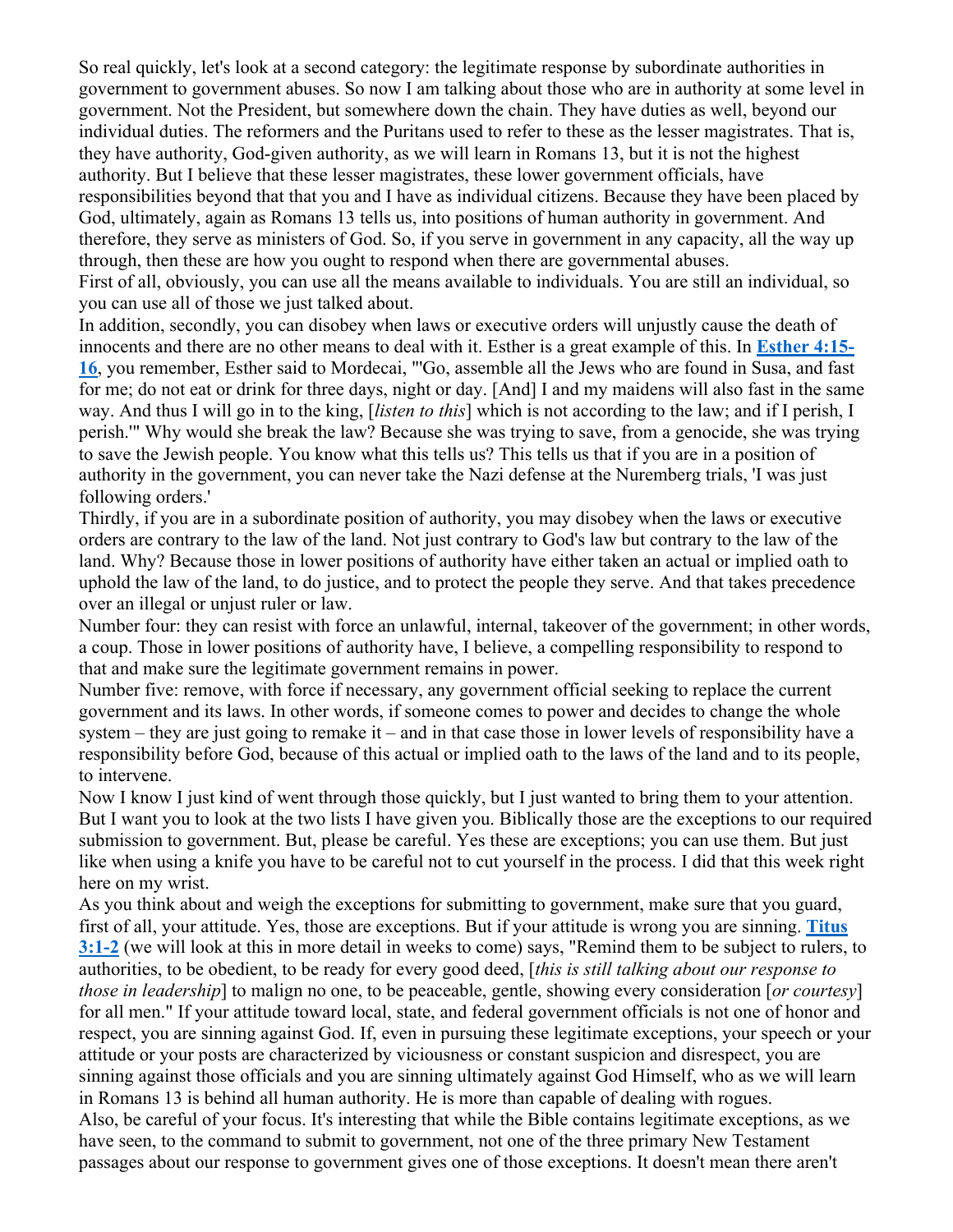exceptions, but it does mean that the limited number of exceptions and the relative obscurity of most of them only serve to magnify the rule of submission. And doesn't that make sense? I mean think about this with me. What would you think – really think about this for a moment – what would you think of a Christian wife who spent most of her marriage researching the biblical grounds for not submitting to her husband and the biblical grounds for divorce? What if she talked about those biblical exceptions all the time? What if the websites she read and gravitated to online were about the biblical grounds for not submitting to your husband? What if most of her posts championed her right not to submit and her right to divorce? What is wrong with that? I mean if it's what the Scriptures teaches, she's not technically wrong. So why do we instinctively know that shouldn't happen? Because it is a desperately wrong focus. If she is dominated by the exceptions, then she has missed the entire point of what the Bible teaches about the priority of marriage.

The same thing is true, sadly, about many Christians when it comes to their submission to government. They spend all of their time reading about, thinking about, meditating on, fostering those exceptions; working themselves up. Folks, those are the exceptions, not the rule.

Paul, in Romans 13, focuses guess where? On the biblical rule. Let's look at it together briefly. Look at **Romans 13:1**, "Every person is to be in subjection to the governing authorities." Every person. Literally in Greek, *every soul*. That is a Hebrew expression which means every single individual without exception. Believer or unbeliever, doesn't matter. Every soul. And then look at the word *authorities*. Just like in English, the word *authority* can be used of the possession of power. Or it can be used of the one who exercises that power or authority, which is how it is used here in the plural.

Some say, "Well, these authorities in verse 1, they are like spiritual authorities – demons and angels." Because this word is used that way in some texts in the New Testament. Can't be here because in verse 3 he explains what he is talking about: talking about rulers who deal with human beings. So these authorities are rulers who hold positions in government. Josephus uses this word of the Roman authorities in Judea. Now why does he call them the *governing authorities*? The word *governing* simply means *those who are over. T*hose who are in a position, over believers to whom he writes, in positions of governmental authority. These are government officials at all levels. It's like **1 Peter 2:13-14**, "Submit yourselves for the Lord's sake to every human institution, whether to a king [*there's the supreme*]as the one in authority, or to governors as sent by him..." In our own political context this passage includes the President, the Executive Branch, Congress, judges, governors, mayors, and policemen, and the whole gamut. Now notice he does not say only submit to the good and righteous and respectable. And by the way, this doesn't mean, again, that the government should overlook injustice. They should deal with that. We'll talk about that at a later time. But in terms of our response, it doesn't say we are only to submit to the good and the righteous and respectable. In fact, John Calvin puts it this way, "We are not only subject to the authority of princes, who perform their office toward us uprightly and faithfully as they ought, but also to the authority of all who perform not a whit of the prince's office. They who rule unjustly and incompetently have been raised up by God to punish the wickedness of the people. A wicked man should be held in the same reverence and esteem by his subjects, insofar as public obedience is concerned, in which they would hold the best of kings if he were given to them."

The Greek word translated *be in subjection* there in verse 1 means *to willingly submit to another, to recognize their authority over you*. It's a military word that is often used in the context of how those who are lower in rank respond to those who are higher in rank. The word itself doesn't mean *to obey* but it's often connected to obedience, as it is even in **Titus 3:1**.

There are two other New Testament texts that teach this priority: **Titus 3:1-2** and **1 Peter 2:13-17**. We will look at both of those again more in detail in weeks to come.

Look again at chapter 13 verse 1, "Every [soul] is to be in subjection to the governing authorities." How do you know if that's true of you? Let me just give you a little test and I challenge you to take this test like I took it this week, ok? If your kids, and if you don't have kids, imagine for a moment you did, ok? If your kids spoke to you and about you the way you speak to and about the government, would you be happy with their submission to your authority? If your kids had the attitude toward you and your authority that you have toward the government would you say that they are truly biblically submissive? If your kids acted towards you the way you act toward the government, would you say they have a submissive heart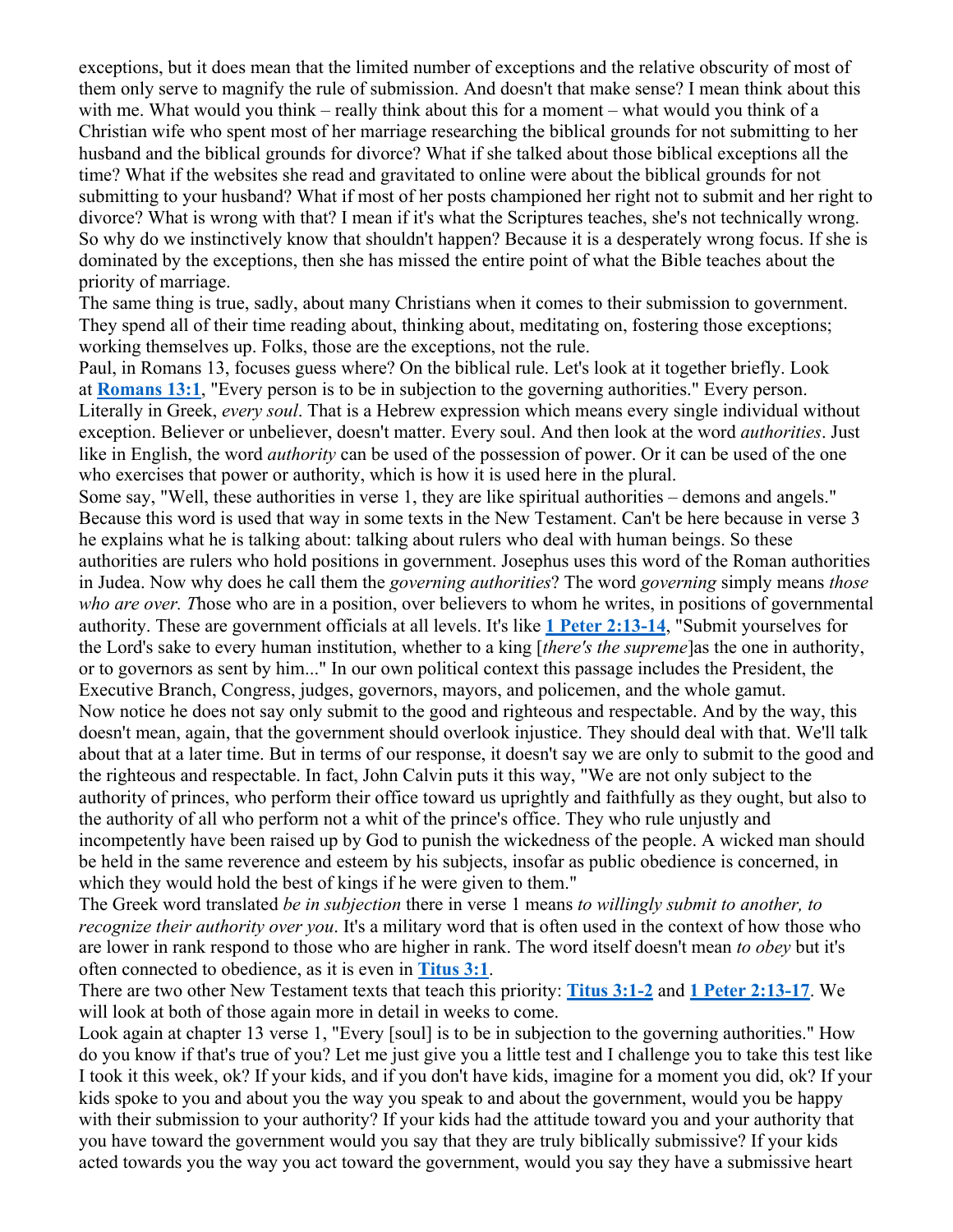toward your authority. If you have to honestly say the answer to those questions is *no*, then understand this: you don't have a submissive heart toward the government that God Himself established and you are living in a consistent pattern of unrepentant sin.

Let me challenge us all, as we go through this passage together, to ask the Lord to speak to us through His word and challenge us so that we intentionally think like Christians, not like the people around us. Let's pray together. Father, thank You for the truth of Your word. Lord give us submissive hearts, speak to us, O Lord, and may we hear and respond. Forgive us for countenancing dishonor and disrespect. Lord, I pray that You would help us to understand the exceptions, to take them when we need to, but to do so with the right spirit, with the right disposition, and still with honor and respect in our hearts. Father, I pray that as we go through this passage You would instruct us, help us to learn, both our sins and to repent and turn from them, and to learn Your intention and purpose behind even the flawed and fallen government under which we live. Thank You that, as inadequate as it is, it is still Your gift to us to protect us from what would happen if there were no government. We thank You for Your blessing. Give us hearts to receive. We pray in Jesus' name. Amen.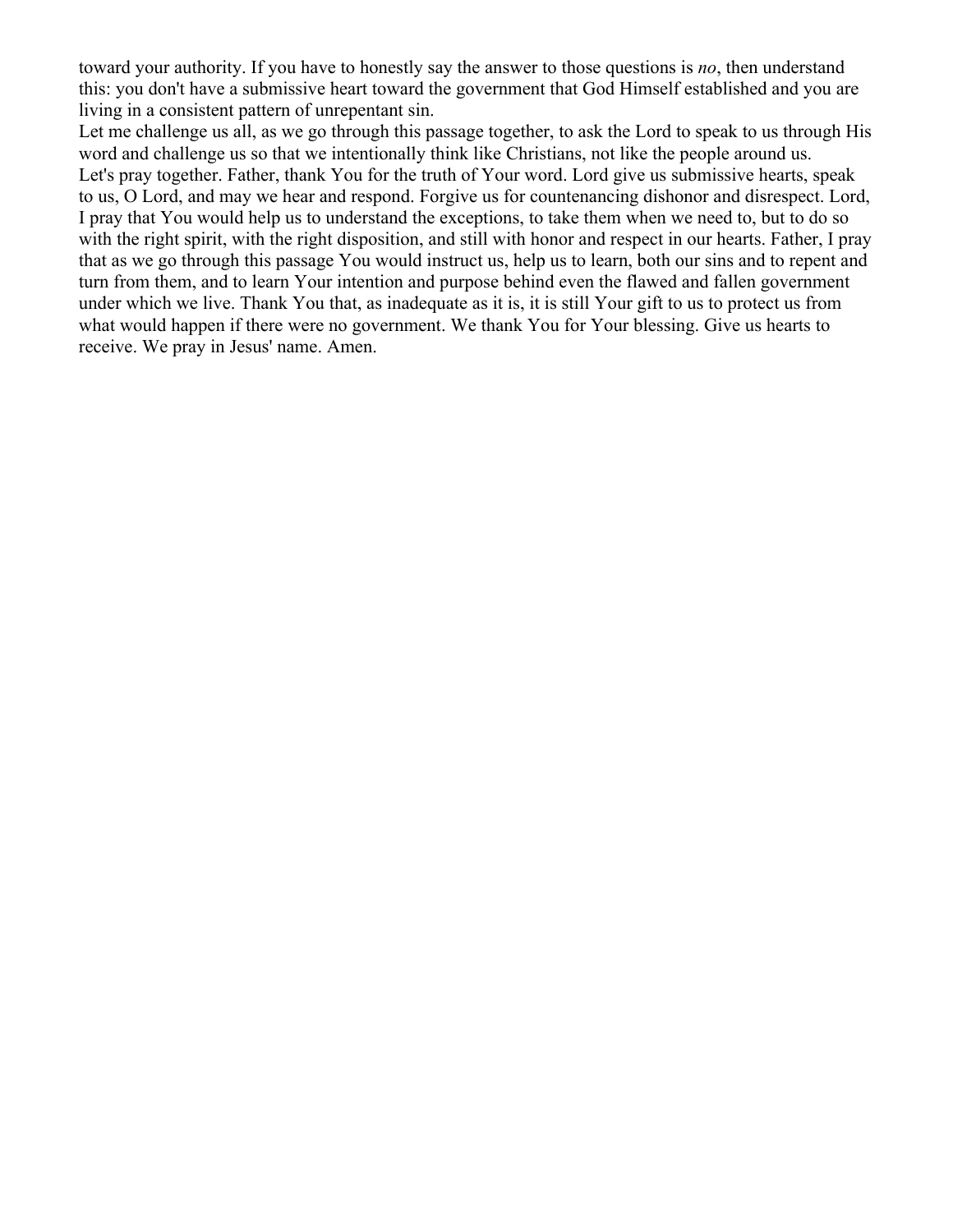#### **A Gospel Response to Government - Part 2 Tom Pennington • Romans 13:1-7**

So, I invite you to turn with me to Romans 13 as we continue our study of Paul's letter to the Romans. By last count there are approximately 195 nations that exist in our world today. Of course, that seems to change to some degree rather frequently. But all 195 of those nations have governments. Where did these concepts of *nation* and *government* come from? In political theory this is called the origin of the state. It answers the question, "Where did the state originate?" Now there are a number of theories out there, far more than I can recount to you in just a couple of minutes here. But let me just give you sort of the leading contenders in today's world. Here are the theories of the origin of the state.

First of all, there is the Evolutionary or Patriarchal Theory. This theory goes like this. Originally, the head of each family was the government. And eventually those families evolved into a network of families and related clans. They lived on one piece of land. And one person or family dominated the leadership of that clan. And this created the state. That is one theory of the origin of the state.

A second theory is the Force Theory. That is that one person or one group claimed control over an area, and then forced everyone living in that area to submit to their rule. And that is how the concept of government originated.

A third view is the Divine Right Theory. This was popular in the  $15<sup>th</sup>$  to  $18<sup>th</sup>$  centuries. And there is a measure of truth to it, as we will see. But I think it goes beyond what Scripture teaches. And that is that God created the state, which I will argue is exactly what Romans 13 says. But they go on to say, in addition God chose individuals for royal birth. And in choosing those individuals for royal birth, he granted them the divine right to rule.

A fourth theory is the Social Contract Theory. This was the prevailing theory in the formation of our own country. It was championed by Locke, Hobbes, and Rousseau. The Social Contract theory says that people collectively agree on a contract, in our case the constitution, to ensure the safety and wellbeing of all of those who collectively joined themselves. In this view, government's authority originates with the consent of the governed.

A fifth view that is gaining in popularity is the Marxist Theory. Now it is not gaining popularity under that label. You will instead hear it discussed in leading institutions – in fact I read just this week of one of the nation's leading institutions whose major emphasis in their doctrinal program is this Marxist Theory – under the name the Critical Theory. Or, it's sometimes even called the Critical Race Theory. This theory says that here's how governments came to be: There was one class who controlled the economics, who controlled the mode of production, and they established the state. They established government to guarantee their continued power over the other classes. The state then, in this theory, is merely an instrument of domination and oppression by one class over the other classes.

Those are the prevailing theories of the origin of the state, of government, that are alive in our institutions of higher education today.

Today in Romans 13 we will discover that in one brief sentence Paul tells us the origin of the state. Now let me remind you that we are looking at chapter 13:1-7 which is a gospel response to government. As Paul ends his letter, he is dealing with how we ought to respond to the gospel that we have come to believe. And in very practical ways he is helping us learn the implications of that gospel in our lives. And one implication has to do with our response to government. Let's read it together **Romans 13:1-7**: *Every person is to be in subjection to the governing authorities. For there is no authority except from God, and those which exist are established by God. Therefore whoever resists authority has opposed the ordinance of God; and they who have opposed will receive condemnation upon themselves. For rulers are not a cause of fear for good behavior, but for evil. Do you want to have no fear of authority? Do what is good and you will have praise from the same; for it is a minister of God to you for good. But if you do what is evil, be afraid; for it does not bear the sword for nothing; for it is a minister of God, an avenger who brings wrath on the one who practices evil. Therefore it is necessary to be in subjection, not only because of wrath, but also for conscience' sake. For because of this you also pay taxes, for rulers are servants of God, devoting themselves to this very thing. Render to all what is due them: tax to whom tax is due; custom to whom custom; fear to whom fear; honor to whom honor.*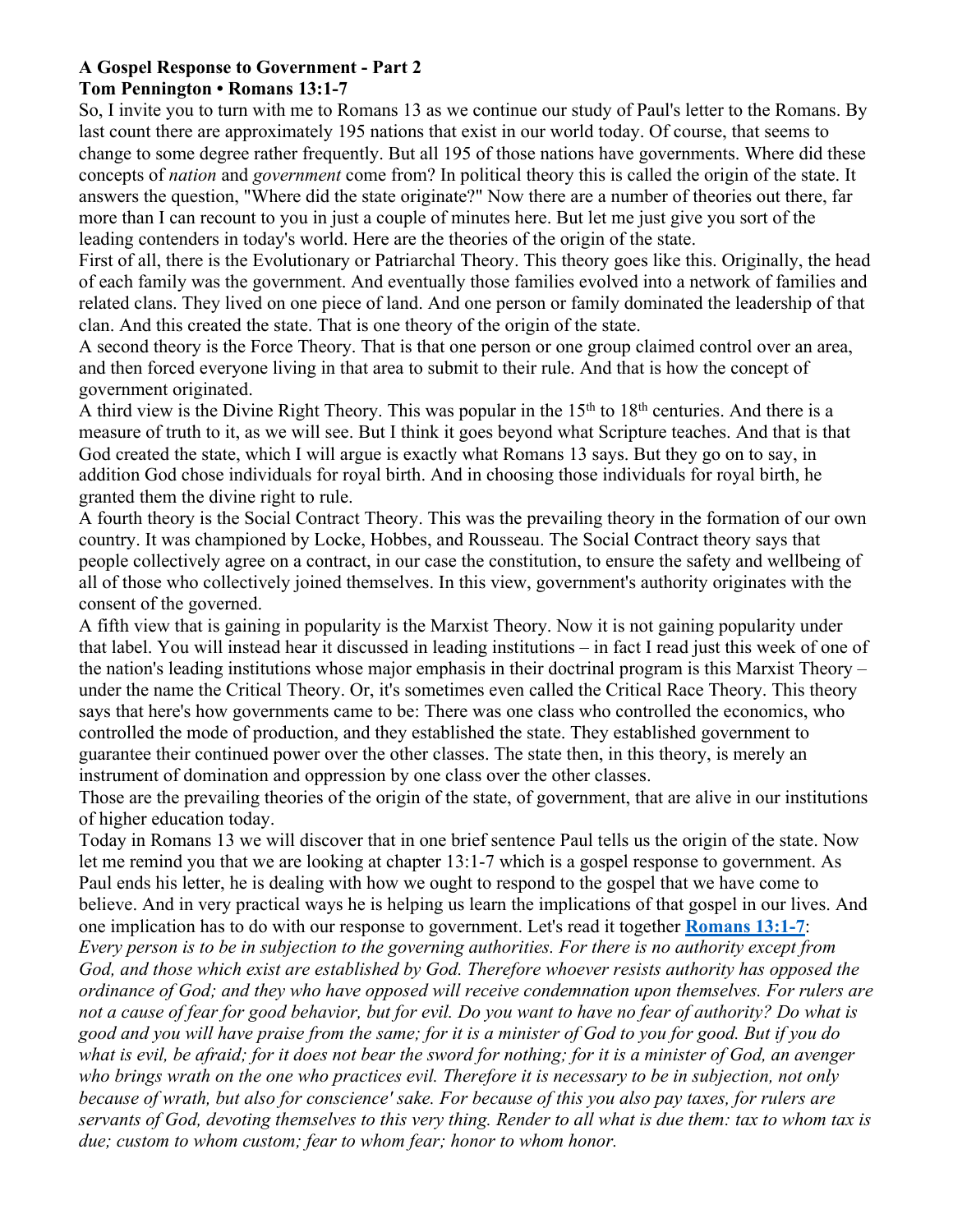The theme of this paragraph is the very first sentence. "Every person is to be in subjection to the governing authorities." Now as I noted for you last time the reason this paragraph is here, is back in chapter 12 verse 19, Paul says that we should never respond to the evil done against us with personal vengeance. In chapter 13 he tells us instead, we are to trust God to bring about justice. And often, not always – God will always bring about justice in His time and way, it may be in this life, it may be in eternity – but often, God brings about justice and punishes those who do evil through the governing authorities.

Now this paragraph begins as I noted for you last time with a universal command to submit to government. Last week you will remember we began by stepping away from Romans 13 and considering what the Bible teaches elsewhere about the biblical exceptions to this submission. Let me just remind you those exceptions fall into two categories. Frist of all, there is the legitimate response by individuals to government abuses. We can acknowledge and graciously speak against the sins and legal abuse of leaders. We can request, as Daniel did, a personal exception from the law. We can use all legal means provided within the law. That is, as I noted for you, we can lawfully protest unjust or illegal treatment. We can use the judicial system. We can use the legislature to change unjust laws. We can use the voting box to replace politicians who are responsible for unjust or illegitimate laws. We are also allowed by Scripture to flee unlawful and unjust arrest and punishment, as Jesus did and as Paul did. And the big one, the one that is the prevailing point here, is: we must disobey the government, but only when they require you to break God's law. And we looked at those passages at length.

We also looked last week at the legitimate response by subordinate authorities. That is those who are in positions of authority in government: how they should respond to government abuses. And I am not going to go through those again. If you weren't here last week you can go back and listen online and catch up. But those are the biblical exceptions to our required submission to government. But as I warned you last time, we have to be so careful with these exceptions. Because our sinful hearts don't like to submit to any authority. And therefore, we could easily try to justify our lack of submission with a reason that is really just an excuse. Even if you use a legitimate exception, I noted for you last time, make sure that you display godly and respectful attitudes in the process of that. And that you don't so over emphasize the exceptions that you fail to focus on the clear-cut biblical rule of submission and respect.

So those are the exceptions. We looked then at the first line in this paragraph, the biblical rule. "Every person *[verse 1 says]* is to be in subjection to the governing authorities." Every person is literally *every soul*. It means every person without exception, believers and unbelievers. The Greek word *be in subjection* means to willing submit to another, to recognize their authority over you. It is a military word often used in the context of those who respond to those who are higher in the command structure. That is how we are to respond to government officials at all levels, federal, state, and local, from president to law enforcement officers.

Now that brings us today then, from the universal command to the reasons: the reasons to submit to government. Paul begins – having made the command, the first part of verse 1 – he begins then down through verse 6 to lay out a series of reasons. Notice he begins there in verse 1 after the command with the word *for. Because*. Here are the reasons that you ought to be in subjection to your government. So, let's look at these reasons together. The first reason is this: God established the principle and structures of all human authority. Look at verse 1, "Every person is to be in subjection to the governing authorities. For there is no authority except from God,…" Now notice a change. In the first sentence of chapter 13 there is the plural, *authorities*. In the second sentence he changes to the singular noun, *authority*. Now that could mean one of two things. It could mean he is saying there is not an individual ruler whose authority does not come from God. That is possible and is what some commentators believe. And that is true, by the way, as we are going to see in the very next clause. But this approach makes the last clause in verse 1 a tautology, that is a pointless repetition of the second clause. More likely that center sentence in verse 1 is making its own separate point. If so, here's what Paul is saying, and this is what I believe he is saying: authority itself, that is, the basic principle of human authority, and all of its various structures come from God. God has established all human authority. Now to help us understand this, let me break it down a bit into its constituent parts. So first of all, when we say this, when it comes to this principle of authority, we are saying first of all that God is the only true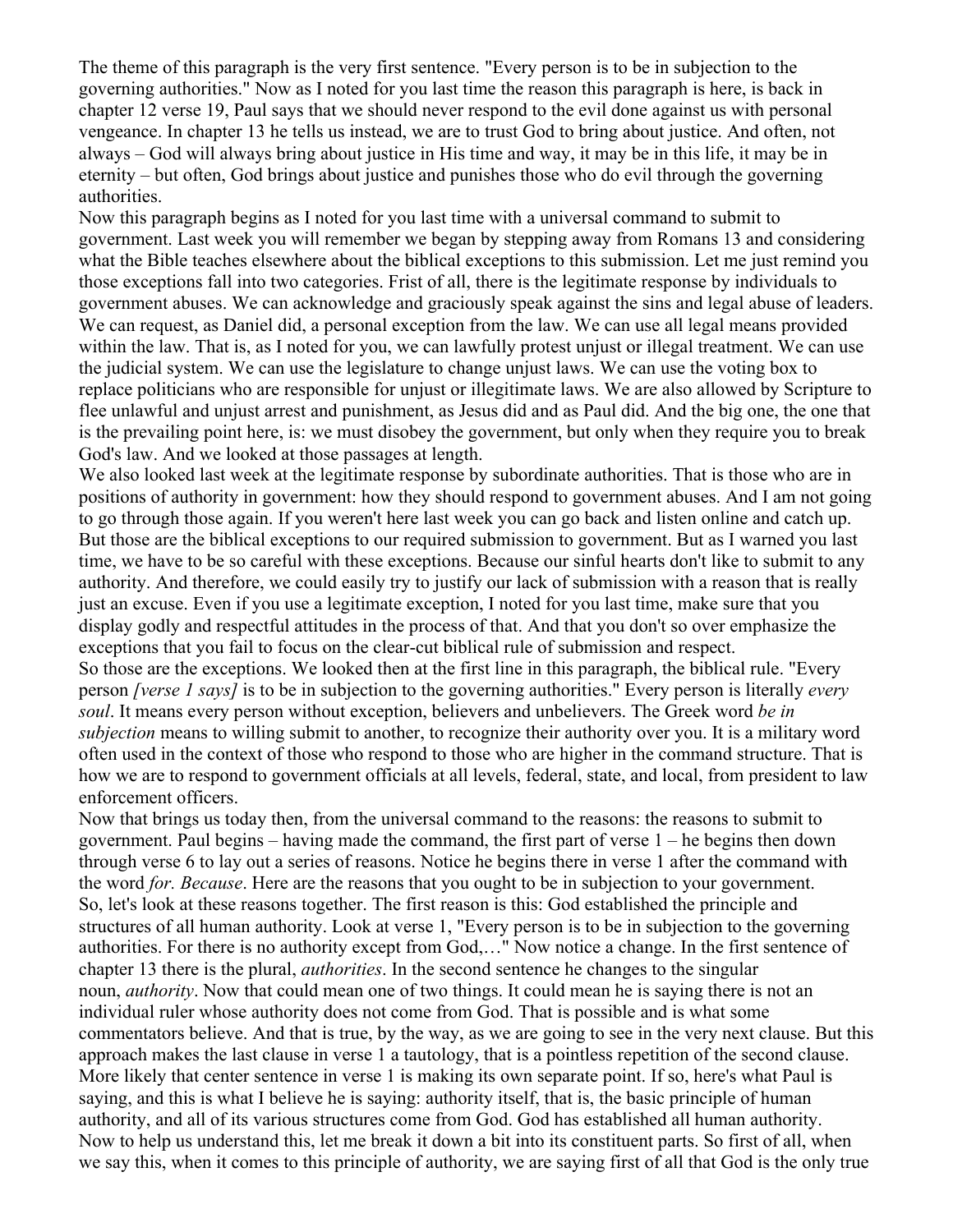and ultimate authority. God alone inherently possesses the right and power to command the thoughts, opinions, and behavior of His creatures. **2 Chronicles 20:6** says "O Lord, the God of our fathers, are You not God in the heavens? And are You not ruler over all the kingdoms of the nations? Power and might are in Your hand so that no one can stand against You." God's universal authority flows from creation. Think of it this way, if you create something, unless you intentionally sign away your rights, it is yours. And you can do with it whatever you choose. When Sheila and I wrote our first hymn, "Our Sovereign God," we chose to partner with LifeWay Music and to sign away our rights to that song to them. So, we no longer have control of it, ultimately, they do. There are certain things they allow us to do with it. But ultimately, they have control of it. The subsequent songs we have written, we have not signed such an agreement. We have retained control of them. Why? Because we created them, and it is our right to do with them as we please, unless we sign those rights away.

Because God created all things, He owns all things. **Psalm 24:1**, "The earth is the Lord's, and all it contains, the world, and those who dwell in it." In other words, not only the stuff that's in the world but the people that are in the world are His. Why? By virtue of the fact that He created them. And as owner, He has the right or power over all He made, including the nations and their rulers. You heard just a moment ago in **2 Chronicles 20:6**, "Are you not ruler over all the kingdoms of the nations?" Or look at **Psalm 47:7-8** "…God is the King of all the earth…God reigns over the nations…" And sweeping in its scope is **Psalm 103:19** "The Lord has established His throne in the heavens, and His sovereignty rules over all." Because God created all things, He owns all things. Because He owns all things, God can do what he chooses with what He has made. This is a clear point in Scripture. **Psalm 135:6** "Whatever the Lord pleases, He does, in heaven and in earth, in the seas and in all deeps." Don't misunderstand, that's not teaching that God is capricious, that God just sort of on a whim does things. No; God has a great eternal, all wise and good plan. The point is, He has the right to do that. Because he created it, He owns it. **Daniel 4:35**, "…'He does according to His will in the host of heaven, and among the inhabitants of earth; and no one can ward off His hand or say to Him, "What have You done?"'" So, God is the only true, ultimate authority over all things.

A second biblical proposition about this principle of authority is that God has delegated limited authority to people; limited authority. We saw that even last week with the exceptions when it comes to government. God has delegated limited authority to people. And why has he done this? Well, because our God is a God of order. In fact, throughout His creation God has ordained that there be order and structure. Have you ever thought about this? Even among the holy angels, and they're perfect, it's not like they need to be brought into line, but there is order and structure. There are angels who are over other angels. There is a command structure. Why? Because that is a reflection of the character of God Himself. God is also determined to establish different levels of authority among humans; submission and authority among mankind. He did so for our benefit, as an expression of His goodness. Why are there these structures of human authority? Well, there are several purposes. As we will see even in Romans 13 they serve the purpose to restrain and to punish sin. Can you imagine a world in which there is no authority? I mean frankly, if you are a parent imagine a home in which there is no authority, where the two-year-old reigns. To restrain and punish sin.

Secondly, to encourage righteousness. To promote good and wellbeing. God is good to all of His creatures and He desires their good. And so God has put these structures of human authority in place to promote our good and wellbeing, our Shalom as the Old Testament would say it. And God has put these structures of human authoritiy in place to serve as a reminder, a constant reminder, of His own authority and our accountability to Him. I can't tell you how many times I have said to our kids as they were growing up, "Listen I'm not telling you this because I'm bigger, stronger, or smarter than you are. I am telling you this because God created parents and He created children. And He established the structure and put me over you. And so, this isn't about you and me; this is about you and God. In obeying me you're choosing whether or not you are going to obey God, who has every right to tell you what to do." So, authority reminds us of God's authority and our accountability to Him.

Now to accomplish those ends, God has established several kinds of human authority. In fact, it's interesting. This word in verse 1, *be in subjection to*, it's used, and I'm not going to take you to every passage, but it's used of each of these kinds or structures of authority I am about to share with you.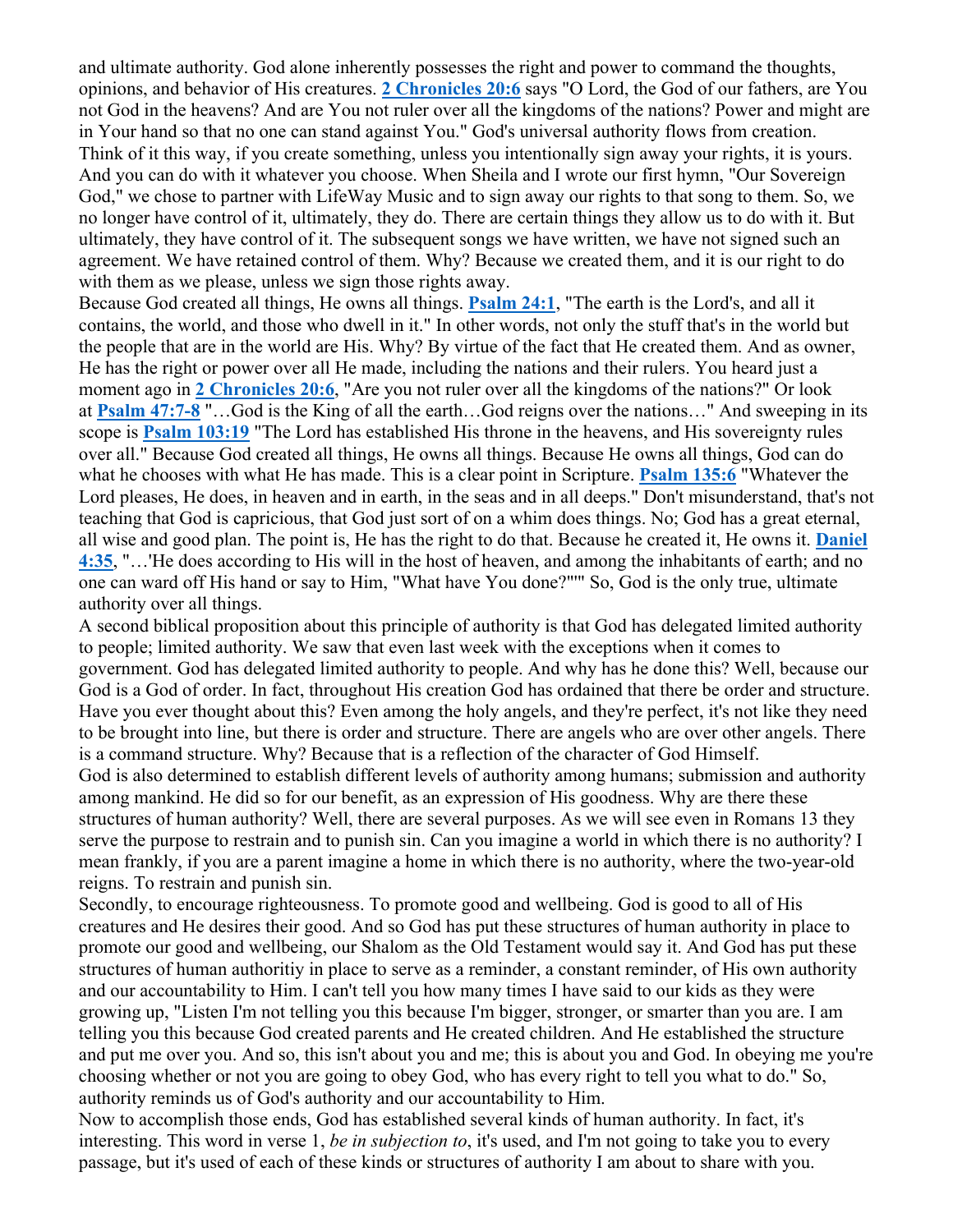God has delegated limited authority to human beings primarily in four areas. First of all, God gave husbands authority within marriage. I'm not going to look at all those texts, you're familiar with this. But **Ephesians 5:22** says "Wives, be subject to your own husbands, as to the Lord." The word that's used in that context is the same word that's used in Romans 13.

God, secondly, gave parents authority over their children. God delegated limited authority to parents over their children. **Ephesians 6:1-3**, "Children, obey your parents in the Lord, for this is right. Honor you father and mother (which is the first commandment with a promise)…" This is by God's design. Thirdly, God gave elders authority over the function and membership of the local church. **Acts 20:28**. Paul is talking here to the elders of the church of Ephesus and he says, "Be on guard for yourselves [*now listen to this*] and for all the flock, among [whom] the Holy Spirit has made you overseers,..." He's made you overseers. In **1 Thessalonians 5:12** he says, "…appreciate those who diligently labor among you, and have charge over you in the Lord and give you instruction." **Hebrews 13:17**, "Obey your leaders and submit to them, for they keep watch over your souls as those who will give an account. Let them do this with joy and not with grief, for this would be unprofitable for you." And so, God has given limited authority in each of those contexts.

Now there is a fourth and this is really the focus this morning. God gave human government authority over its citizens. Clearly, you understand, that Paul's primary focus in Romans 13 is this authority that God has delegated to civil government. So, look again at verse 1. When Paul says, "there is no authority except form God," he really isn't primarily talking about all of those other structures of human authority, he's primarily talking about this fourth one. He's saying, there is no governmental authority – governmental authority doesn't exist except from God. Scripture clearly teaches that God ordained human government. And He established it, in basic principle, after the flood. You see, get this in your mind, God created nations.

Let me show you this. Go back to Genesis 9. After the flood God says this to Noah and his family, to his sons. He says, this is **Genesis 9:5**, "Surely I will require your lifeblood; from every beast I will require it…from every man, from every man's brother I will require the life of man. Whoever sheds man's blood, by man his blood shall be shed, for in the image of God He made man." God says, listen the life of man is so precious and it's such a reflection of my image, that to attack the image is to attack me and I will not tolerate it. Therefore, anyone who commits an act of murder is to face the ultimate penalty of the taking of his own life. The question is, by whom? Who is to carry out this command? Well in the very next chapter, Genesis 10, you have the table of nations. In fact, in Genesis 10 you have the first use in the Bible of the word *nation*. Look at chapter 10:5, "From these the coastlands of the nations [*there's the first mention*] were separated into their lands, everyone according to his language, according to their families, into their nations." Go down to verse 20 as he talks about the different sons of Noah. He says, and "These are the sons of Ham, according to their families, according to their languages, by their lands, by their nations." Go down to verse 31, "These are the sons of Shem, according to their families, according to their languages, by their lands, according to their nations. These are the families of the sons of Noah, according to their genealogies, by their nations; and out of these [*notice this*] the nations were separated on the earth after the flood."

Now the change that we just read about in chapter 10 was brought about by the events that happened in chapter 11. You see it's not chronological here. Chapter 11 and the events of the tower of Babel happened before this dividing of the nations. It was brought about by what happened in chapter 11. In fact, look at 11:8-9. After what happened at the tower of Babel, "…the Lord scattered them abroad from there over the face of the whole earth; …they stopped building the city. Therefore its name was called Babel, because there the Lord confused the language of the whole earth; and from there the Lord scattered them abroad over the face of the whole earth." So, understand then, that God is the one who created the concept of the nation state. And He did so deliberately for His own purposes. This is stated elsewhere, for example **Deuteronomy 32:8**, Moses writes, "When the Most High gave the nations their inheritance, when He separated the sons of man, He set the boundaries of the peoples…" Do you hear what Moses is saying? He is saying not only did God create nations, dwelling in their own lands, but He even established their physical boundaries. I don't have time to take you to Acts 17 but you remember in his sermon at Mars Hill in **Acts 17:24-26** Paul says, not only has God established nations, and not only has He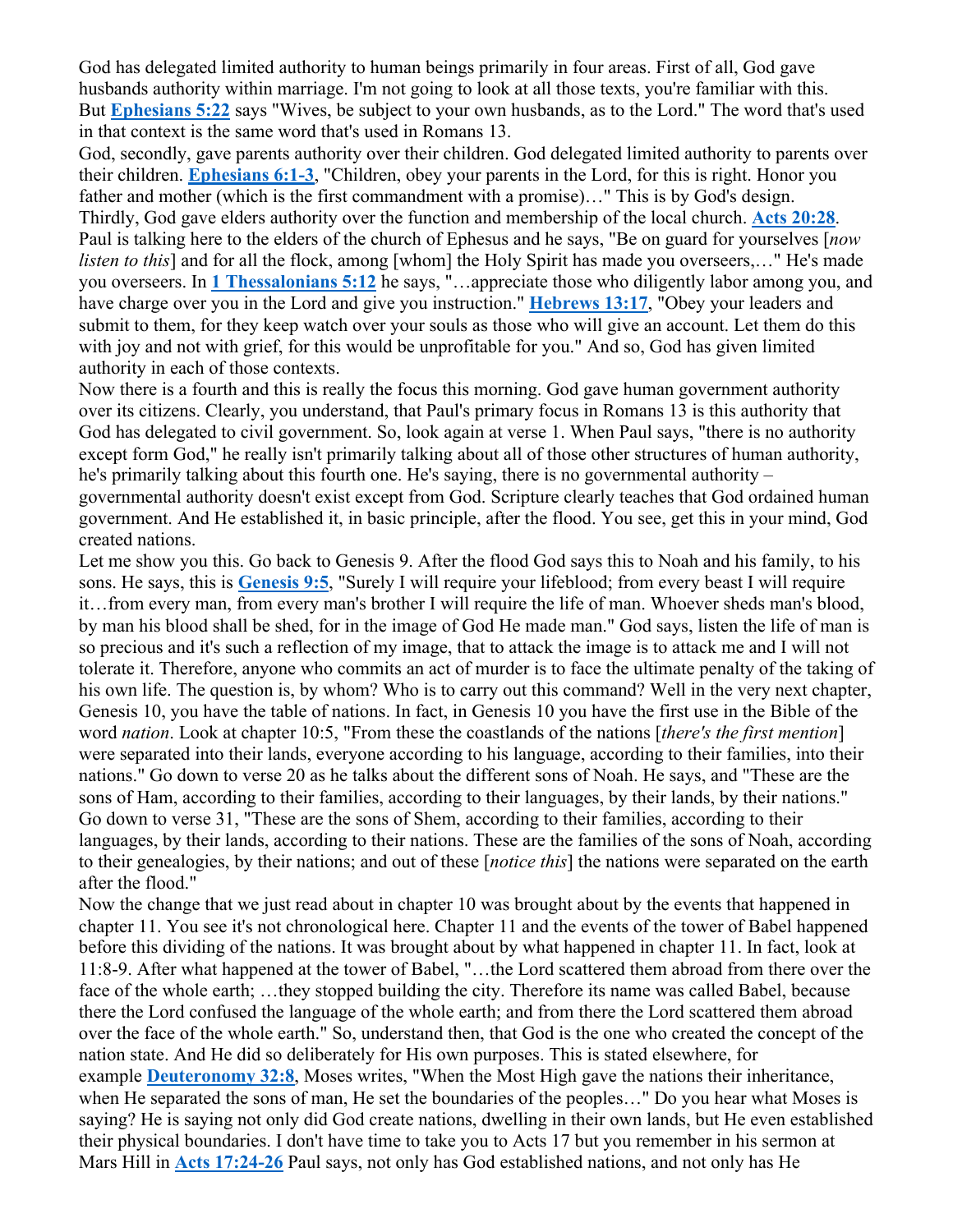established the physical boundaries that they would have throughout their history, but He also established the very time of their existence: when they would begin and when they would end. So, God created nations.

More importantly for our study in Romans 13, God gave the government of nations their authority or their right to rule. I want you to turn back with me to Daniel, to Daniel's prophecy. And if you haven't worked your way through Daniel with us, it's been one of the richest studies of my own life and I think of those who have been a part of our Sunday nights together. You can go online and catch up. But walking through Daniel has been so important to understanding these basic principles. But look at **Daniel 4:17**. Here is what Nebuchadnezzar was told, "This sentence is by the decree of the angelic watchers and the decision is a command of the holy ones, [*and here's why God was going to do what He was saying He was going to do to Nebuchadnezzar*] in order that the living may know that the Most High [*I love that expression, El Elyon, the Highest One, the One above whom there is nobody else. The Most High*] is ruler over the realm of mankind, and [He] bestows it on whom He wishes and [He] sets over it the lowliest of men." God at times puts over nations not those who are worthy of that role, but those who are the least worthy. Go over to chapter 5:18, and let's start in verse 17 and get a running start here. Daniel you remember is brought in to that feast of Belshazzar after it's interrupted by the hand writing on the wall telling him that something terribly supernatural is going to happen to him and his kingdom. And he wants to understand it, so he brings Daniel in. And Daniel, before he explains the writing, preaches him a sermon and he says to him in **Daniel 5:17**,

*Then Daniel answered and said before [Belshazzar], "Keep you gifts for yourself or give your rewards to someone else; however, I will read the inscription to the king and make the interpretation known… O king, the Most High God granted [notice this, El Elyon, the Most High, granted] sovereignty, grandeur, [power] and majesty to Nebuchadnezzar your father. Because of the grandeur which He bestowed on him, all the peoples, nations and men of every language feared and trembled before him; whom[ever] he wished he killed and whomever he wished he spared alive; …whomever he wished he elevated and whomever he wished he humbled. But when his heart was lifted up and his spirit became so proud that he behaved arrogantly, [by the way that's why I was praying this morning for the humility of our leaders, God hates pride anywhere it's found, including in our leaders. And he says when his heart was lifted up he behaved arrogantly] he was deposed from his royal throne and his glory was taken away from him. He was also driven away form mankind, and his heart was made like that of beasts, and his dwelling place was with the wild donkeys. He was given grass to eat like cattle, … his body … drenched with the dew of heaven [notice this] until he recognized that the Most High God is ruler over the realm of mankind and that He sets over it whomever He wishes."*

Douglas Moo writes in his commentary on Romans 13, commenting on passages like these and others and specifically Romans 13, "From a human perspective rulers come to power through force, or heredity, or popular choice. But the transformed mind recognizes behind every such process is the hand of God." Jesus affirmed this, didn't He? He affirmed the God-given authority of both Caesar and Pilate. In **Matthew 22:21** regarding paying Roman taxes, Jesus said, "render to Caesar the things that are Caesar's; *[I am acknowledging, He said, that Caesar has rightful authority. And therefore, you ought to submit to him as that rightful authority]* and to God the things that are God's." In **John 19:11** you remember, Jesus stood before Pilate at his trial and Pilate says, 'Don't you realize – why aren't you talking to me? Why aren't you telling me what your thoughts are? I have the authority to do away with you; take your life.' And Jesus said this to him, this is to Pilate, ''You would have no authority over Me, unless it had been given you from above…'"

In **Romans 13:3-8**, twice Paul calls rulers *ministers of God*. And once he calls them *servants of God*. So, folks, understand this: there is absolutely no question that God in eternity past decided to institute human government. Government, again please listen to me, government does not exist, it did not originate by evolutionary process, by force, by social contract, or by a human desire to oppress others. It was ordained by God. John Murray writes, "This passage expressly excludes, from the outset, every notion to the effect that authority in the state rests upon agreement on the part of the governed, or upon the consent of the governed. Authority to govern and the subjection demanded of the governed reside wholly in the fact of the divine institution."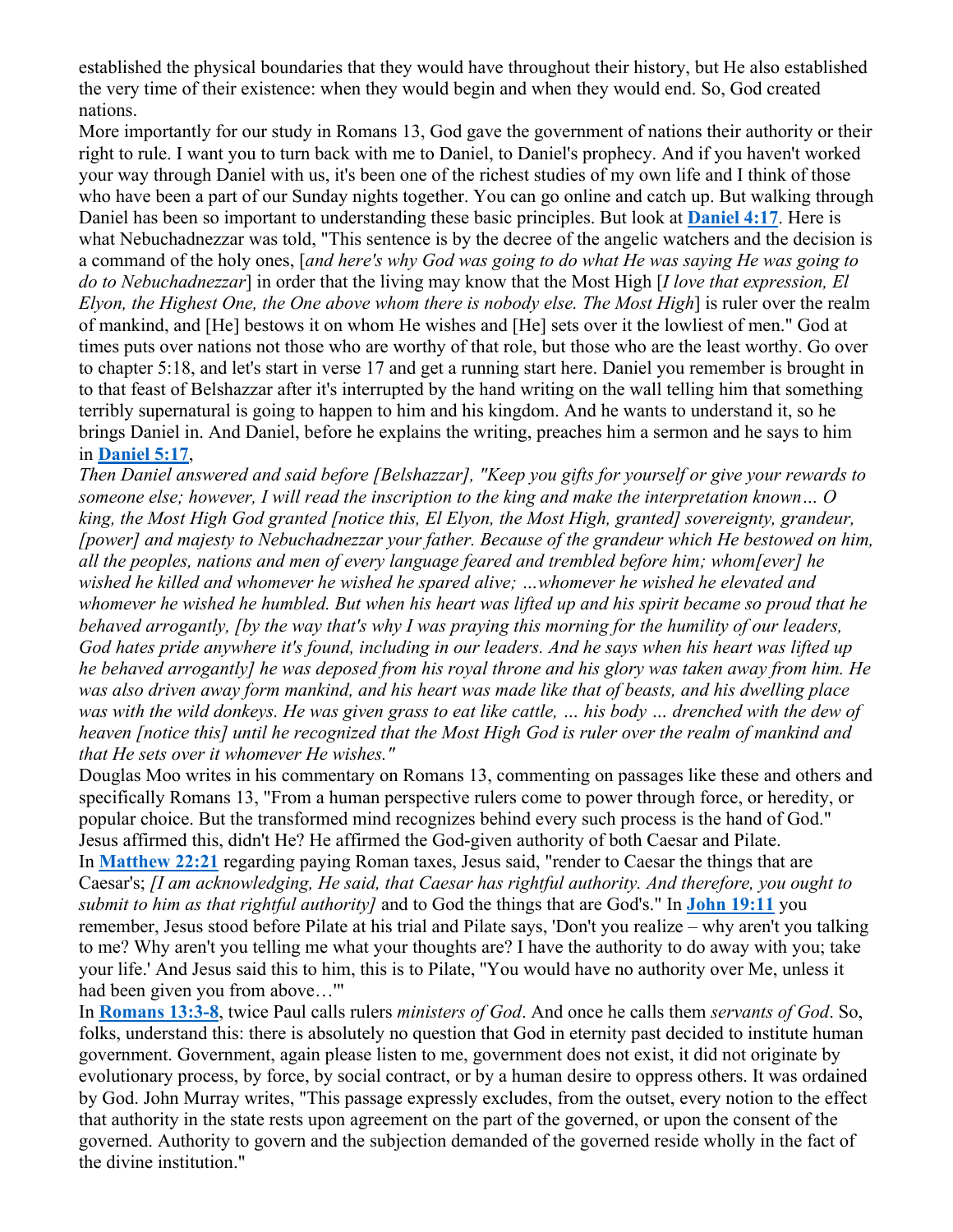All government – whether it is totalitarian, like that of Nebuchadnezzar, or whether it is democratic, whether it is monarchy or oligarchy – all government is established by God. That doesn't mean, as we will discover next time, that God approves of all government or all governmental rulers. But the principle of governmental authority is established by God. The principle of human authority over other humans and the structures of that authority – in the family, in the church, in the state – they are not human inventions to be tolerated. They are divine blessings to be embraced. Of course, some governments are better than others. Some governmental leaders are more respectable and carry out their duties more capably than others. But government, our government, with all of its flaws, is divinely created for our wellbeing and safety. Because even bad government is better than no government.

Look again at chapter 13:1. Here's the command, "Every person is to be in subjection to the governing authorities. [*And what's the first reason?*] For there is no authority except from God." God established the principle and structures of all human authority, including government.

My question to you this morning, and I want you to answer this honestly in your heart, is: Do you believe that? And if you believe that, are you thinking and acting like you believe that. That is what Paul is calling us to do here.

Let's pray together. Our Father, we thank You for Your great truth. We praise You that You are the King of the nations. We thank You that you established the principle of authority built on Your own authority. And You delegated limited authority to human beings, not for our detriment but for our blessing. Lord, we recognize that in a fallen world there are many who don't manage their authority well, who even abuse their authority. And yet, Father, we thank You for the blessing that it is to us as we live on this planet. Help us to think and speak and act like those who have a transformed mind. Who have been transformed by the gospel of Jesus Christ. So that this, what we are learning in Romans 13, is our response to government. We pray in Jesus' name. Amen.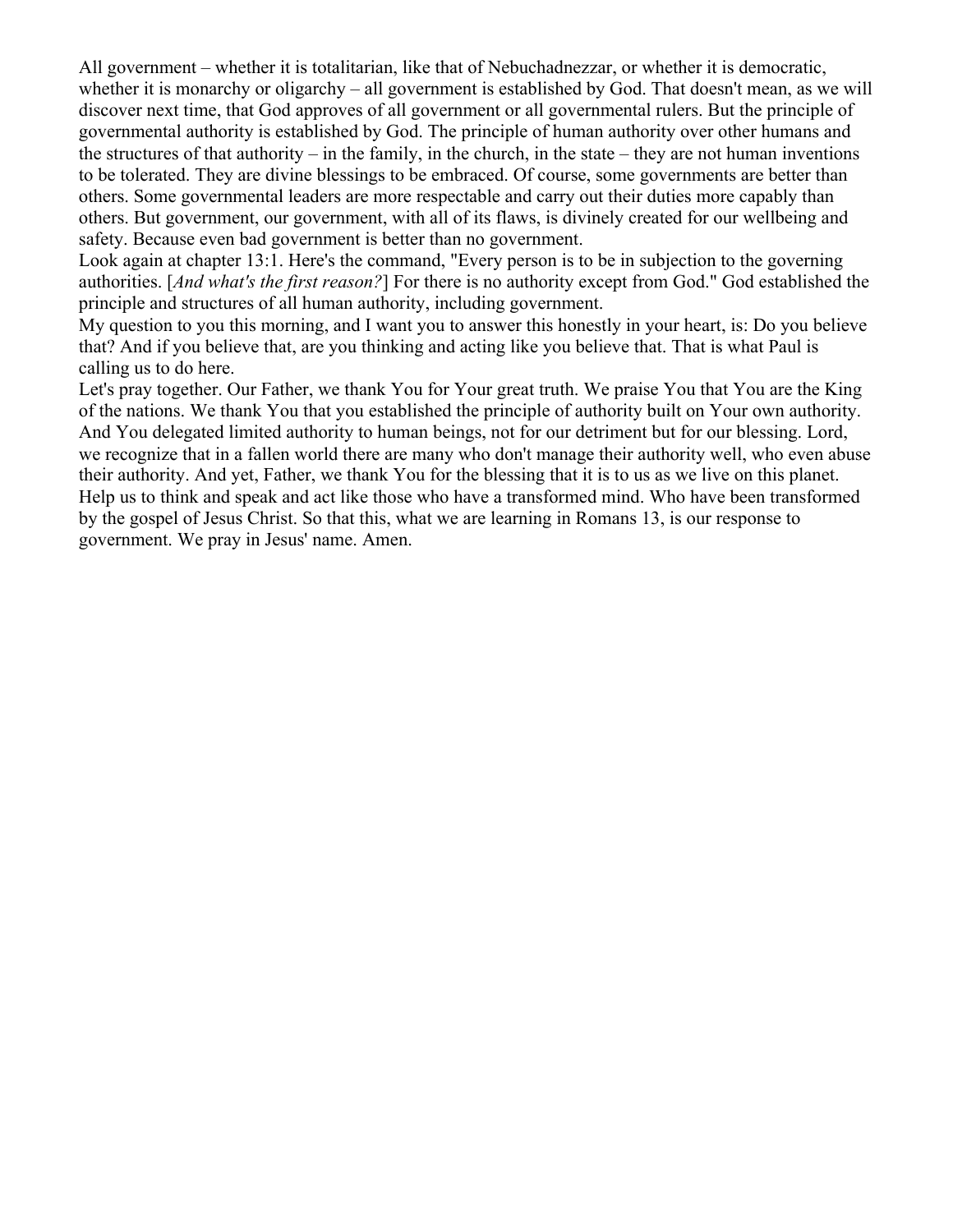#### **A Gospel Response to Government - Part 3 Tom Pennington • Romans 13:1-7**

I invite you to take your Bible and turn with me to Romans 13. And as you are turning, I want to share something with you. A couple of weeks ago in our elders meeting Eric Weathers, who is a part of our church and also very much involved in the training academy, The Masters Academy International. Where graduates from the Masters Seminary mostly, go to various places around the world and equip and train indigenous pastors for ministry, teach them how to preach expositionally, how to serve their flock. He is very much involved in that and he brought us a gift from the ministry in Europe, specifically, in Germany. A dear friend of mine heads that ministry, Christian Andreason. And a number of, I guess, a couple of years ago now, I don't remember exactly. Was it a year ago that we looked at partnering with them for the translation of this? [*a voice from the congregation, a year and a half ago*] A year and a half ago, see I'm terrible with time. But a year and a half ago the elders agreed that we wanted to support the translation of the MacArthur and Mayhue systematic theology into German. There are a number of systematic theologies available there in Germany. But most of them are liberal and those that aren't are not really usable for the average pastor. And so, they really wanted this work to be available there. It has now been translated and printed and Christian sent us, via Eric, a copy in leather of the systematic theology. As you can see you almost need like a wheelbarrow to carry it. But it's all there and it's very well done. It's, I have just enough German to be dangerous and I am grateful for the fact that the Lord allowed us as a church to partner with the ministry there to see a good systematic theology put in the hands of pastors, church leaders, and even lay people in Germany and everywhere German is spoken. So, I just wanted you to be aware of that. And to celebrate with us the completion of that in German. It will be around somewhere, not after the service probably, but we'll display it somewhere on campus so you will get a chance to see it. But I wanted you to be aware of that. And thanks Eric for bringing that to us.

Well, let's again, turn to Romans 13 and continue our study of this wonderful and very appropriate chapter. I think you understand that when you look at biblical history, the darkest time in Israel's history was about a 300-year span that was the period of the Judges. That period was described for us in the Book of Judges as well as in the Book of Ruth. There was no central government in Israel. There was no national leader. Each tribe had its own de facto government. They were often at war with each other. And often they were at war within their own tribe. It was a time of widespread apostacy, of great degeneracy, morally, as well as recurring and deepening cycles of divine judgment. And the chief characteristic of that period is described in several places in the Book of Judges. One of those is **Judges 17:6**, where we read this "In those days there was no king in Israel; every man did [*did what*] what was right in his own eyes." What you and I have to understand is that left to ourselves without the restraint of human government, this entire planet would look like the period of the Judges. In Romans 13 Paul is explaining to us that government, even bad government, is better than no government. The radicals in our country who are advocating anarchy and the destruction of authority, frankly they need to get out a little more. They need to read history. They need to just look around our world at those countries where there is little or no government and ask themselves if that is really what they want.

The truth is, and this is what we are learning in Romans 13, is government is God's gracious way of protecting us from a world and from a society in which man's fallenness is given free reign. This is part of the gospel's response to government that we are learning. In **Romans 13:1-7**, that's really the theme of this paragraph, it is a reminder that for those of us who have been justified, for those of us who have embraced the gospel who have been transformed by the work of the spirit, we respond to government in the way that God would want us to. In the way that Christ wants us to. It is a gospel response to government. It's described here in these seven verses, let's read them again together **Romans 13:1-7**: *Every person is to be in subjection to the governing authorities. For there is no authority except from God, and those which exist are established by God. Therefore whoever resists authority has opposed the ordinance of God; and they who have opposed will receive condemnation upon themselves. For rulers are not a cause of fear for good behavior, but for evil. Do you want to have no fear of authority? Do what is good and you will have praise from the same; for it is a minister of God to you for good. But if you do what is evil, be afraid; for it does not bear the sword for nothing; for it is a minister of God, an avenger who brings wrath on the one who practices evil. Therefore it is necessary to be in subjection, not only*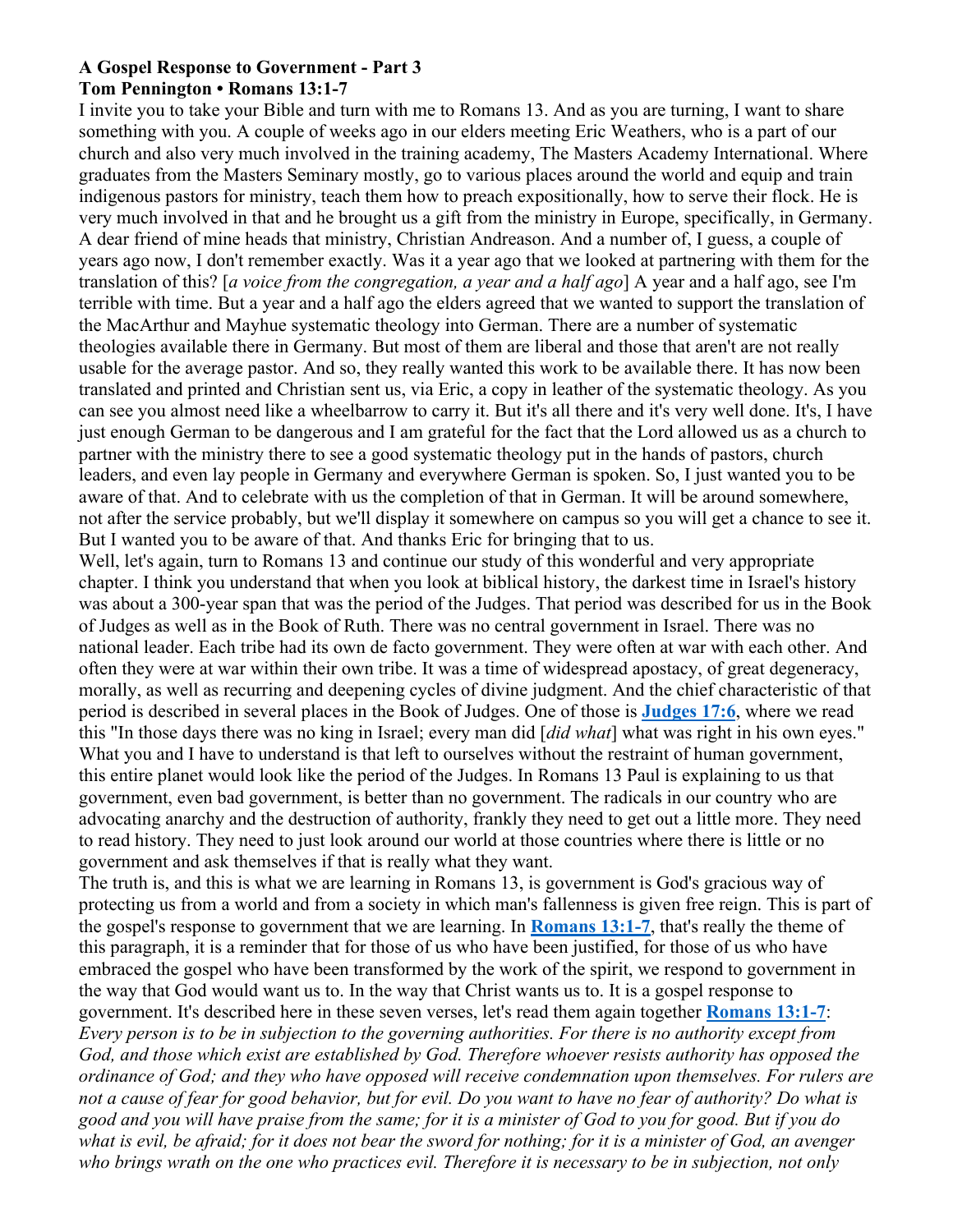*because of wrath, but also for conscience' sake. For because of this you also pay taxes, for rulers are servants of God, devoting themselves to this very thing. Render to all what is due them; tax to whom tax is due; custom to whom custom; fear to whom fear; honor to whom honor.*

This paragraph begins in the very first sentence with a universal command to submit to government. In fact, the first sentence states the theme of this paragraph. Notice verse 1, "Every person, [*literally in Greek, every soul, every human being without exception*] is to be in subjection to the governing authorities." The Greek word translated "be in subjection" means "to willing submit to another," to recognize their authority over you. There is the universal command. Now beginning after that sentence and running all the way down through verse 6 Paul provides for us the reasons that we are to submit to government. You'll notice the little word "for" in the middle of verse 1, that introduces a series of several reasons for obeying this command to submit to government. We've considered the first reason. It is that God established the principles and structures of all human authority. That's the message notice of the second sentence of verse 1, "For there is no authority except from God," God is the only true ultimate authority and God has delegated limited authority to people on this planet for its order and its wellbeing. Paul's primary focus here in **Romans13** is the authority that God has delegated to humans as involved in civil government. We learned that God created nations, that's not a human construct, nations are not formed by a social contract. Rather, God created nations beginning back in Genesis right after the flood. And He gave the governments of those nations' their authority, or their right to rule. So, government then, is not a human construct. It is not a social contract. It is a divine mandate.

Now today we come to a second reason that we are to submit to government. And it is this, God has appointed all who currently occupy positions of authority in government. Look again at verse 1. By the way, let me just tell you that we are not going to go this slowly through the rest of these verses. These initial statements are absolutely foundational to grasp and understand. Look at verse 1 again, "Every person is to be in subjection to the governing authorities. For there is no authority except from God, and [now notice the last part of verse 1] and those which exist are established by God." "Those which exist" is literally in Greek "the ones being." Now this expression "those which exist" so "the ones being," could possibly refer to several different things. And different interpreters have landed on one of these options throughout the centuries since this was written.

The ones which exist could refer to the various forms of government. Such as monarchies, democracies, oligarchies, in other words the different kinds of governments that exist have been established by God. A second option is the different levels of government within a given country have been established by God. In our case, of course, that would be the federal, the state, and the local governments. A third option is that Paul means that the various positions in a particular government. Such as again, in the U.S., this would be the office of president, the members of congress, judges, governors, etc. A fourth options is that when he says those that exist or which exist, he is referring to the specific

individuals who occupy those positions in government. In our case, President Trump, Chief Justice Roberts, Senator McConnell, House Speaker Pelosi, Governor Abbot, etc.

Now when you look at that little list of options, I think we need to start by acknowledging that biblically it is correct to say that all of those are true. But here, the context implies that Paul is not referring to the first three. He is not referring to the forms of government. He is not referring to the levels within a given government. Or the various positions in government. But rather he is referring here to the individuals who occupy various positions within the government. Why do I say that? Well, look at verse 3. When he comes back to this group, he calls them rulers. He is talking about the people who occupy these positions. Now the verb established there at the end of verse 1, means to bring about order by arranging, appointing, or putting in place. God has established. He has arranged, appointed, or put in place the existing authorities. Notice this has been accomplished by God. This is really an amazing statement. In context this is a categorical assertion. A categorical assertion that God has put in place. He has arranged. He has appointed. He has ordained all of those men and women who currently occupy positions in civil government.

For the Roman Christians who received this letter in the first century, that included the Emperor Nero. It included the individual members of the Roman Senate. It included all of those who held positions across the Roman Empire and its government. This is a sweeping statement. But you need to be really careful.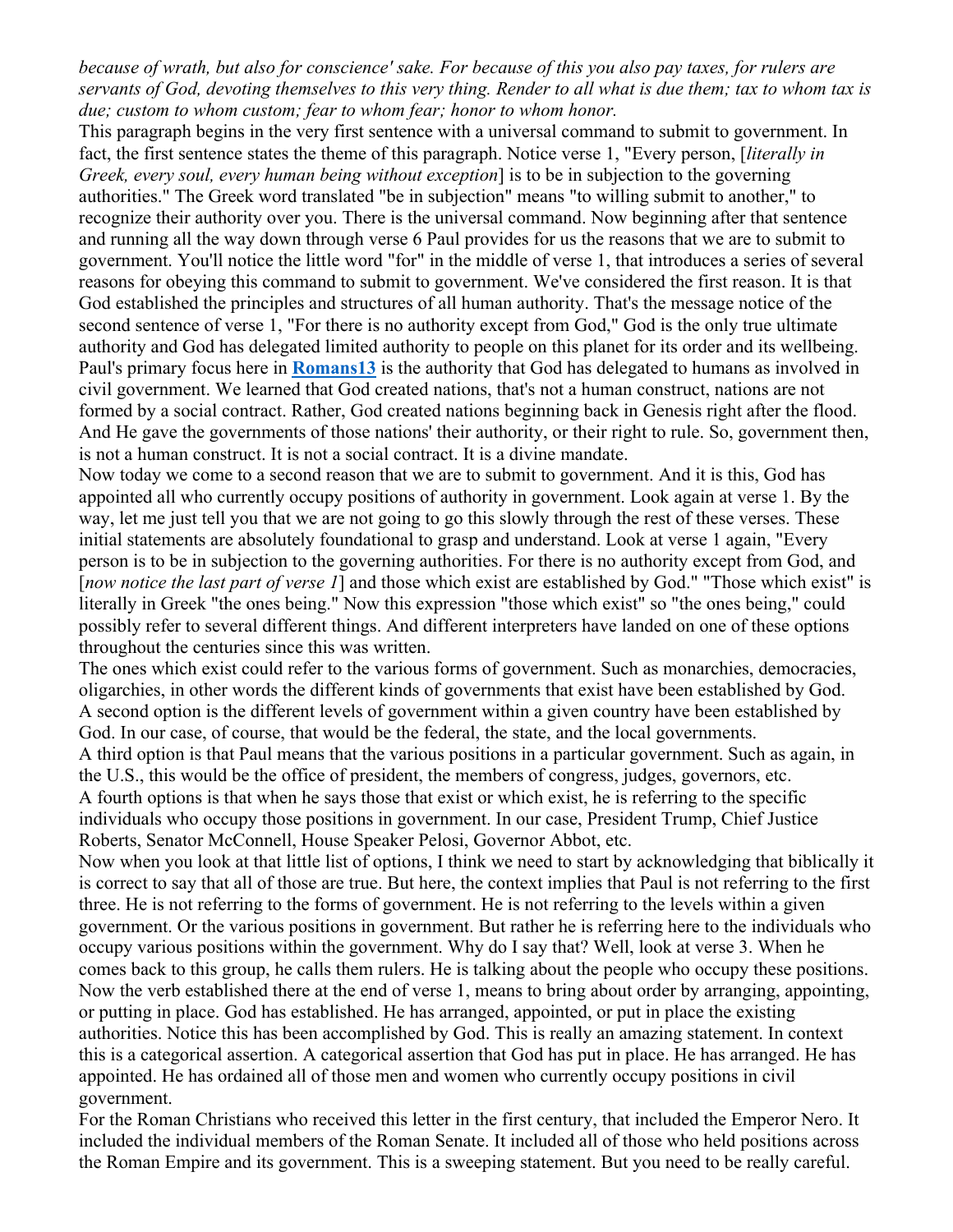Because if you are not careful, you can quickly come to some grossly distorted conclusions as a result of what Paul says here. In fact, some have read this verse in Romans 13 and they have thoughtlessly concluded that God either excuses or even affirms such wicked evil rules as Adolf Hitler, Joseph Stalin, Idi Amin, and Chairman Mao. And of course, we can have a list from today as well.

So, we need to look at this a little more carefully. A little more in the context of what the Scriptures teach. So, let's begin, as we often do, to make sure we understand what Paul does not mean here. Let's clear the rubble from our thinking and make sure we understand what Paul does not mean in this last statement in verse 1.

First of all, it does not mean that God approves of the character of every person in government. God actually holds every individual ruler at every level of government accountable to Himself. In fact, one of the most sobering passages for those who occupy any position of authority in government has to be Daniel 5. Where Daniel shows up in the presence of Belshazzar the king. Here is a pagan king who does not acknowledge the God of heaven. And what does Daniel say to him? **Daniel 5:27**, "You [*Belshazzar*] have been weighed on the scales and found deficient." God has evaluated you as a person and as a ruler and you don't measure up. And by the way God does that with all rulers. God weighs the character and the character of the rule of even pagan leaders, at every level of government in every government on the planet. And God demands that all rulers be men and women of character and integrity. This is a different message for a different time but if I had time to show you, I would show you some of the character and integrity that leaders even of pagan countries in Old Testament times were supposed to demonstrate. Things like humility before the true God of heaven, morality, honesty, justice, compassion. So, understand then that Paul is not saying that God approves of the character of evil rulers when he says that God has established them in their place.

Secondly, God does not mean here, Paul does not mean under inspiration that God approves of the nature of every person's rule. That is, how they carry out their duties. Look at the constant confrontation of Israel's kings by the Old Testament prophets. Again, and again they show up in the face of the kings of the nation and say you are sinning, you are wrong. They are the voice of God to say, "God disapproves of what you are doing." In fact, one of the most interesting comparisons is to compare Daniel 2 and Daniel 7. Both of them revealing the same truth about a line of empires that would come. You remember the description there. In Daniel 2 you have man's perspective of the human empires that would unfold. And what is it? It's this magnificent statue of a human made up of precious metals. This is how man thinks about his nations and empires. That same set of empires is described in Daniel 7 from God's perspective and they are described as ravenous, wicked, destructive beasts. So, no God does not approve of how those in authority carry out their rule in every case.

Thirdly, Paul does not mean here that God approves of the way every ruler comes to power. God holds Old Testament kings, you remember, there was a span of the Old Testament kings when one after another was assassinated. There was intrigue that led to the new king being in place. And God holds them accountable for the intrigue, for the assassination, for the murder of those before them. So, God certainly does not approve of how every ruler comes to power. And here is where I really want to get, when you look at what Paul is saying here, he is not saying, he does not mean, that God is, notice this word, "immediately" that is without a mediator, without secondary causes, that God is immediately responsible for establishing wicked abusive leaders and ruthless regimes.

Now again, let's think biblically, clearly Scripture teaches that God is sovereign over all the world's kingdoms and its rulers. No one who is in power in human government, is in power apart from His direction or His permission. But when you look at the scope of Scripture you learn that God has allowed Satan to be deeply involved in human government. Let's think about that for a moment. What does the Scriptures say about Satan's role in human government?

First of all, it teaches us that God has allowed Satan for His own purposes and for His own time, to be the God of this world. In **1 John 5:19** John writes, "...the whole world lies in the power of the evil one." In **John 12:31**, **John 14:30**, **John 16:11**, three separate times John says Satan is the ruler of this world. In **Revelation 12:9** it says," …Satan deceives the whole world." In **Revelation 20:3**, **Revelation 20:7** and **8**, it says Satan deceives the nations of the world. So, understand then that as evil reigns on this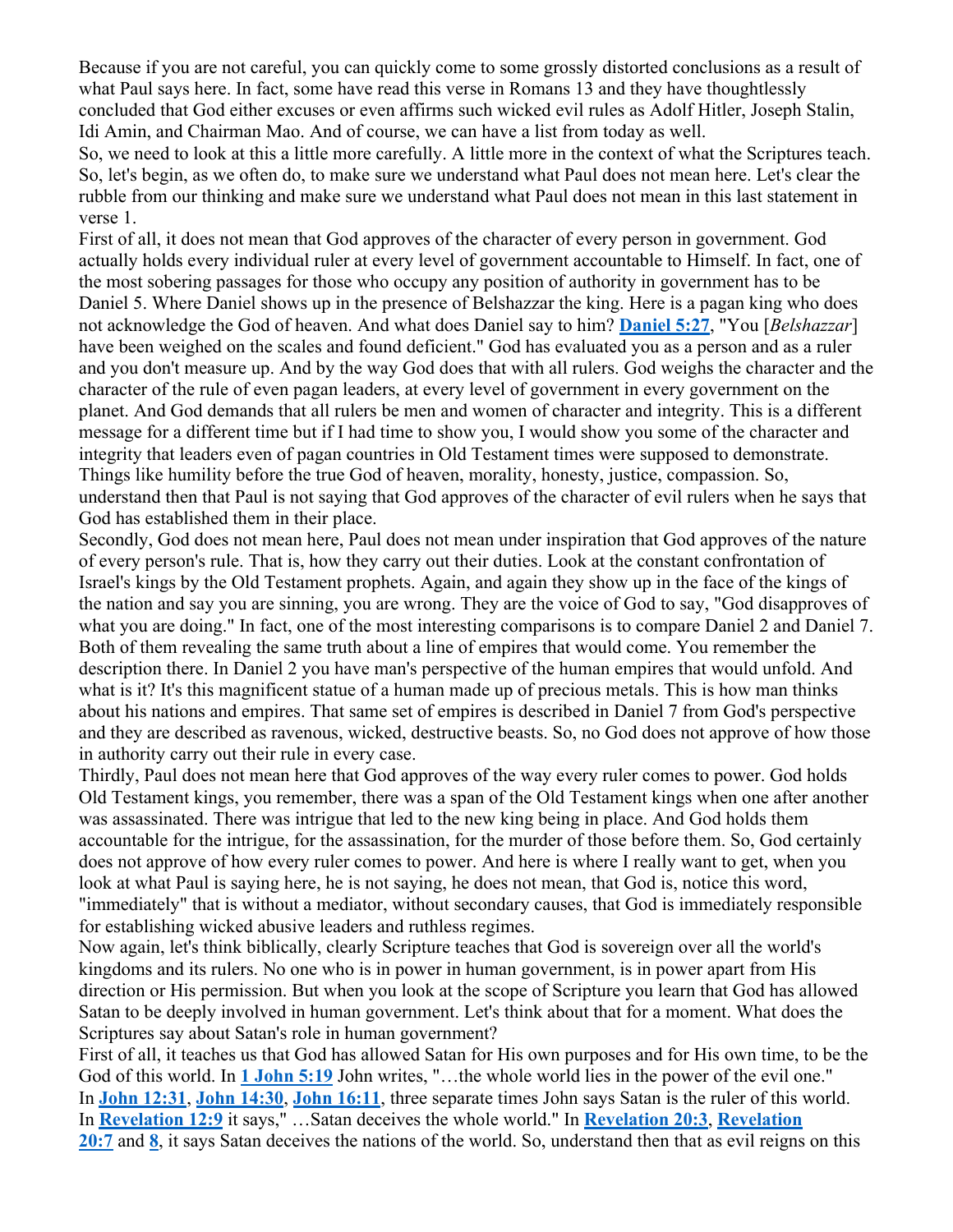planet God, for His own purposes, has allowed Satan to exercise power in this world. He is the god of this world. The ruler of this world.

Secondly, when we think about Satan and his involvement with earthly nations and empires. God has allowed Satan to have limited authority over the kingdoms of this world. Look at Luke 4, you remember in the temptation of Christ, one of the temptations had to do with the kingdoms of this world. Notice verse 5, "And he [*Satan*] led Him up and showed Him all the kingdoms of the world in a moment of time." One of the other gospel writers say he showed Him not the seedy side of the kingdoms of this world but their glory. "And the devil said to Him, [*verse 6*] 'I will give you all this domain and its glory; [*Now notice what he says*] for it has been handed over to me, [*that's true*] and I give it to whomever I wish. [*That isn't true].'"* Okay, so here Satan says the authority over all of these kingdoms has, for a time, been handed over to me. And Jesus doesn't question that. Instead Jesus doesn't rise to the bait, He doesn't accept the opportunity to skip God's plan and the cross to receive what He is ultimately going to receive by his obedience, the kingdoms of this world. Instead He says no, you are not going to tempt Me to do that. But God has allowed Satan this limited authority.

Thirdly, God has allowed Satan to appoint specific demons to influence earthly rulers, nations, and kingdoms. We have seen this in Daniel chapter 10, I'm not going to take time to walk back through that. If you weren't here, go listen to Daniel 10. Listen to the interchange that happens there between angels and demons as they battle over the nations of the world. But in **Daniel 10:13**, we read this, "But the prince of the kingdom of Persia [in context he is talking about a demonic prince, a demon of the kingdom of Persia here is a demon assigned by Satan to the empire of Persia] was withstanding me for twenty-one days; then behold, Michael, one of the chief princes came to help me, for I had been left there with the kings of Persia." Again, the kings of Persia is a spiritual reference, not the physical kings, but rather the spiritual forces that were dominating the empire of Persia. You understand that Satan is alive and well and very much involved in this world and he has powerful influence through demons he has appointed in every capital of every nation on this planet. Now the good news is, God has not abandoned this world to Satan, He has His angels who are also involved. And that is also part of the point of Daniel 10. God Himself is superintending all of that to accomplish His own purpose. This in other words, the end of the story, isn't in question. But nevertheless, it's important to recognize this reality.

Fourthly, God has allowed Satan to place, to empower, and to use rulers to oppose God and His purposes. Look at **Psalm 2:1**, "Why are the nations in an uproar and the peoples devising a vain thing? The kings of the earth take their stand and the rulers take counsel together against the Lord and against His Anointed, saying "Let us tear their fetters apart and cast away their cords form us!" This is ultimately an expression of the fallenness of humankind and its rebellion against God. But it is captured in the nations and the kings of the earth and the rulers uniting together against the Lord and against His Anointed One. In Ezekiel 28, I won't have you turn there, but in Ezekiel 28, you have an interesting passage, beginning in verse 11: where there is a description of the king of Tyre but beginning in verse 11 there is a description of the one behind the king of Tyre who was empowering him, who was using him, who was directing his activity, and when you read that passage it's clearly Satan. Because there are descriptions there that cannot be a description of the king of Tyre. You were in the Eden of God, you were clothed with perfection, you were the covering cherub. And so, clearly there is a description of the fact that behind the earthly human king of Tyre there was a spiritual being, Satan himself, empowering him, using him for his own purposes. And of course, that will ultimately be fulfilled with the anti-Christ, one of the greatest rulers in terms of worldwide authority that will ever live. In **2 Thessalonians 2:8** and **9** it says. "Then that lawless one will be revealed ……who's coming is in accord with the activity of Satan, with all power and signs and false wonders."

So, for now, our Lord had chosen to allow Satan power over the world system and the nations of our world. So, the last sentence in verse 1 does not mean that God is immediately, that is without a mediator, responsible for establishing wicked rulers and ruthless regimes. He has Satan on a leash, and He allows him to have that influence.

So then, having considered what Paul doesn't mean, lets then quickly ask the question, what does Paul mean. What does Paul mean here? He means three things I think primarily when he makes the statement at the end of verse 1. First of all, that God is ultimately, notice the difference between immediately and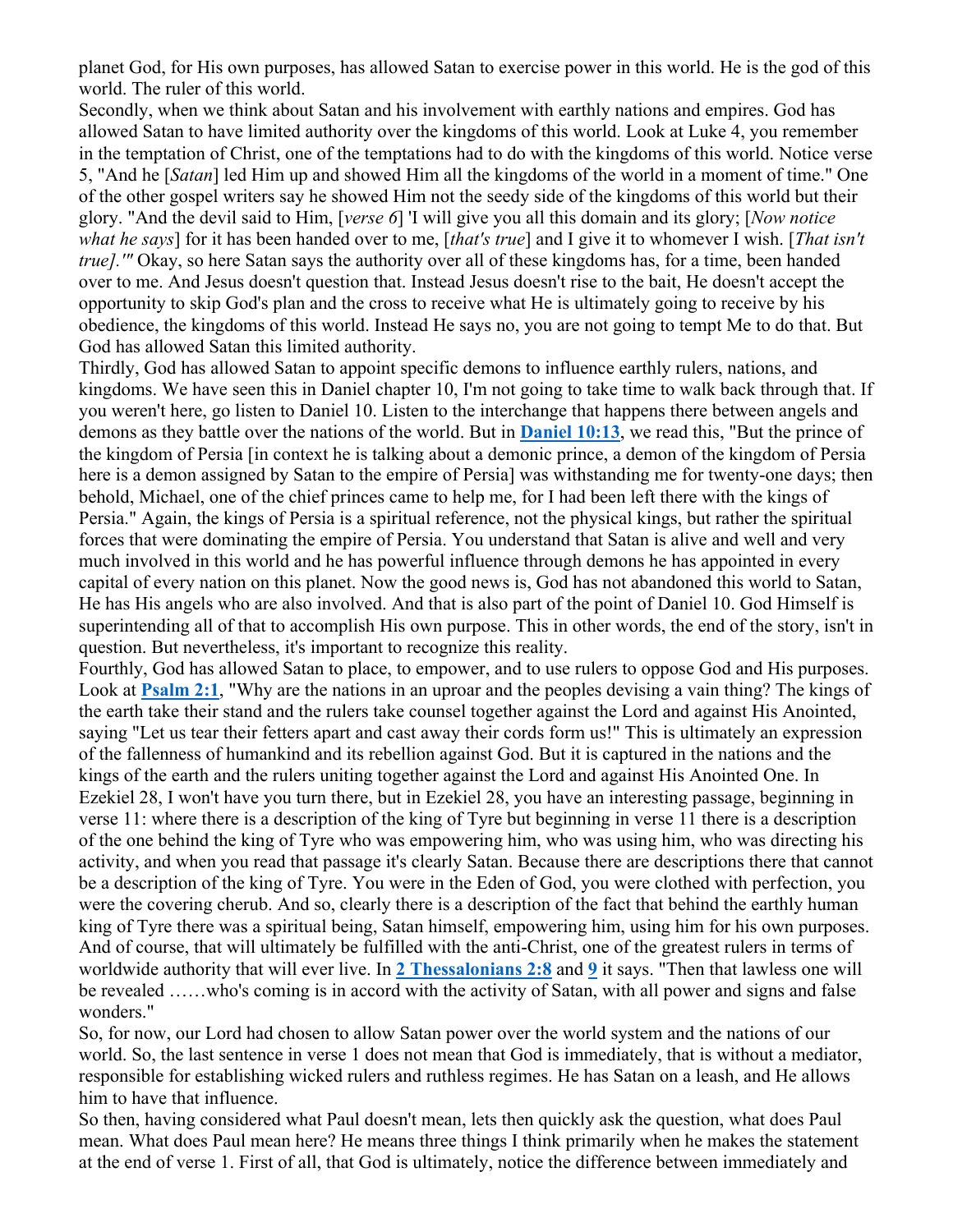ultimately. God is ultimately responsible for appointing all earthly rulers, either personally installing them or allowing Satan to install them for a time and for God's own purposes. In **1 Timothy 6:15**, the Father is called "He who is the blessed and only Sovereign, the King of kings and Lord of lords." God ultimately rules over all governments and their leaders. It was true of Pharaoh. In **Romans 9:17**, "For the Scripture says to Pharaoh, 'For this very purpose I raised you up, to demonstrate My power in you, and that My name might be proclaimed throughout the whole earth.'" It was true of Nebuchadnezzar as we have seen in Daniel 4, God says I raised you up and I will put you down. In Cyrus' life we see this, in **Isaiah 45:4**, it says "for the sake of Jacob My servant, and Israel My chosen one, [*Cyrus*]I have called you by your name; [*Listen to this*] I have given you a title of honor." And of course, it was even true of Pilate. Jesus in John 19 said, "You would have no authority unless it had been given you from above." It was true of Nero because that's the primary one about whom Paul writes here in Romans 13.

James Montgomery Boice writes, "There is no ruler anywhere, or from anytime in history who was not set in his exalted position by God." So, whether He personally installs a ruler or whether He allows Satan to do so, God is still ultimately responsible, and He takes that responsibility. But, by doing it that way, God is not responsible for the evil that wicked leaders commit. The Adolf Hitlers of the world, the Idi Amins, the dictators of our world. So, we need to understand that. Sometimes God raises up good and wise leaders as a blessing to the people, other times He allows Satan to raise up immoral, wicked, inexperienced, incompetent rulers as a punishment or judgment for the people. But ultimately God is responsible.

Secondly, I think Paul means, when he says the ones that exist have been established by God, he is reminding us of the reality that one day our Lord will take back this world entirely from Satan from its Satanic governments and rulers and will establish his own perfect earthly kingdom. God is in charge and someday He's going to take personal charge. God's given the ultimate right to rule over this world and its kingdoms to His Son. **Revelation 1:5** "Jesus Christ, … the ruler of the kings of the earth." And one day He will exercise that right and He will rid this world of all of its evil rulers. Read the end of Revelation. Read Revelation 19 where the One with the name the King of kings and Lord of lords descends and destroys His enemies. Including all of those rulers who have fought against Him and against God. Thirdly, I think this is an important implication here because God is ultimately responsible for appointing all earthly rulers, directly or indirectly, we must submit, obey, and honor all those in positions of government authority. Ultimately God is responsible, and He takes that responsibility. That means we don't have the right to refuse to submit to them. That includes evil, bad rulers. Nebuchadnezzar, they were told to submit to Nebuchadnezzar in Jeremiah 27 and Jeremiah 29. They were told in the New Testament to submit to Nero in Romans 13 and in 1 Peter 2.

Charles Hodge writes, "We are to obey all that are in actual authority over us whether their authority be legitimate or usurped, whether they are just or unjust."

John Calvin writes, "If we have continually present to our minds and before our eyes, the fact that even the most worthless kings are appointed by the same decree by which the authority of all things is established, then those seditious thoughts will never enter our minds that a king should be treated according to his merits. And that it is unfair that we should show ourselves subject to him who on his part does not show himself the king to us." In other words, you have to get that out of your mind. It has nothing to do with the competency or the justness of the ruler.

This is the example of the righteous in the Scripture you see this. I mean think about David, David submitted to and showed respect for an evil monarch, Saul, who sought to take his life unjustly. Although, of course, he did flee from being killed. But nevertheless, he submitted to and showed respect for Saul. Daniel willinglyy submitted to the absolute monarchs of Babylon, including Nebuchadnezzar before his conversion, Nebuchadnezzar after his conversion. And to Belshazzar who never was converted. Jesus submitted to and showed respect for a subjugating army and its leaders, Pilate and Herod both of them wicked and unjust men. If you doubt that just read the gospels. Paul submitted to various local and national leaders. Many of whom were evil and unjust and who treated him unjustly. So it comes down to this folks, if God is sovereign over all earthly rulers, appointing some for our blessing and allowing others for our judgment and His own purposes, then we must submit, obey, and honor all of those who are in positions of authority.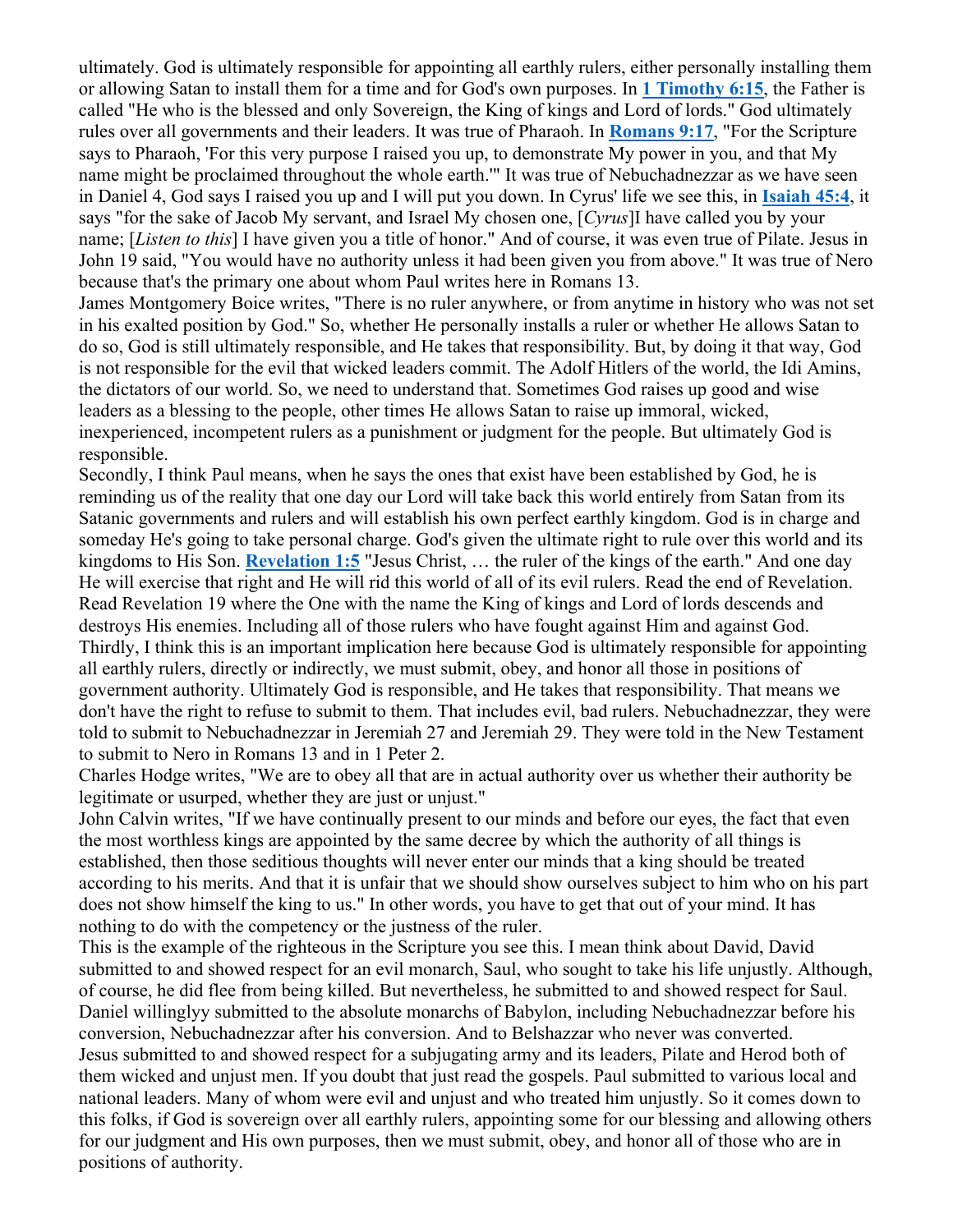Now let's make this really personal. I want you to think for just a moment about specific leaders in our own country that you very much disagree with. And whose leadership you don't think is right. Whether that's federal, state or local, whether that's executive, legislative, or judicial. Let me just ask you pointedly this question. Do you believe that God directly or indirectly put those people in their positions either as a blessing or as a just punishment? And do you believe that they were established in their positions by God ultimately. Listen you can disagree wholeheartedly with all they stand for. You can work to see them replaced through the democratic process. But as long as they are in their positions, you and I need to be in subjection to them. Obey their laws that are not contrary to the Scripture and honor their persons because of the position they hold and because they were established in that position by God for His own purposes. You say, "How in the world can we do that?" We can do that because we know that this isn't where our citizenship is. We're waiting for the day when our King comes and establishes his perfect rule on this planet. May God help us to respond like this.

Let's pray together. Our Father thank You for what we have learned from Romans 13. Forgive us for our disrespect. Forgive us for how we have accepted and abided the mindset of the age we live in and how we think about those in leadership. Lord give us the balance, help us to rightly disagree, help us to rightly point out injustices where they belong, where they are. But Father help us at the same time not to cross the boundary, the clear statements and teaching of Your word. Father help us to live out the gospel in how we respond to government. And now as we turn our hearts to the Lord's table, Lord I pray that you would enable us to worship You through Your Son our Lord Jesus Christ in whose name we pray. Amen.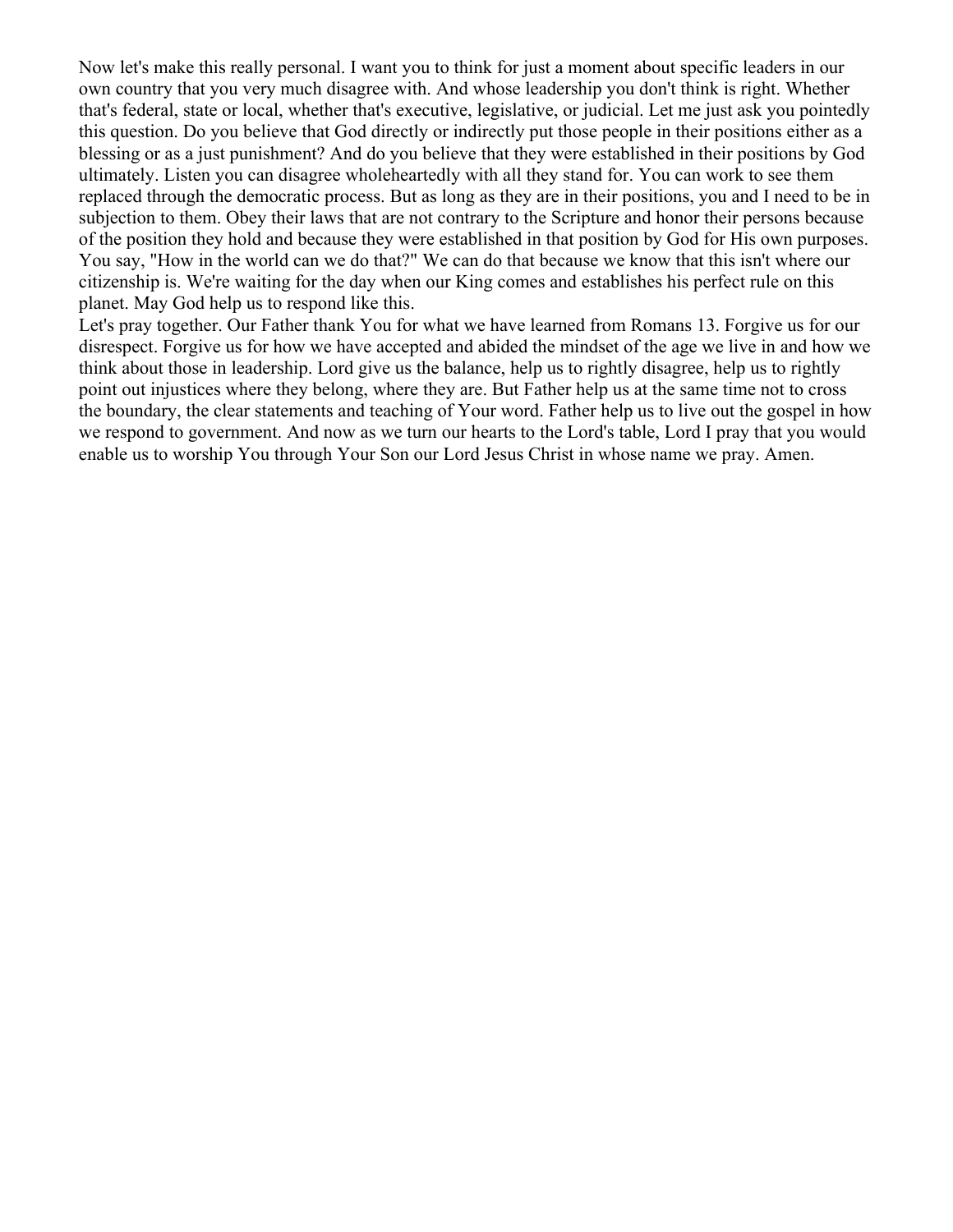## **A Gospel Response to Government - Part 4 Tom Pennington • Romans 13:1-7**

Romans 13, what Paul teaches us here in Romans 13 has always been revolutionary. It is certainly revolutionary today but what you need to understand is that it was revolutionary in the first century when Paul wrote it. I mean, start by thinking about the Jewish people who lived in Palestine. They struggle in the first century submitting to the Romans. If you doubt that you just need to read the gospel records. And again and again you see the struggle that they had submitting to the Romans. As a result of that there were constant Jewish groups who were engaging in uprisings against Rome throughout the first century and even beyond. Because they were inherently opposed to the rule of foreigners. Of course, the greatest of those uprisings came about 15 years after Paul wrote this letter to the Romans in about 70 AD. In response to that rebellion Titus marched on Jerusalem, he decimated the city, destroyed it, and crushed the rebellion. And so, this was a problem for those Jewish people who were not followers of Jesus Christ in the first century. But it was also a problem even for the few Jewish Christians in Rome to whom Paul wrote, they too struggled with submitting to the Roman government. Why was this so hard for the Jewish people, both for the unbelieving Jews as well as for those who had put their faith in their Messiah. Why is it hard? Well, because they questioned if Rome's authority over them was in fact legitimate authority. That's because of what was written in Deuteronomy. In **Deuteronomy 17:15** we read this, Moses wrote if you have a king, in the future when God gives you a king, "you shall surely set a king over you whom the Lord your God chooses, one from among your countrymen you shall set as king over yourselves; you may not put a foreigner over yourselves who is not your countryman." It was this text and its ramifications that really prompted the famous question that was posed to Jesus on Tuesday of the Passion Week. You remember in **Matthew 22:17** they approached Jesus and said, "Tell us then, what do You think? Is it lawful to give a poll-tax to Caesar, or not?" This was really a question of authority. Does the Roman occupying army really have authority over us as God's people? Or is that a violation of **Deuteronomy 17:15**.

*"Jesus perceived their malice, [Matthew goes on to say] and said, "Why are you testing Me, you hypocrites? Show Me the coin used for the poll-tax." And they brought Him denarius, And he said to them, "Whose likeness and inscription is this?" They said to Him, "Caesar's." Then He said to them, "then render to Caesar the things that are Caesar's; and to God the things that are Gods."*

What Christ is saying there is He is affirming the rightful and legitimate authority of the Roman government over the people of Israel, that God had accomplished this and they were to submit to him. Obviously, they were not to submit to him when it came to the things that were Gods. That is, when what Rome asked of them violated what God asked and demanded of them. We'll look at that text in more detail in coming weeks. But that's what prompted the question. So, understand then that the Jewish people who didn't believe in their Messiah had a problem with Roman authority. The Jewish people who did believe in Jesus as their Messiah, they had a problem with Roman authority. But, are you ready for this, even the Gentile Roman citizens in the Roman churches had a problem with submitting to Rome's authority, for totally different reasons. One Roman author, Citonias, writes that, under Nero taxes became exorbitantly high. The Roman historian Tacitus mentions a growing resistance to paying what were called, indirect taxes about the time that Paul wrote this letter in the mid-50s AD. Tacitus adds that at the very same time there were increasing complaints of extortionary practices by the tax collectors. This growing resistance to taxation by the Roman government culminated in a tax revolt in the year 58 AD, just a couple years after this letter was written. And it is very possible that Paul had gotten wind of that resistance that was beginning and growing in the capital of the Roman Empire. If so, that explains why he insists down in verse 7. and we will see it together, that Roman Christians pay both their direct and their indirect taxes.

Why is this issue about Christian's response to government so important? Well, remember the context, Paul has here explained to the Roman Christians his gospel, the gospel he preached. He wants them to support him as he looks to Western Europe and begins a ministry there. And he essentially says this, because you have been justified, as I have described it in their earlier chapters of this letter, if you have believed in the gospel of Jesus Christ, if you have believed in that gospel you have been declared right with God, you have been changed by the Holy Spirit, then you will be characterized by a gospel response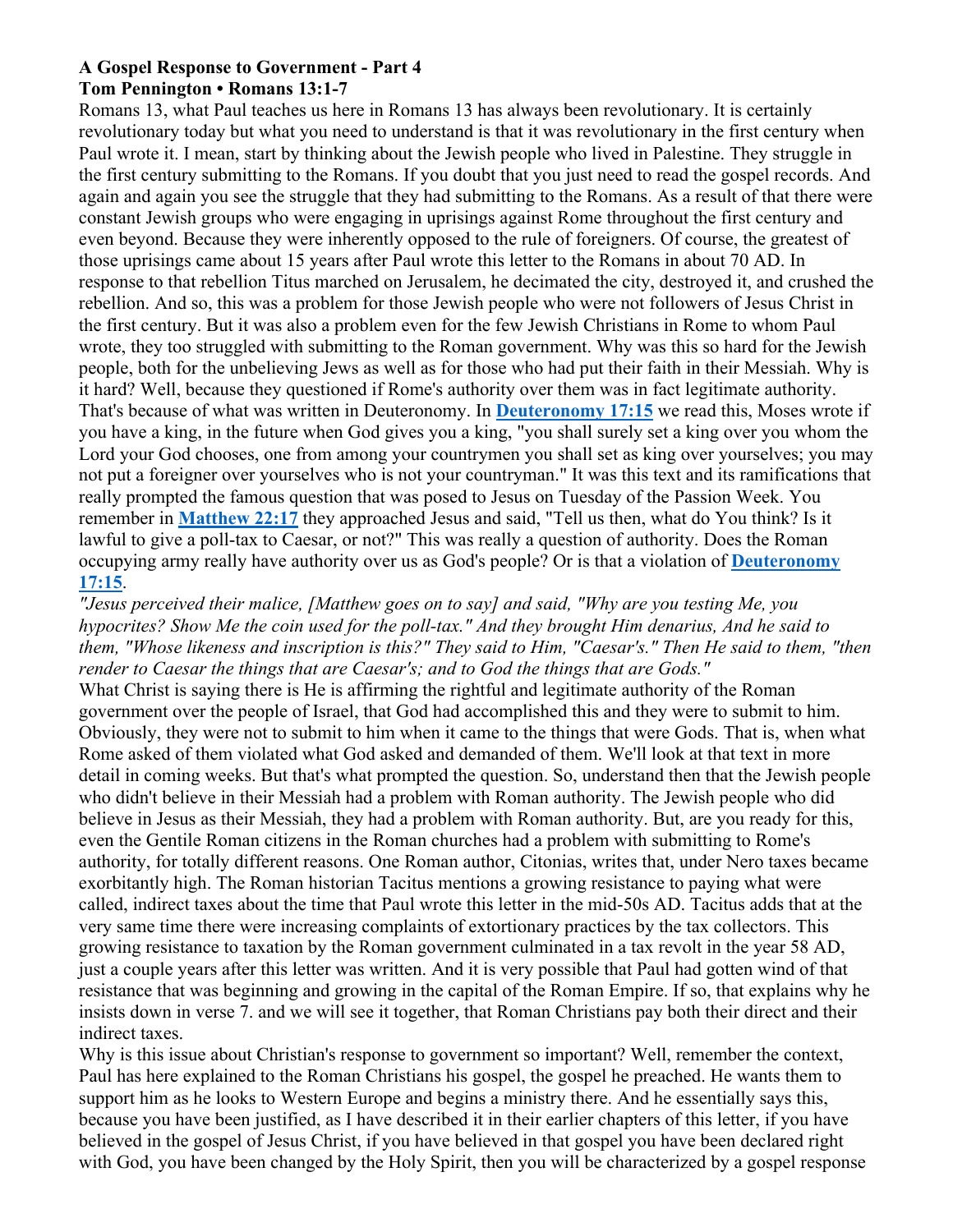to government. And that is the message of chapter 13:1-7. Now we've read this text before but let's read it again together. You follow along as I read Roman's 13-1-7:

*"Every person is to be in subjection to the governing authorities. For there is no authority except from God, and those which exist are established by God. Therefore whoever resists authority has opposed the ordinance of God; and they who have opposed will receive condemnation upon themselves. For rulers are not a cause of fear for good behavior, but for evil. Do you want to have no fear of authority? Do what is good and you will have praise from the same; for it is a minister of God to you for good. But if you do what is evil, be afraid; for it does not bear the sword for nothing; for it is a minister of God, an avenger who brings wrath on the one who practices evil. Therefore it is necessary to be in subjection, not only because of wrath, but also for conscience' sake. For because of this you also pay taxes, for rulers are servants of God, devoting themselves to this very thing. Render to all what is due them; tax to whom tax is due; custom to whom custom; fear to whom fear; honor to whom honor."*

That is a gospel response to government.

Now we have noted that this paragraph begins with a universal command to submit to government. The first sentence states the theme of this entire paragraph. "Every person [*literally in Greek every soul*, *everyone without exception*] is to be in subjection to the governing authorities." To be in subjection means to willingly submit to another, to recognize their rightful authority. It's a word that is often used in military context, of how a lower officer in rank responds to one who is higher than he or she is in rank. And so, that's the idea here. You are to remember that your rank is lower than that government official because God has made it so. Be in subjection to them.

Now beginning with the second sentence in verse 1 and running all the way down through verse 6, Paul supplements that universal command with the reasons that we are to submit to government. And we've learned two of them, let me just remind you of them.

First of all, we are to submit to government because God established the principle and structures of all human authority. Whether it's in the family or whether it's in the government, as he is teaching here. It's God who is behind that, notice the second sentence in verse 1, "For there is no authority except from God," God is the one who has established both the principles and structures of all human authority. Secondly, a second reason we noted is at end of verse 1 it said God has appointed all who currently occupy positions of authority within government. "Those which exist [*the ones being, literally in Greek*] are established by God." And "the ones being" he doesn't mean the positions he means rather the individuals as he comes back to in verse 3 talking about individual rulers, those who occupy those positions.

Now today, we add a third reason that we are to submit to government and it is this, if you refuse to submit to a government official, notice the singular, and I'll explain why I've used it that way, if you refuse to submit to a government official without biblical grounds, you are opposing God's ordinance. Let's look at it together, verse 2 "Therefore whoever resists authority has opposed the ordinance of God." Now what I want you to notice first of all, and this is true throughout this paragraph, that Paul doesn't qualify his statement depending on the form of government under which you live. There are 6 basic forms of government, there are really 3 but those 3 can have two different expressions. Let me explain what I mean. It was the Greek philosophers, Aristotle being the chief one, who tried to summarize human government. Encyclopedia Britannica cites Aristotle as teaching that government must be in the hands of one, or a few, or the many. That's it those are the only options. In the hands of one, a few, or the many. Now in addition to those 3 forms of government, government can be for the benefit of the people or it can be for the benefit of those who rule. So, you have to sort of overlay those two on to those three. And when you do here's what you get.

Government by a single person for the general good is called a **monarchy**. Government by a single person for the ruler's benefit is called **tyranny**. Government by a minority is **aristocracy** if it's aiming at the state's best interest and the people's best interest, it's called **oligarchy** if it benefits the ruling minority, it's really all about those who are in power and empowering them. Popular government, Aristotle said, that's in the common interest, he calls it **polity**, not a word we would use in that way. Interestingly enough Aristotle reserves the word **democracy** for mob rule by anarchy. Of course, he's using it differently than we use it but sadly it can sometimes degenerate into that.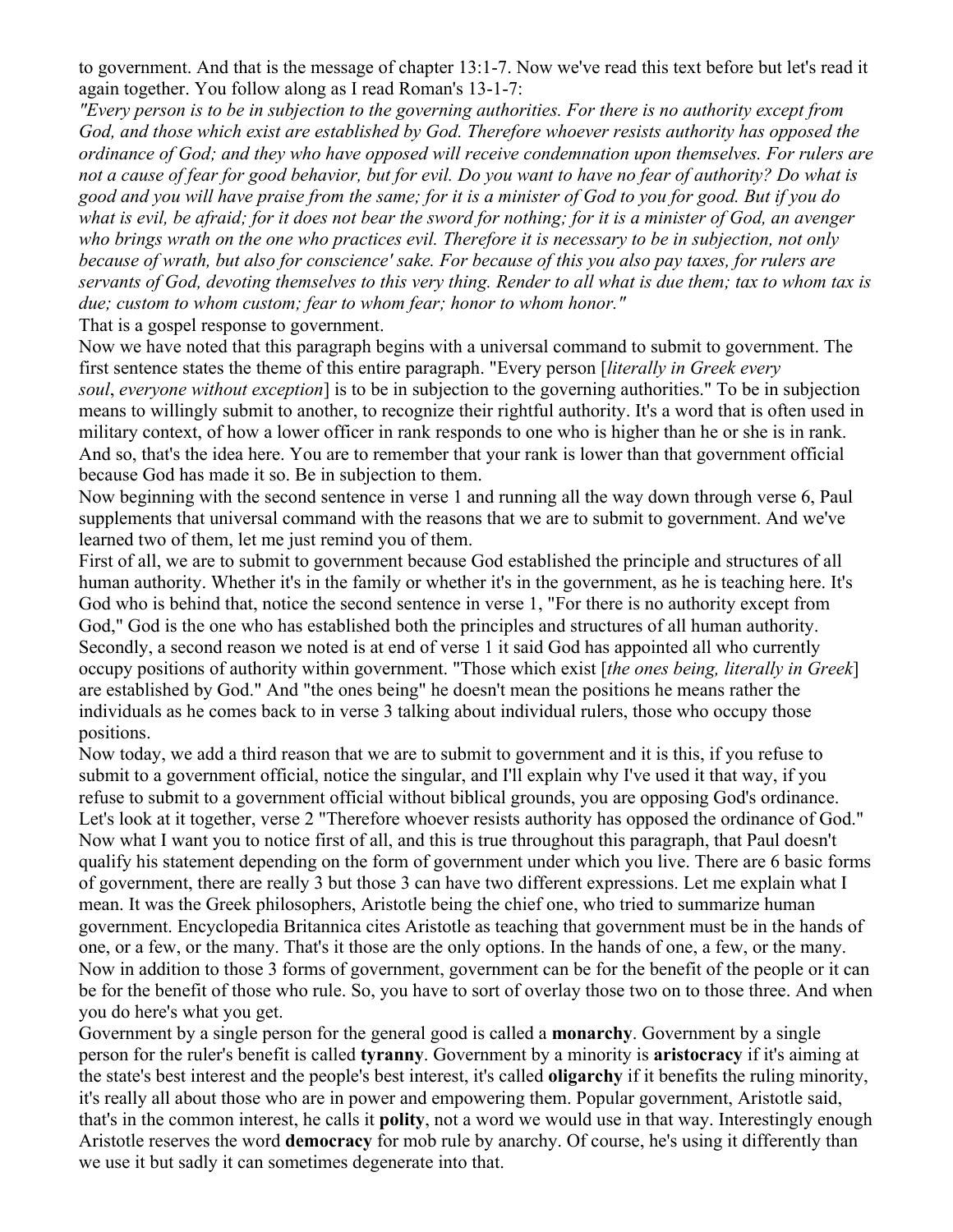The point I want you to get is this, there are those 6 basic forms of government, whether they are used for the public benefit or for the benefit of the rulers, but the form of government under which you live doesn't change the commands of Romans 13 at all, has no effect on it. Listen to **John Calvin, "Divine providence has wisely arranged that various countries should be ruled by various kinds of government.** [*Did you hear that? Divine providence has decided that different countries would have different kinds of government*] **If it had seemed good to Him to set kings over kingdoms, senates or municipal officers over free cities, it is our duty to show ourselves compliant and obedient to whomever he sets over the places where we live."** That's really what we are learning in Romans 13. What about Israel? What kind of government did God establish among his people Israel in the Old Testament? Well, when God established the government of Israel, He created it as a monarchy but with some popularly chosen representatives who were also part of the leadership. We call them the elders of Israel, the elders of the nation. So, there was a king, there were popularly, I don't want to say elected, that's probably an overstatement, but popularly chosen representatives who were part of the leadership as well. In addition, in Old Testament Israel God added the prophet. His own representative, who spoke to the leaders of the on His behalf, confronting their sin or affirming their decisions. So, there was a balance of power.

In addition to that I would say this, when God established the government Israel under human rulers, it was never supposed to be an absolute monarchy. Its kings were to be under the law never above the law. Let me show you this. Turn back to the Book of Deuteronomy, Deuteronomy 17. Earlier I quoted for you verse 15 of chapter 17 which says that no foreigner was to be a king it had to be a citizen of Israel. Now notice as Moses unfolds further here the rules for when kings sit on the thrones, notice what he says in verse 18, **Deuteronomy 17:18**, "Now is shall come about when he sits on the throne of his kingdom, he shall write for himself a copy of this law on a scroll in the presence of the Levitical priests. [*that scroll, his own copy of the law*] It shall be with him and he shall read it all the days of his life," By the way this is a powerful argument, I think, for the responsibility each one of us has to be in God's law and His word every day. A king with all the responsibilities that fell on him was responsible to be in the Scripture every day*.* Why? Notice verse 19, "…that he may learn to fear the Lord his God, by carefully observing all the words of this law and these statutes, [*and notice verse 20*] that his heart may not be lifted up above his countrymen. [*in other words that he not begin to think too highly of his power, he is a man under the law like everybody else that he rules*.] ...and that he may not turn aside from the commandment, to the right or the left, so that he and his sons may continue long in his kingdom in the midst of Israel." So, when God established government in Israel He did so not as an absolute monarchy like His own, but rather as a carefully regulated controlled monarchy where there was a balance of power and all of the rulers of the nations sat under the law of God and not above the law.

But when you look at the world as it is, as it was in the Old Testament era, as it was in the New Testament era, and is it is today, you discover that there are various forms of government. And as Calvin said, God has made that providential decision, He's the one, Acts 17, who has established nations, there are boundaries, we would add, the form of government under which they would exist. When you examine the Scripture, you discover that commands to submit and obey are given to believers living under all of those different government. In fact, I like what Charles Hodge writes in his commentary on Romans 13, he says "This passage is applicable to men living under every form of government. Those who are in authority are to be obeyed within their sphere no matter by how or by whom appointed. It is the powers that be, the de facto government, that is to be regarded as, for the time being, ordained of God. It was to Paul a matter of little importance whether the Roman Emperor was appointed by the senate, the army, or the people. Whether the assumption of the imperial authority by Caesar was just or unjust or whether his successors had a legitimate claim to the throne or not, magistrates are to be obeyed."

Calvin says exactly the same thing, he says "Princes do never so far abuse their power by harassing the good and innocent that they do not retain in their tyranny some kind of just government. There can be then no tyranny which does not in some respects assist in consolidating the society of men." In other words, in making the society of men more controlled, establishing order which is God's purpose in government.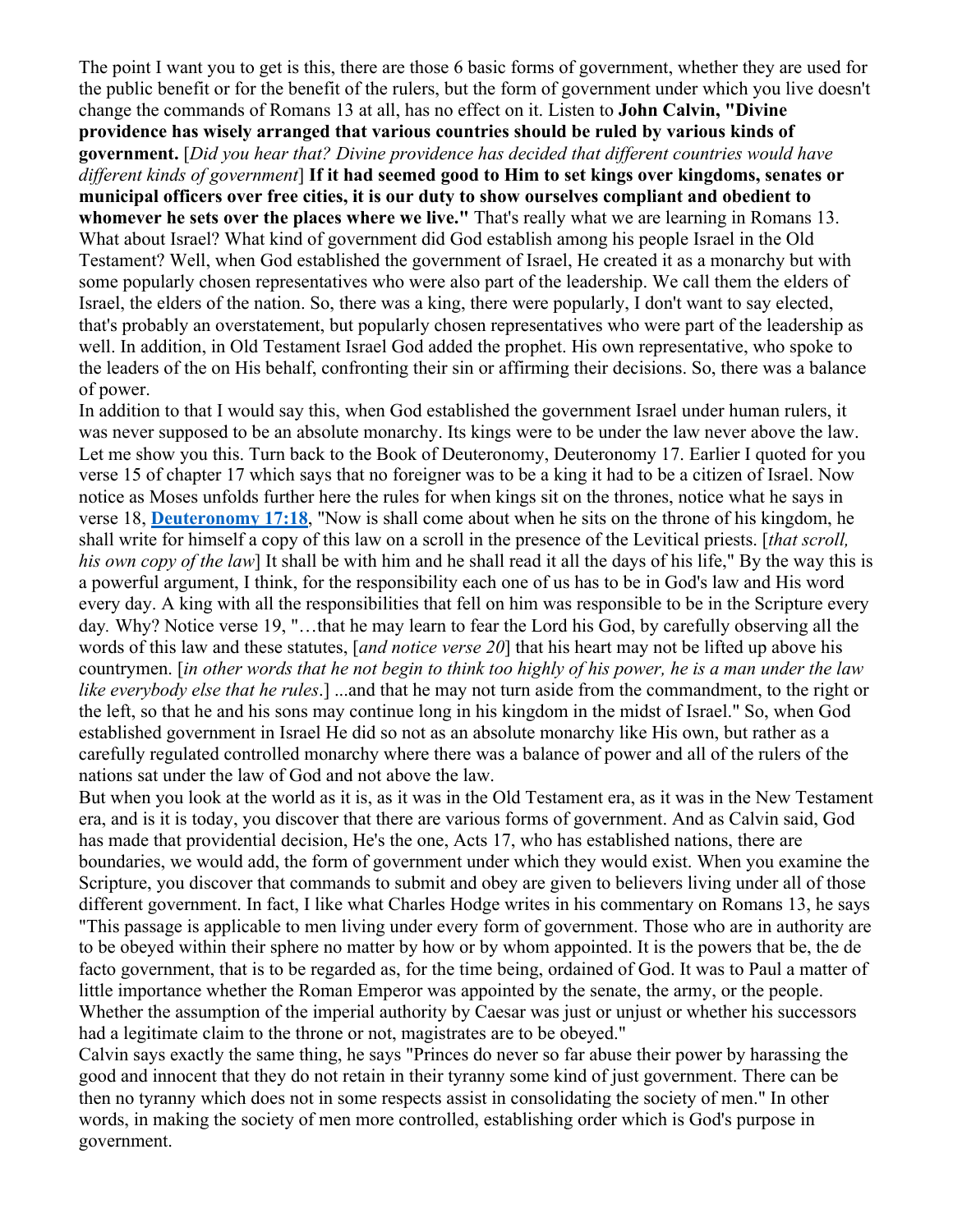So, folks here's what the point is, believers are to submit to the government, regardless of what form their government takes. And even if their government is led by pagan degenerate rulers, as was true in Rome in the first century and sadly is increasingly true in our own country.

Look at verse 2 again, let's take it apart, "Therefore whoever resists authority has opposed the ordinance of God" Therefore is "so that" or "as a consequence". In other words, the reason that he is giving here in verse 2 is the logical conclusion of what he said in verse 1. Because God established the principles and structures of human authority, because God has created nations and ordained governments and because God has appointed either directly or indirectly, as we learned last time, all who currently hold positions of authority within government, "Therefore [*verse 2*] whoever resists authority has opposed the ordinance of God."

Now there is in the Greek text a major word play that's going on in verses 1 and 2. Let me point it out to you because it will help your understanding of what Paul is saying here. Paul uses 3 Greek words in these 2 verses that are all based on the same Greek root. The root word is **tassó**, translated in the English it's t – a – s – s – long o. That root form of the word occurs in verse 1, there it's translated "**established**". If you look at **Romans 13:1**, it says those individuals who are in positions of power are established, there's our word tassó. They are put into place. The word means to bring about an order of things by putting something or someone in place.

The second occurrence of this root word is also in verse 1. There it's translated in our text "**be in subjection to**". There the word is not tassó but hupotassó, hupo means under, so "under tassó". It means to put yourself under the authority. So, God has tassó, "the authorities that exist" we are to put ourselves under, hupotassó, "the authorities that exist."

The third occurrence of this root word is in verse 2, there it's translated "resist". In Greek instead of tassó or hupotassó, it's **antitassó**, against tassó, it's opposed to putting yourself in place under the authority. It means to "oppose" or to "resist", it's the opposite of being in subjecting to. It's refusing to put yourself under the governing authorities.

Now notice he says "whoever resists authority" is how our English texts says it. But in Greek it literally says, "the one resisting the authority." What's "the authority?" Well at the end of verse 1 Paul is referring to individuals who occupy positions of authority. And here likely at the start of verse 2 he's referring rather than the entire group of individuals who are in authority, he's referring to "the" authority, to one person who occupies a position of authority in government.

So, let me put it together for you. Here's what he is saying, **if instead of being in subjection to the governing authorities, a Christian resists or opposes any specific government official without biblical grounds for doing so, he or she verse 2, "has opposed the ordinance of God."** Now the word **opposed** is formed from 2 Greek words, again, we have an-tï, as we say in English, an-të, is the Greek word means against, and histméi which means "to set", to set yourself against, that's what this word means. So, **if you refuse to submit yourself to any government official, unless you are being commanded to do something contrary to God's word, you have "set yourself against the ordinance of God."** That's what he's saying. The ordinance of God simply means what God has directed; what God has commanded.

So, let's apply it. **When you, without biblical grounds, refuse to submit to any government official, you are "setting yourself against" what God has directed and commanded. Ultimately what he is saying is it's an act of disobedience to God.** James Montgomery Boyce, who is now with the Lord, wrote this in his commentary on this passage, "It is the duty of Christians to obey those who exercise such authority and that includes all authorities, not just kings and presidents, but also policemen, judges and other governing authorities." You see by God's command he established government authority, by His command he appointed directly or indirectly that official that you are actually dealing with. So, in refusing to submit, except in the case of the one ground that God has given us as individuals, we're commanded to do something contrary to God's word, refusing to submit in any other case you are opposing God's command. Therefore, you are opposing God Himself, that's what Paul is saying. Now I think there is a key point here that sort of lies behind this verse. And that is, that **God has not made you and me the authority.** We have a hard time thinking like that in America because we are by nature the person who likes to have authority, who likes to be the authority. But this is not the reality, God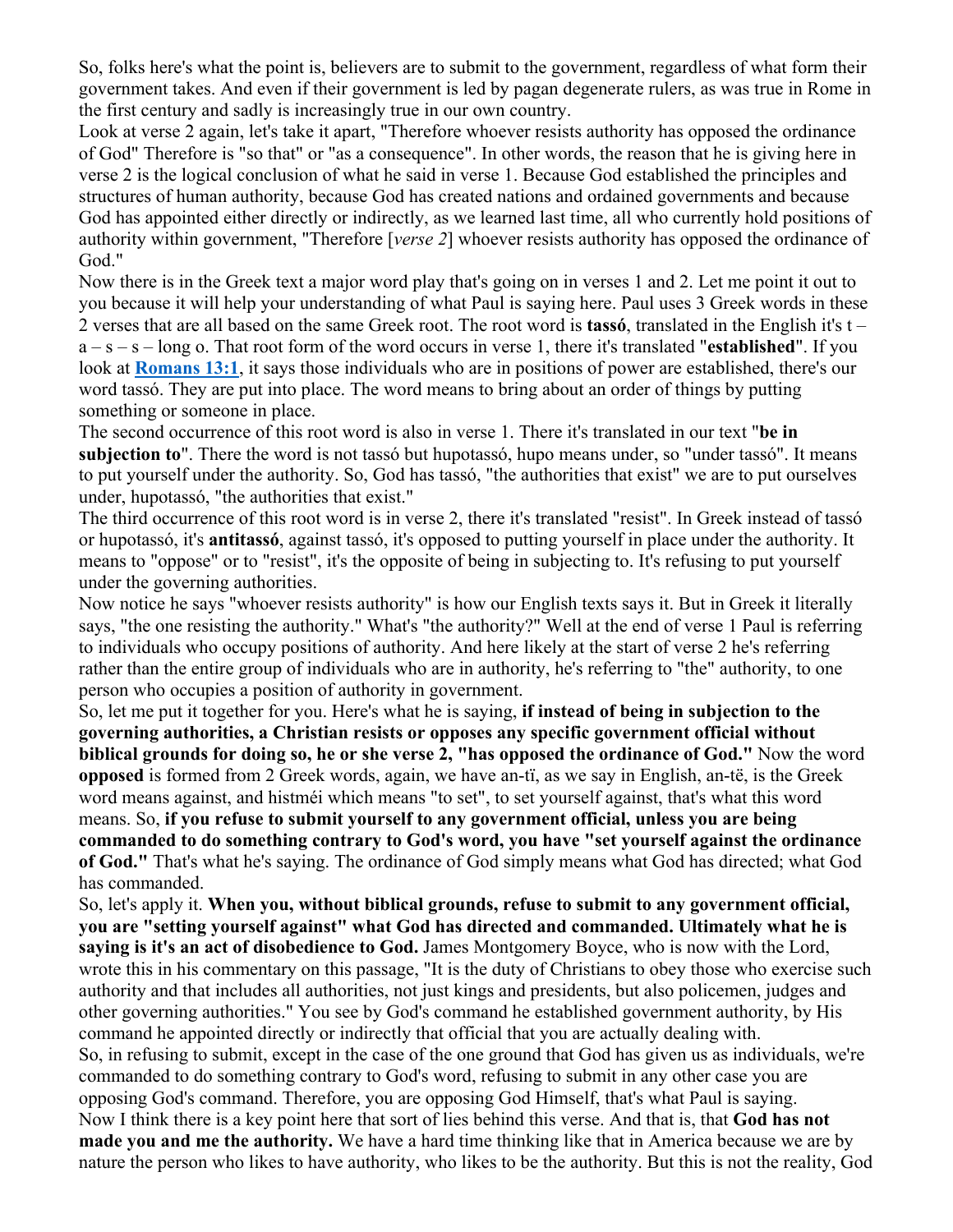has not made us the authority, He has not made you or me the final arbiter of what ought to happen in Tarrant County or in the State of Texas or in the United States of America. It's interesting in his Institutes of The Christian Religion John Calvin anticipated this and he writes this, "Under this obedience to government, [*that is not disobedience, "this" obedience to government, what's commanded here*] I include the restraint which private citizens ought to bid themselves keep, that they may not deliberately intrude in public affairs or pointlessly invade the magistrates office, or undertake anything at all politically." He means outside of what is allowed by the laws of the land. We just don't think like that.

Let me add, by the way, that **the US Constitution hasn't made us the authority either.** A lot of Christians misunderstand this, they talk like we are the authority. I can't tell you how many times I've heard somebody say, "Look, they work for me, I'm their boss." That is a serious overstatement. Our Constitution allows us to choose the representatives who will make the laws, execute the laws, and adjudicate the laws, laws that we must then in turn submit to. But once they are elected, constitutionally and biblically they are our legitimate authority and we must obey their laws until they command us to do something contrary to God's law. We're not free to pick and choose, we are not the authority. I don't have the right to say, "That's not constitutional." I mean could say that, but that doesn't give me the right to disobey because I think it's not constitutional. Even our own constitution says, the Supreme Court decides whether or not it's constitutional and everybody has to get in line with that or you get arrested. Morris writes, "Submission to dually constituted authority is a divinely instituted good. Not an evil to be endured. With as good as grace as can be mustered."

Now, let's just apply this. And let me just pick a really painful topic. **Facemasks**. **Folks, you don't have to like them, nor do you even have to be convinced that they are necessary. But now that they have been legally required of us you have to submit to your government and wear them when they are required. And, here's the really hard part, you have to maintain a Godly attitude towards those who have required you to wear them.**

And let me add, we have to follow the directives of government officials without always assuming the absolute worst of every action of every person who's in the opposing party. I'm really going to get in trouble here but I'm going to say it anyway. **There are way too many Christians buying into every conspiracy theory on the internet.** But I'm not talking about being naive, I get it, not every person in government, many people in government aren't out for our interests. I understand that. But listen carefully, **a reasonable Christian response, is somewhere between mindlessly naive and hopelessly cynical.**

Verse 2 says, "Therefore whoever resists authority has opposed [*has set himself or herself against*] the ordinance of God; [*it goes on to say*] and they who have opposed will receive condemnation upon themselves." The person who refuses to submit to an individual with government authority, think about this, has opposed that persons rightful authority, the position they hold, has also opposed the government they represent, and Paul adds, and ultimately, they are opposing God. "And those who have opposed [*he says*] will receive **condemnation**." Now we know this word. We've already met it in Romans. You remember the last time we met it was in **Romans 8:1**, "Therefore there is now no condemnation for those who are in Christ Jesus." What does this word mean? It means, **a sentence of guilty and the appropriate punishment that comes with it.**

So, what does he mean here, "they who have opposed will receive condemnation upon themselves." There are three ways to understand this condemnation. And if you read the commentaries you will find all three of these represented. **First** of all, there are those who say this is **God's eternal condemnation**. And here's how they would describe it. They would say the one who consistently rebels against government is not a genuine Christian and is marked by their rebellion against government in that way. And they will receive God's eternal condemnation. Is that true? Yes, that's true. I don't think that's what Paul is teaching here, and I'll show you why in a moment. But that is absolutely true. In fact I would say to you this morning, if you are here and you find it consistently impossible for you to submit to the authorities God has placed in your life, you need to examine whether or not you are really in the faith. Because a person who has come to submit to God is willing to submit to the rightful human authorities that God has put in place. So that's true I'm just not sure that is what Paul is saying here. And if you are in that position by the way, let me just plead with you to respond to the gospel. I read a great quote this week by one of the great early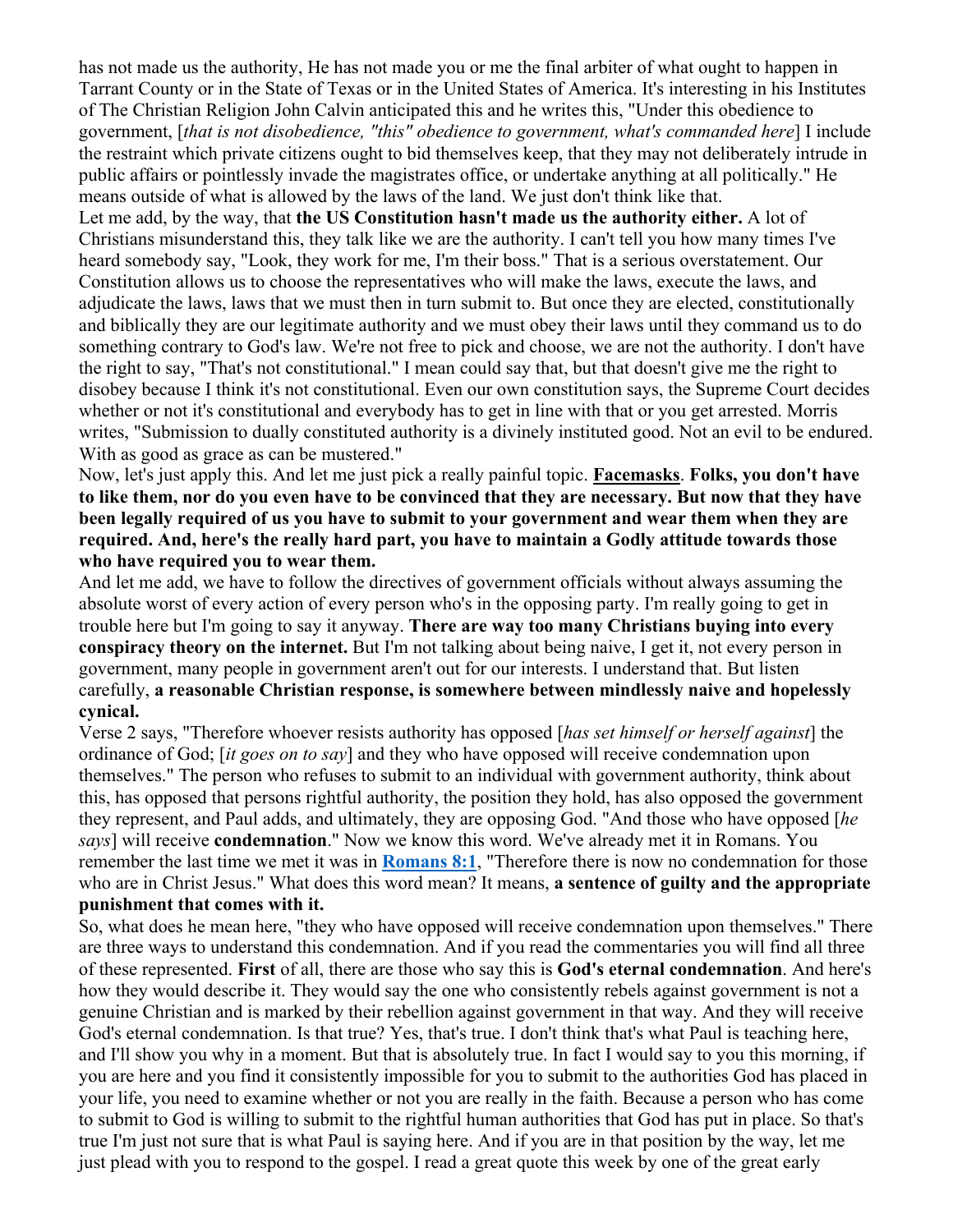expositors of the church, John Chrysostom, he said, "If you want to understand the graciousness of our God, think about the story of the publican, the tax collector, and the Pharisee who went up to the temple to pray. Jesus said here's a tax collector who has accumulated tens of thousands of sins. And when he truly humbles himself before God and cries out 'God be merciful to me the sinner', Jesus says, 'he walks away justified.'" And the same can be true for you today if you are willing to humble yourself before God like that. So, some say the condemnation here is God's eternal condemnation. I don't agree with that, I think that their point is true, I just don't think it's what Paul is teaching here.

The **second** way to understand condemnation is this is solely **the government's condemnation**. In other words, if you disobey a government official you are going to receive the government's guilty verdict and you are going to receive the punishment that the crime deserves. Is that true? Yes, that's true too. Is that what Paul is teaching here? I don't think so. And I'll show you why in a moment.

The **third** option is that when we talk about this condemnation, it is **God's temporal chastening of a believer through the government's condemnation.** Let me say that again, it's God's temporal chastening of the believer through the government's condemnation. Here's how it works. If a Christian breaks the law, he will receive the government's condemnation, he will receive a guilty verdict and a punishment that fits the crime. And the government will be an instrument in God's hand to chasten that believer for his or her sinful defiance of the authority that God Himself has established. This is what Paul goes on to teach. Look at **verse 4** "…if you do what is evil be afraid; for it [*government*] does not bear the sword for nothing; for it is a minister of God, an avenger who brings wrath on the one who practices evil." In other words, be a lawbreaker and government is going to punish you. And if that's not because you are obeying God rather than man but rather you are just not obeying government then God will be in the punishment you receive, and government will be a minister of God in carrying that punishment out on you. This is what fits here. So, he says, "...those who opposed will receive condemnation upon themselves." There's a **fourth** reason for submitting to government and that is that **God has assigned government the crucial role of maintaining order by punishing wrong and praising good.** God has assigned government the role of maintaining order by punishing wrong and praising good. This is the message of verse 3, look at it with me, "For rulers are not a cause of fear for good behavior, but for evil." Now notice the first word is "**for**", that connects back probably not to verse 2 but most commentators, and I would agree, connect it back to verse 1 and to the command. Here is yet another reason to be in subjection to the government. Now notice what he says in verse 3 "rulers" the ones who are currently ruling and are in a position of authority, are not, literally it says, are not of fear. And the idea is as translated here not a cause or source of fear. Fear of what? Fear of punishment. Rulers are not a cause of fear of punishment, for literally the Greek text says, the good work, the good work, this is used in a general sense. Like in verse 3 goes on to say, doing what is good. That's why the New American Standard translates it "good behavior". And the ESV translates it "good conduct." **Government is not a cause of fear for punishment for those who persistently do what is good.**

Now again, let me back up and make sure you understand what Paul is not saying. Paul is not saying here that government officials never go rogue from the divine plan. That they never begin to punish what is good and to reward what is evil. Of course, that happens. Nor is he saying that authorities never abuse their authority, clearly, they do. In fact, look back at Luke 3. You remember John the Baptist shows up and he is preaching about the kingdom that Jesus is going to inaugurate, the spiritual kingdom. And how to get into that kingdom. And you get in by repentance. And he is preaching a message of repentance. And he's baptizing in keeping with that. To show that demonstration of you need to, it's like, you need to become a proselyte and enter Judaism even though you are Jewish, you are so far from the kingdom. And so, he baptizes but he also calls for repentance. **Luke 3:8**, "Therefore bear fruits in keeping with repentance," if you're going to come to be baptized, saying that you are repentant, then bear fruits in keeping with that repentance*.* What does that look like? Verse 12, "And some tax collectors also came to be baptized, and they said to him, "Teacher, what shall we do?" Jesus said to them, "Stop being involved in tax collecting." No that's not what he says, he says "Collect no more than what you have been ordered to." In other words, be an honest tax collector. Just collect what you are supposed to collect, that's repentance. What is he saying? He's saying, it was easy for tax collectors to abuse their authority.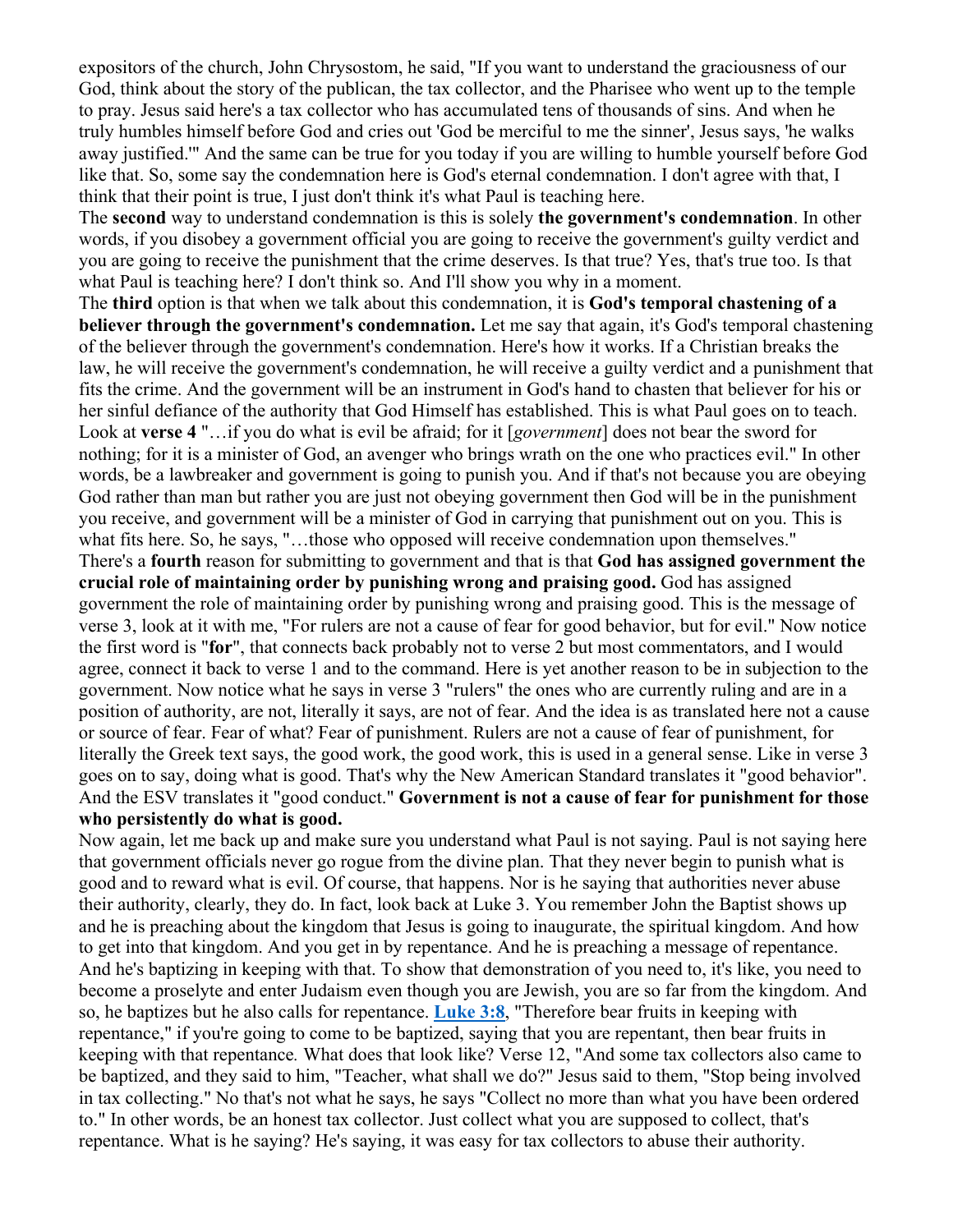Go down to verse 14, "Some soldiers were questioning him, saying, "And what about us, what shall we do?" [*What's fruit of repentance for us?*] And he said to them, "Do not take money from anyone by force, [*again the temptation to abuse your authority*] or accuse anyone falsely, and be content with your wages." These are all temptations that come with authority.

And so, Paul is not saying in Romans 13 that people in authority aren't tempted to abuse that authority. Of course, they are. The greatest illustration of abuse of authority is how the perfectly innocent one our Lord Jesus Christ was railroaded through injustice to his own execution. So, what is Paul doing here? Charles Hodge says, "Paul is speaking of the legitimate design of government, not the abuse of power by some wicked men." In other words, he's saying this is how government is supposed to work and how it normally works but there of course, are exceptions. Paul is saying this, most governments and the officials in those governments, even bad ones, generally, mark that work generally, generally don't arrest and punish those who keep the laws of the land. Generally, they arrest and punish those who do evil not those who are law abiding citizens. And in doing so they maintain order in a society.

It's interesting, one of the reasons we are to submit to the government is for something that is built into the very nature of government. And that is to maintain order. He goes on in verse 3, "…Do you want to have no fear of authority? Do what is good and you will have praise from the same;" He says, if you don't want to be afraid of being punished by authority, then keep the law. For example: if you are a responsible citizen and it comes time for taxes to be submitted and you honestly fill out your taxes and you don't take any shortcuts and you only take the deductions you are supposed to take. And you submit that tax return. You don't have to be afraid of the IRS. Or let me give another illustration, hypothetically speaking, you're driving home after church or you are driving somewhere this week and there is a speed trap. You know it's there to make sure that order is maintained because without that we've seen what happens the last few weeks, seen peoples' driving after the stay at home orders. It's reckless, all over Dallas. And so there they are, there's a speed trap and what happens when you see that police car with a speed trap? Fear. Until what? Until you look down at your speedometer. And if you're speedometer says that you are near the speed limit then you breathe a sigh of relief and the fear begins to dissipate. On the other hand, if you look at your speedometer and you are going well above the speed limit that fear not only stays it grows. Because it's like uh oh I am had. This is going to be a ticket right here.

Paul's point is this, if you obey the laws, laws that don't command you to violate Scripture, you generally won't need to live in fear of the government. Not only will you enjoy freedom from fear, but you may even receive **praise**. Now this word praise doesn't mean you're going to get a reward. No, you're not going to get pulled over and said, "Here's a reward for keeping the speed limit." No, it's approval, it simply means **approval as opposed to condemnation**. It's like okay, you can keep going, I'm not going to pull you over. Or, it may just mean approval, or it's possible that Paul's referring here to a practice of the first century. Where Roman authorities would publish on inscriptions the names of those who were benefactors of society. Much like we do today, you know, you go to an art venue and people have contributed to build that art venue and their names are there as the donors. That's Roman, that what they did even in Roman times. And so, if that's what Paul is meaning here, he's not merely encouraging us to keep the law but he's encouraging us to be good citizens who contribute to the benefit of society. Paul's point is if you are a Christian, if you are a follower of Jesus Christ, be a law-abiding citizen and do so for your own sake so that you can live without fear of the government. But if you refuse to do so, then you will bring judgment on yourself. In other words what he is saying is, **it's both right to submit to the government and it's wise, it's smart at the same time.**

Now the **fifth** reason to submit to government is this, **God established human government and rulers for our good.** Notice verse 4, "…for it is a minister of God to you for good." God had a number of incredibly beneficial purposes for establishing human government. And it is a theme that fits the July weekend perfectly, so Lord willing we'll examine this one together next Lord's day.

Let's pray together. Our Father thank You for the amazing practicality of Your word, for how it's speaks into the issues of everyday life. Thank You for this reminder from the Scripture of a gospel response to government. Lord we acknowledge that the best human government is terribly flawed. That the best human authorities are sinners. And Lord there are even those who abuse their authority. But Lord we thank You for the gift that government is to us. We thank You for the way You use it. Help us to respond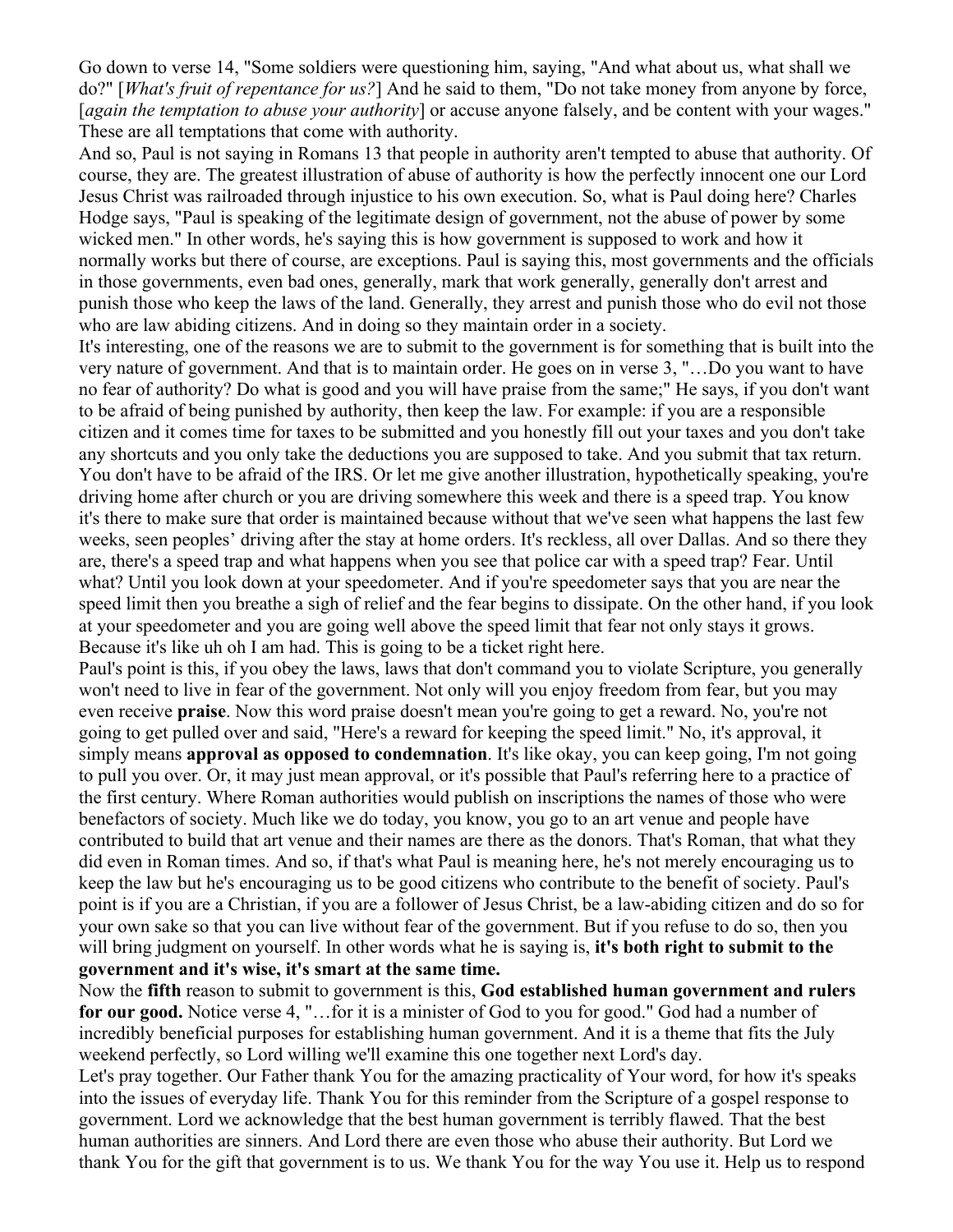like followers of Jesus Christ. Lord don't let us be swept along by the culture, don't let us be swept along by all the voices that are screaming at us today through the internet and the news media and so many other ways. Father I pray that You would help us instead, first and foremost, think like Christians. Thank You that here in this passage and in the rest of Scripture we have Your mind on how we ought to think and respond to the government You have placed over us. Lord give us the courage, that if the time comes when government demands that we do what is contrary to Your law, to Your word, that we will obey You rather than government and suffer the consequences of that. But Lord the rest of the time, most of our lives help us to embody these straightforward principles from Your word, remembering that ultimately You are the one who has accomplished all of these things. Thank You that we serve the King of Kings and the Lord of Lords, the One that calls Himself in Revelation 1 the ruler of the kings of the earth. And we thank You that someday He will return, and He will right all wrongs and establish His own perfect government. And He will rule in righteousness. We look forward to that day and until then make us faithful citizens of both countries, our citizenship here and our citizenship in heaven. We pray in Jesus name. Amen.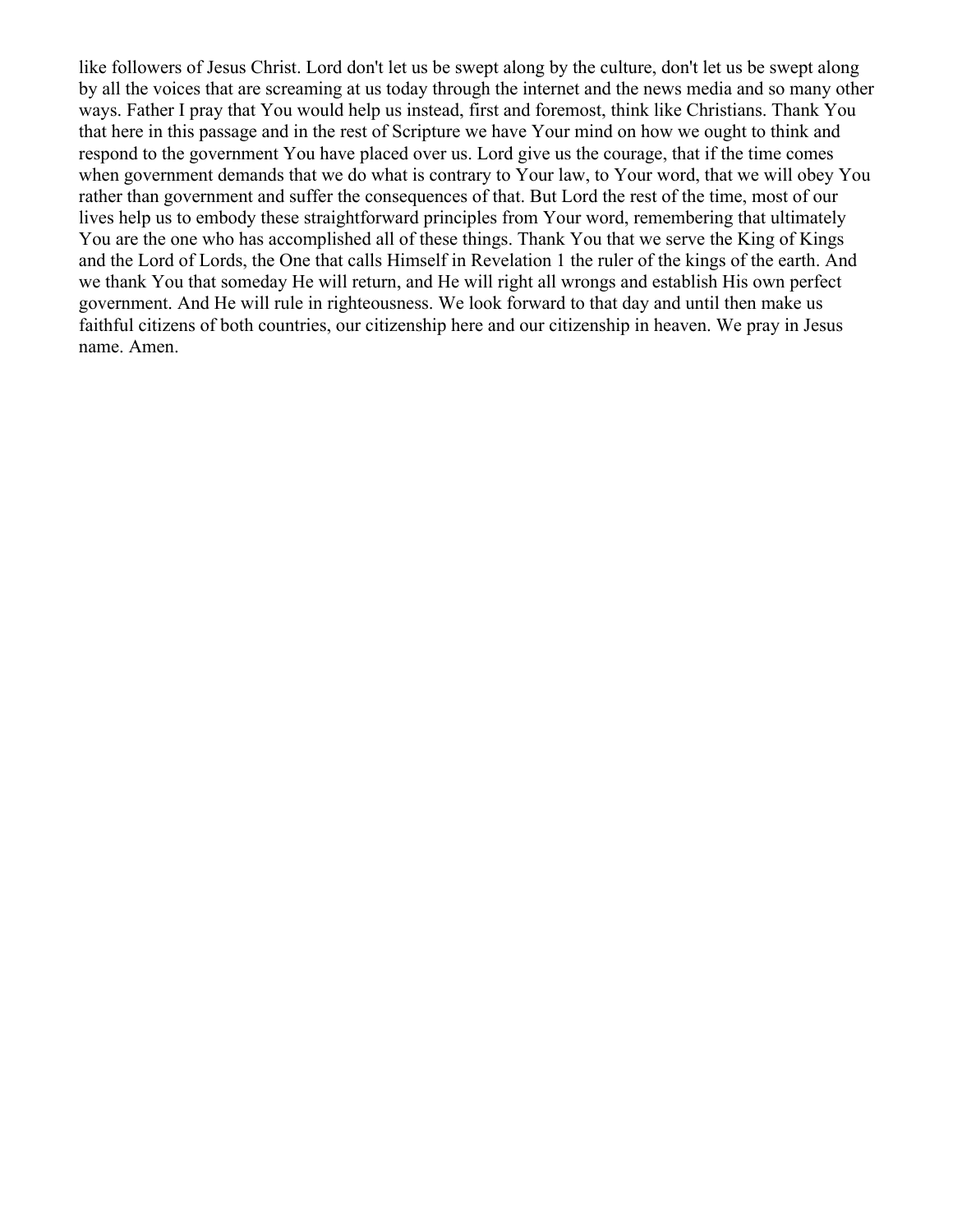#### **A Gospel Response to Government - Part 5 Tom Pennington • Romans 13:1-7**

Romans chapter 13. You probably read as I did this past Wednesday, Seattle Police dispersed the protestors from the area in Seattle originally known as the Capitol Hill Autonomous Zone. More recently known as CHOP, Capitol Hill Occupation Protest. You probably also saw that the situation inside that protest zone was growing worse by the day. In fact, over the last 2 weeks before the Seattle Police moved in 5 people in that area were shot. One resident who has lived there, who is not part of the protest, but who's apartment in that area, told a news source on Wednesday that living there had, "been incredibly unstable and violent around the clock for the past 2 weeks." This same person went on to share an excerpt to the letter that his apartment managers, the company that manages the apartment where he lived, had written to the residents of that complex on Tuesday of this past week before the police moved in on Wednesday. This is what the letter to the people in that apartment complex said, "Since the occupation of the streets surrounding our building tenants have been subjected to violence, threats, vandalism, noise, lewd conduct, public defecation, daily fights, and limited access to the building." That doesn't exactly sound like a place you'd want to live. I thought it was ironic as I read that those who claim to be opposed to the abuse of authority within a very short period of time came themselves to abuse those under their authority in the absence of rightful government. In fact, as I consider it, it seems to me that CHOP was a microcosm of life without government. Seneca related that during the reign of the emperor Nerva, it was said, "It is indeed bad to live under a prince with whom nothing is permitted, but much worse under one by whom everything is allowed."

Today in Romans 13 we learn that God established human government for some very important purposes. In the mind of God when he decided to allow what really is a flawed human organization, He is the one who put it into place, and He did so with some very specific goals and purposes in mind. We're learning this from **Romans 13:1-7**. I've entitled this paragraph A Gospel Response to Government. Now we've noted that the paragraph begins with a universal command to submit to government. Look at verse 1, "Every person [*literally every soul in the Greek text, that is, everyone without exception*] is to be in subjection to the governing authorities." Then beginning with the next sentence there in the middle of verse 1 and running down through verse 6 Paul gives us a series of reasons that we should submit to government. So, he starts with the universal command and then unfolds the reasons that we should do so. We've looked at several of these, let me just remind you of the 4 we've examined together

**Number one, God established the principle and structures of all human authority.** Whether it's within marriage or within the home or in the church or within society as a whole. God is the one who established this principle of human authority. Verse 1 says "For there is no authority except from God" He's the one who has established both the principle and the structures of all human authority.

**Secondly, we discovered that God has appointed all who currently occupy positions of authority within government.** He gets very personal at the end of verse 1 in that he talks about individuals. He talks about the people who occupy positions of authority in government. Notice how verse 1 ends, "and those [*plural*]which exist [*the ones who exist in power*] are established by God." Now we talked about that of course, God does that in some cases directly. He does that in other cases by allowing Satan to put in positions of authority, those who are contrary to God and contrary to God's law. And He does so for His own purposes.

**Thirdly**, we learned a third reason to submit to government, is if you refuse to submit to a government official, without biblical grounds, and we learned that in the very first message. Primarily it's this, **unless that government official is commanding you to disobey a clear command of God, if you refuse to submit to a government official you are opposing God's ordinance.** Verse 2, "Therefore whoever resists authority has opposed the ordinance of God and they who have opposed will receive condemnation upon themselves."

A **fourth** reason that we learned to submit to government, is that **God has assigned government the role of maintaining order by punishing evil and praising good.** That's the message of verse three. Notice what he writes there, "For rulers are not a cause of fear for good behavior, but for evil. Do you want to have no fear of authority? Do what is good and you will have praise from the same."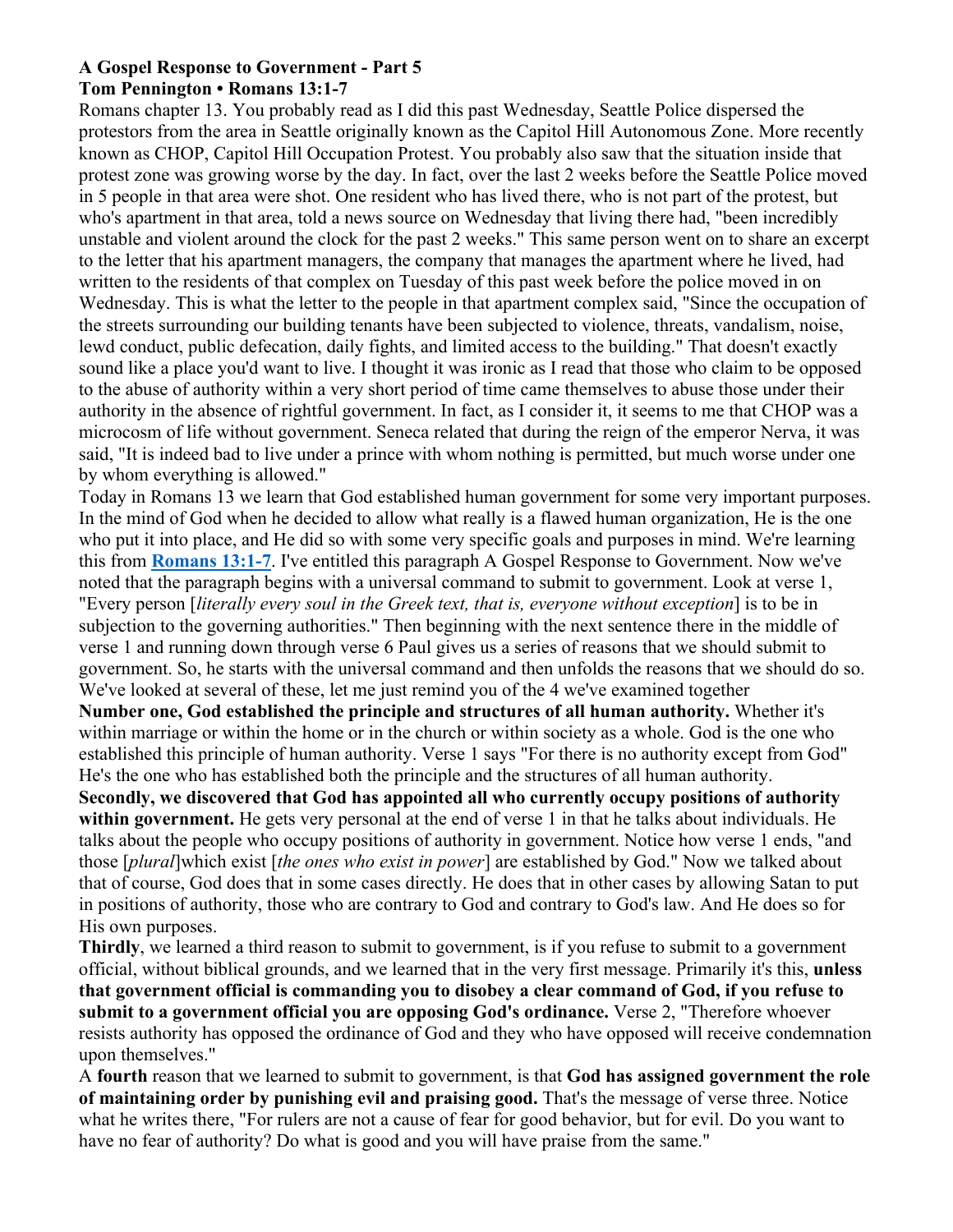Now today I want us to consider a **fifth** reason to submit government. The end of last week I just mentioned it, but we didn't look into it at all. And it's this, **God established government and appointed rulers for our good.** And this is the message of the first sentence of verse four. Notice what Paul writes, "for it is a minister of God to you for good." Now in the NAS you'll notice that the pronoun that's used here is "it," "**it**" meaning government is a minister of God. If you're here this morning with an English Standard Version, the ESV, you'll notice the pronoun in that case is "**he**", "he" is a minister of God, meaning an individual who is in authority in government. "It" is a minister of God or "he" is a minister of God, which is it? Well, either is possible linguistically, we can't make the decision based on the original language, rather it's context. If the second half of verse 3 is about our response to government as an entity or government as a whole then we should translate the beginning of verse 4 as "it", "it" is a minister of God to you for good. If the end of verse 3 as I taught you last week and I believe is what Paul is saying, is about our response to individual government officials, an individual government official, then we should translate verse 4 as "he", "he" is a minister of God to you for good. But that having been said let me say there is very little difference ultimately in meaning. Because for Paul and his Hebrew way of thinking, government is not exclusively a philosophical idea. He doesn't think of sort of a philosophy of government here. That's not what's going on. Instead for Paul and for every sort of Hebraic way of thinking government consists of rulers, verse 3, rulers. And verse 6 those rulers individually are, notice the plural, servants of God.

So, this morning as I work my way through this message, **I'm going to use the ideas of government and its rulers and officials basically interchangeable. Because I think both are implied, government as an entity as an existing organism or organization but also the individuals who sit in positions of authority and power. Paul seems to go back and forth between those two concepts in this passage.** So, let's look at what he says. He says, "he" is a minister. The word **minister** is a familiar New Testament word. It's the word from which we get our English word, **deacon**. And, of course, it's used in the context of the church for those who serve or lead ministries of service. But, in secular Greek, this word deacon is used of **civic officials** and that's the intent here. I mean even today we talk about those who are involved in government as **civil servants**, that's the same idea. In the Septuagint, that is in the Greek translation of the Hebrew Old Testament that was made 100 to 200 years before Christ was the Bible of the New Testament, it's used in **Esther of court officials**. It's used in **Jeremiah 25:9 of Nebuchadnezzar**. And in **Isaiah 45:1 of King Cyrus**. So, it has the idea, ministers here, that we sometimes will hear, particularly in a British context, will talk about **ministers of government**, government ministers. That's the idea behind the word here.

Now let me give this Greek sentence to you because I think you get some of the sense of what Paul is stressing. In Greek, the first word in verse 4 is "**of God**". That's the stress "of God," and it's there for **emphasis**. So, let me translate it for you literally from the Greek text. **Of God, a servant is he to you for good**. That's the stress. In other words, **rulers at every level of government are ministers of God.** Whether they serve Him well or poorly, whether they serve Him consciously or unconsciously, whether they serve Him in humble submission or in active rebellion, still they serve Him, just as Satan himself does.

I was struck this week with what Moses says about how the judges in Israel were to think. He tells them this in Deuteronomy 1 but is repeated in **2 Chronicles 19:6**, listen to what Moses said to the judges who would govern God's people, "He said to the judges, 'Consider what you are doing for you do not judge for man but for the Lord who is with you when you render judgment. Now then let the fear of the Lord be upon you; be very careful what you do, for the Lord our God will have no part in unrighteousness or partiality or the taking of a bribe.'" Moses said, listen understand this, when you're acting as a government official, specifically in that context, a judge, then you are to do so in the awareness that you are not acting on your behalf. And ultimately you are not even acting on behalf of the government, you are acting on behalf of God. If you're a government official of any kind here this morning, you need to understand that let that sink into your mind. It matters to God how you conduct your business that you have been assigned to do. You are His minister and you will give an account to Him for how you've carried out that ministry. Now notice what he goes on to say. He says a minister to you, that could mean to Christians only, to the Christians in the church in Rome and to us. Or it could mean to you meaning, all mankind. I think since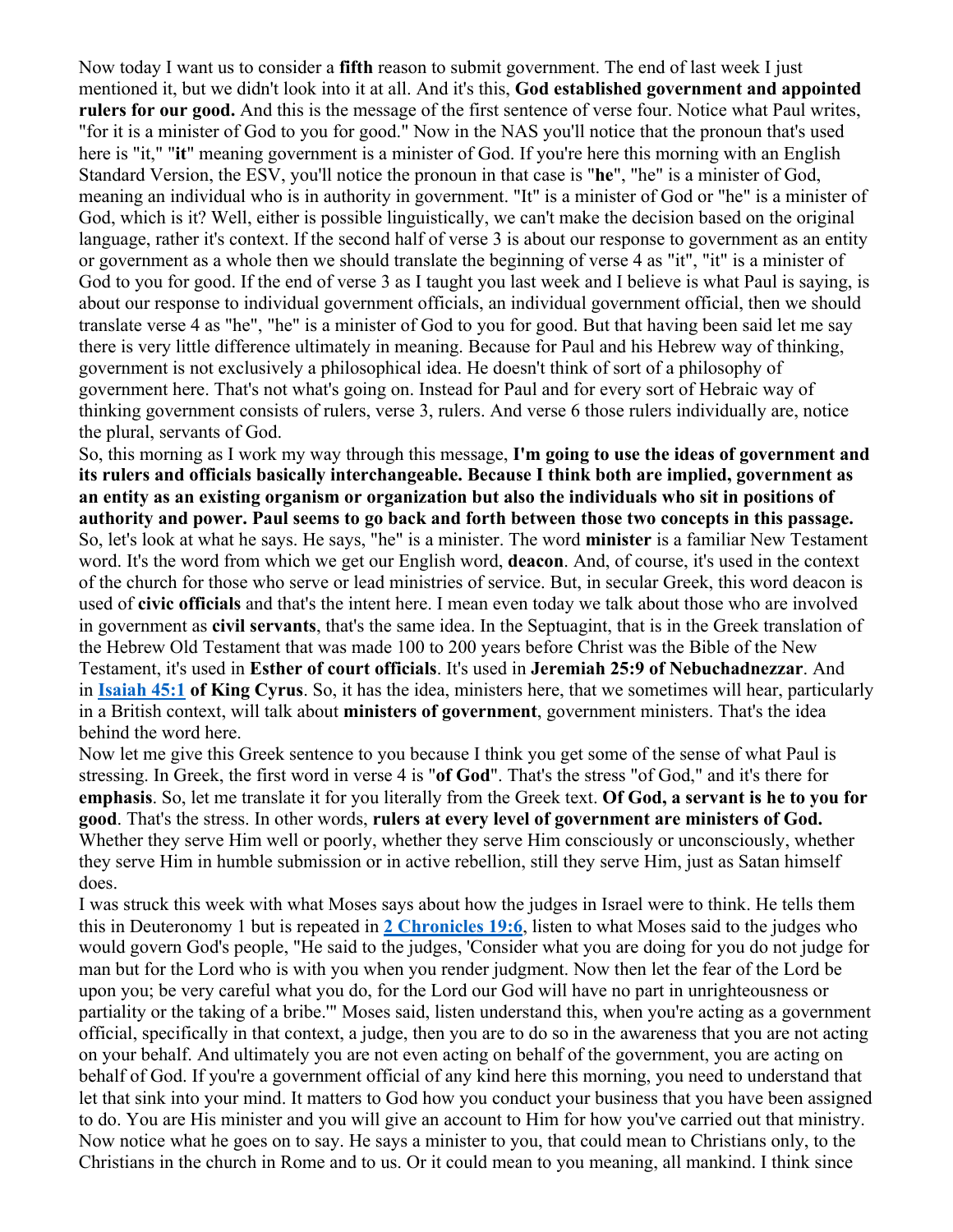verse 1 says that every soul is to be subject to the government, I think it's **best to see government as not merely benefiting just us as believers but benefiting all mankind.** I think that's the emphasis here, all people. So, look again at verse 4, "for he is [*that is every individual government official*] a minister [*a deacon*] of God to you [*that is all mankind*] for good." **God's intended result for government is our good or our benefit.**

**Now Paul has already established for us that government was ordained by God. But the question is why?** Well, the Bible identifies several **purposes for good** that God had in mind when He established human government. And I want in the rest of our time together to unpack those. Some of them are here in Romans 13, there are a few of them that will be in other places. But, when he says for good, for our benefit in what sense? Let's look at these purposes for good that God had in mind behind human government.

**First of all, government exists to express God's common grace.** Look again at verse 4, "for it [*government or "he" every individual government official*] is a minister of God to you [*that is all mankind* for good." Now when God does good to all including unbelievers, theologians call that common grace. It's anything but common, what they mean by common grace is that it is God's goodness, this would be a definition of common grace, it is **God's goodness by which He does good and provided temporal blessings both to believers but even to unrepentant unbelieving sinners.** In other words, when God does good to people who are His enemies it is an expression of His common grace, His goodness toward those who have not experienced His saving grace. **Government is part of God's common grace.** Gilcrist in the International Standard Bible Encyclopedia, in his article in government says this, "The state may be considered an expression of God's common grace extended to all mankind." That's exactly what Paul is saying to us here. It is God's minister to all of us, to everybody on this planet, for good. That is common grace.

Now it's important for us to get this to understand this because **let's just be honest Christians are some of the worst complainers on the planet about government.** Often that's because we want a better or even a Christian government. I hate to tell you this but that's not going to happen. It's happened a handful of times in human history. In fact, if you go back to even Israel and you go back to the government God established there, only 10 of the kings are called good and some of them with quotation marks. Most of them were terribly bad. Folks there are no perfect governments and good ones are rare. Remember Paul is writing this chapter when Nero is the emperor over the Roman empire and over the city where these people try to worship and serve. So, **Paul's point here is that even when government is bad and it usually is and even when it's rulers are not godly and they usually are not, even when we disagree with the laws and the policies that are passed and we often don't, government is still an expression of God's common grace.** But **how** exactly? How is government a blessing, how is it a minister of God to us for good? Well the rest of the purposes that we are going to consider together explain how human government, how our government is a blessing. So, let's look at the rest of the purposes together. **The second divine purpose for government is to restrain evil behavior**. Notice verse 3, "For rulers are not a cause of fear for good behavior, but for evil." Now understand that we looked at this verse in detail last time so I'm not going to spend a lot of time here. But rulers produce **fear**, the Greek word is "phobos" from which we get our word phobia. Rulers produce fear in those tempted to do evil. How? By **punishing** those who break the law and by threatening to punish those who are considering breaking the law. When government executes justice on actual law breakers and it does so in a timely way, and I know this is going to run contrary to what you heard in government class, but listen to God over what you heard in government class. **When government executes justice on actual law breakers it serves as a deterrent.** Listen to what God says, **Deuteronomy 17:13**, it says, the context, is when a person who has acted presumptuously is put to death, verse 13 says, "Then all the people will hear and be afraid, and will not act presumptuously again." **Proverbs 21:15**, "The exercise of justice is joy for the righteous but is terror to the workers of iniquity." Justice is a terror to the workers of iniquity. **Ecclesiastes 8:11**, "Because the sentence against an evil deed is not executed quickly, therefore the hearts of the sons of men among them are given fully to do evil." **When justice isn't done and when it isn't done in a timely way, it only encourages people to do evil.** When government is functioning properly government restrains evil. How?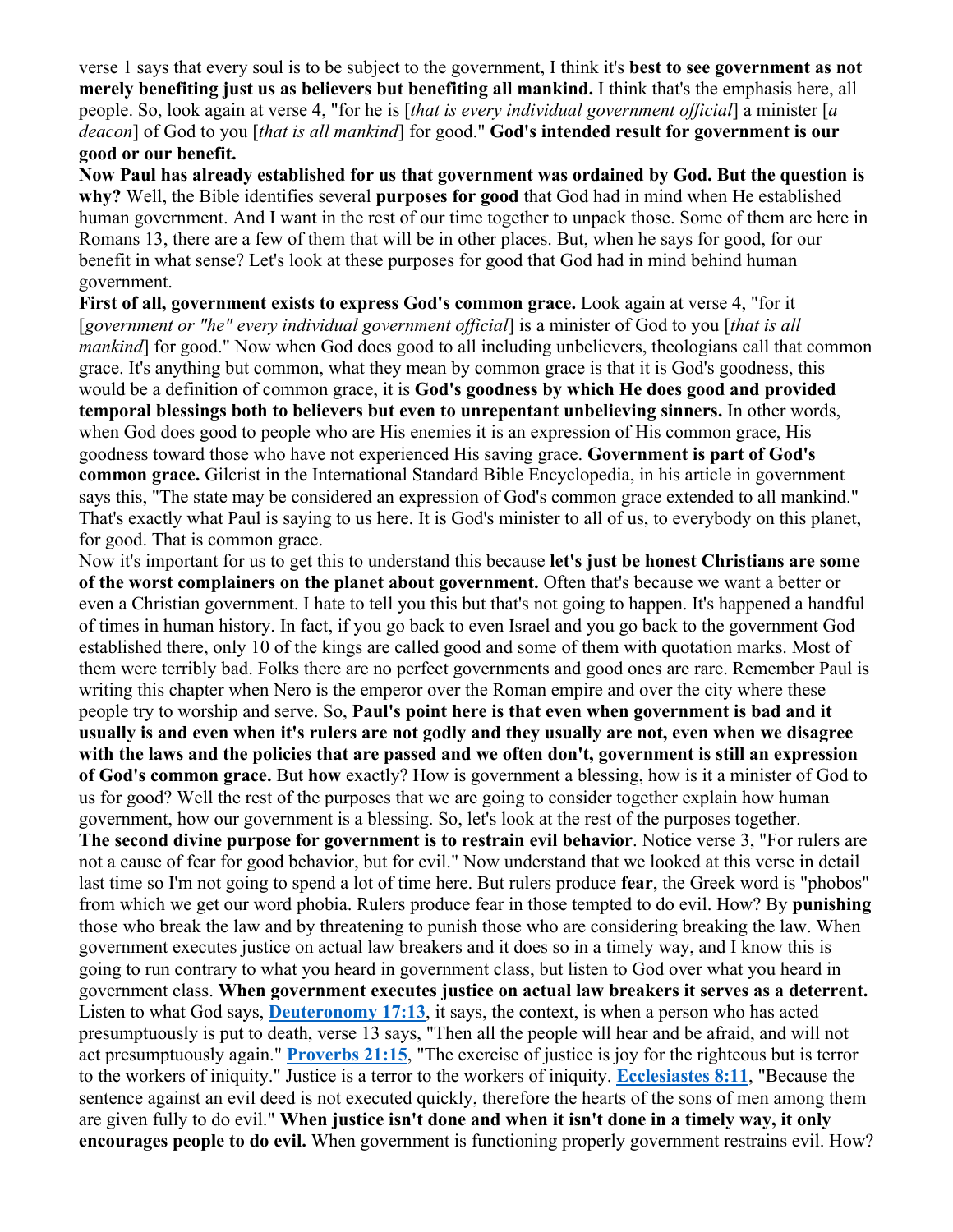# Let me tell you it's not by education, although I'm all for education, **government restrains evil, according to this passage by fear by fear of punishment.**

Wayne Grudem writes, "There is much evil in the world that is irrational and can only be restrained by force because it will not be deterred by reason or education." We see this, I mean whenever there is a temporary state of anarchy, you can see what people would do given the opportunity. If there were no restraint by government if there was no fear of punishment. We've seen this unfold over the last several weeks. Not with the protest, but with the riots that accompanied some of them. Sheila and I saw this firsthand when we lived in LA. There were riots at one point and it became clear during those riots that civilization is a thin veneer over the surface of man's depravity. I watched people destroy, steal, set fire to homes, fire their guns on police, on fireman who were showing up to put out the fires and even on ambulances who were trying to take wounded people to the hospital. I watched them carry off everything that wasn't bolted down. I watched as gangs seized the opportunity to exact revenge on their rivals. Folks, that is what would exist without government. Government restrains evil by fear, fear of punishment. **Robert Haldane** a great commentator in the Book of Romans writes this,

*"The institution of civil government is a dispensation of mercy and its existence is so indispensable that the moment it ceases under one form it reestablishes itself in another. The world ever since the fall has been in such a state of corruption and depravity that without the powerful obstacle presented by civil government to the selfish and malignant passions of men it would be better to live among the beasts of the forest than in human society. As soon as its restraints are removed man shows himself in his real character. When there was no king in Israel every man did that which was right in his own eyes."* Folks government exists by God's design to restrain evil behavior. And to do so by the fear of punishment.

**Another purpose of government is to promote good behavior.** Verse 3 goes on to say, "Do you want to have no fear of authority? Do what is good and you will have praise from the same." As we discovered last time, normally government treats peaceful law-abiding citizens well there are of course exceptions. Government officials can abuse their power. But as a rule, if you are a good citizen usually you don't have to worry about or be afraid of the government. In fact, sometimes officials at various levels of government publicly recognize and commend those who manifest certain virtues. Sometimes they are biblical virtues other times they're not. And this is what government was designed to do. **1 Peter 2:13** and **14**, Peter says, "Submit yourselves for the Lord's sake to every human institution." Then he says this "…as sent by him for the punishment of evildoers and the **praise of those who do right**." You see most governments however evil or corrupt recognize worthy accomplishments that benefit others in the nation and that's one of the God given purposes of government.

**A fourth purpose of government is to protect the safety of its citizens.** I'm just going to touch on this verse and the point here because we're going to look at it in more detail next week. But government is to protect the safety of its citizens and it does so in 2 ways. **First of all, by punishing its citizens who practice evil.** Verse 4 goes on to say, "But if you do what is evil, be afraid; for it does not bear the sword for nothing; for it is a minister of God, an avenger who brings wrath on the one who practices evil." Government officials are deacons of God. Serving Him in what way? Avengers who bring God's wrath to bear, in a temporal sense, on the one practicing evil. Government's role in punishing those who do evil is crucial to the survival of society. John Calvin writing in The Institutes of The Christian Religion says this, "From experience we thoroughly agree with the statement of Solan. [*Solan by the way was an Athenian philosopher*] That all commonwealths are maintained by reward and punishment. Take these away and the whole discipline of cities collapses and is dissolved." Government exists, in part, to punish the citizens who do evil and protects the other citizens in so doing. **It also protects our safety by maintaining armed forces that guard against outside threats.** I hope to address this next time but for now just notice that it's implied in governments bearing a sword. Not only to execute justice on its own citizens but to defend its citizens as well. Under the Mosaic law an individual could use force, even deadly force in selfdefense. The same is true for governments. Governments have a God given right to defend their people using force and even deadly force. But folks again let's be realistic without the US Military we would be exposed to enemy states such as Russia, China, Iran, and North Korea. And without the military and our intelligence services we would be an even easier target for other enemies such as terrorists and terrorist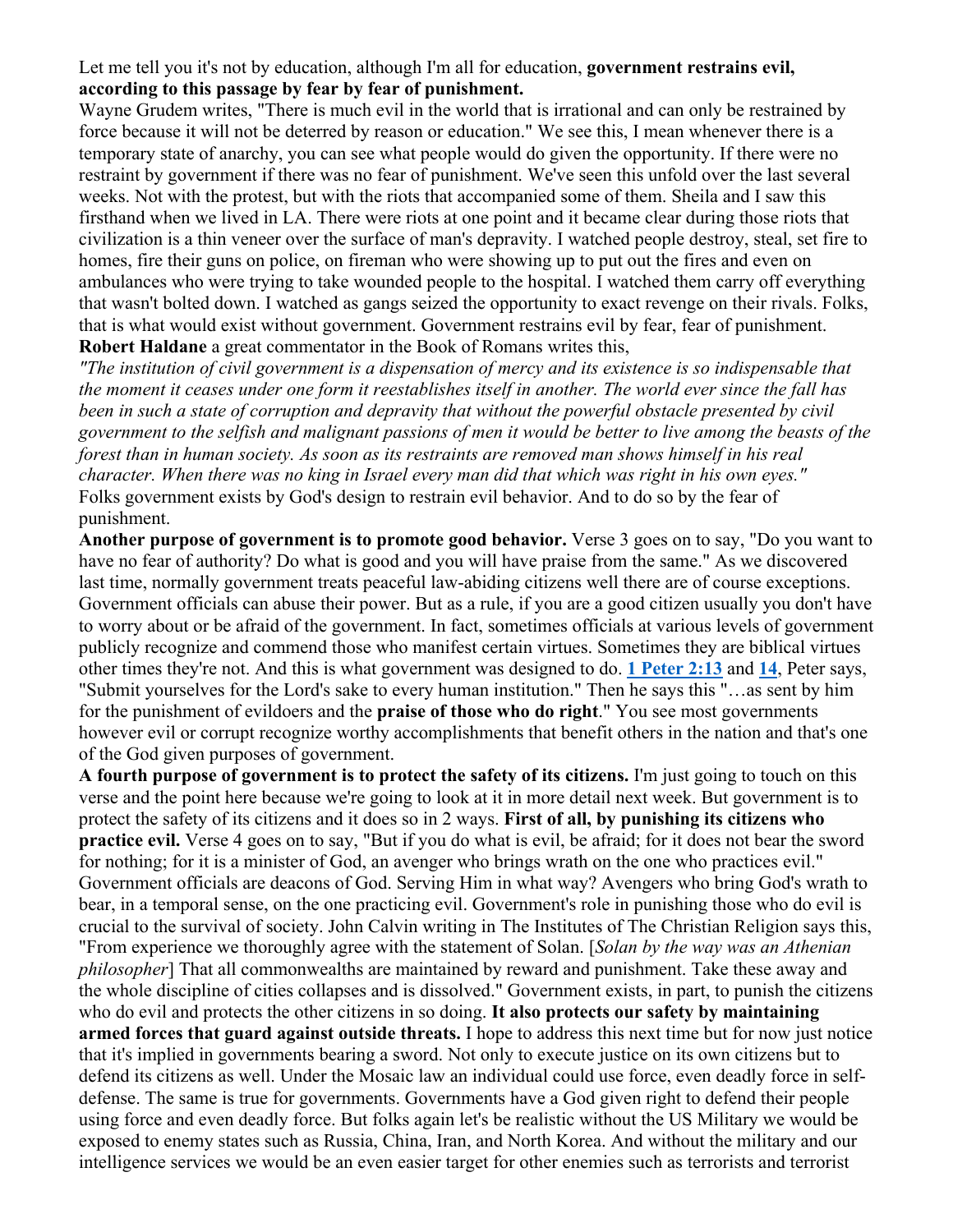# organizations. **Government exists to protect the safety of its citizens both from those within the culture who do evil and from those outside who would do harm to us as well.**

There's a **fifth purpose** behind human government. **It's to promote the general good and welfare of its people.** Again, notice verse 4, "for it is a minister of God to you for good." For your good, for the good of the people who are under government. In what way? There are a lot of ways that government promotes the general good and welfare but let me give you the two sort of obvious ones that jump off the page at me. **First of all, government does this by providing necessary public services through the taxes that we pay.** Paul is going to get to that in **verses 6 and 7.** Notice what he writes, "For because of this you also pay taxes, for rulers are servants of God, devoting themselves to this [*everything that's in this* passage] very thing. Render to all what is due them; tax to whom tax is due; custom to whom custom." In other words, implied in the command to pay taxes is the implication, listen to me carefully, that much of what government spends its money on, not all, but much of what it spends its money on is part of its God given purpose. It's part of the role of government to provide public services, such as public works, sanitation, transportation, public health, economic guidelines and rules, standards of weights and measures, and so forth. **Government also promotes the general good and welfare of its people by ensuring an ordered society where its citizens can live in tranquility and peace.**

Turn to 1 Timothy 2, we'll come back to this text when we consider our responsibilities to government. But notice Paul says here we are to **pray 1 Timothy 2:1** we're to pray, verse 2 "for kings and all who are in authority." Pray what? Well, verse 4 we're to pray **for their salvation**. God desires all men to be saved and to come to the knowledge of the truth. And why? Verse 2, "so that we may lead a tranquil and quite life in all godliness and dignity." You see **it's part of governments role to produce an ordered society in which its citizens can live a tranquil and quiet life.** And in our case, we pursue godliness in that tranquility. **Jeremiah 29:7** you remember, Jeremiah wrote to the exiles that had been taken into Babylon and he says this to them, "Seek the welfare of the city where I have sent you into exile, [*this is God speaking*] and pray to the Lord on its behalf; [*pray to the Lord on behalf of Babylon. Why?*] for in its welfare you will have welfare." That's the idea here. When government exercises its duty and produces an ordered society it allows its citizens to live in tranquility and peace.

There's a **sixth purpose** for human government. And that **is to protect the afflicted, needy, and oppressed.** Yes, this is part of the role of government and its officials. Turn back to **Psalm 72**. I read this Psalm several weeks ago. This Psalm is a Psalm of Solomon, there's some dispute about whether it's written by Solomon or for Solomon. But regardless, it details what the righteous king was to be like, what his reign was to be like. And of course, it was to be the goal and aspiration of every king in Israel. But it is only perfectly fulfilled in the Lord Jesus Christ, the perfect king who's coming. But notice here's the responsibility of a righteous king, **verses 1 through 4**:

*Give the king Your judgments, O God, and Your righteousness to the king's son. May he judge Your people with righteousness and Your afflicted with justice. Let the mountains bring peace to the people, and the hills, in righteousness. May he vindicate the afflicted of the people save the children of the needy and crush the oppressor.*

## Go down to **verse 12:**

*For he will deliver the needy when he cries for help, the afflicted also, and him who has no helper. He will have compassion on the poor and needy, and the lives of the needy he will save. He will rescue their life from oppression and violence, and their blood will be precious in his sight.*

Now folks, I understand being against big government. But don't let politics keep you from being honest with the Scripture. **Government, according to this passage and others, has a divinely ordained responsibility to care for the poor and the oppressed, and to protect them from the abuses of the wealthy and the powerful.** Israel's kings were often commanded to do this. **Jeremiah 22:3**, "Thus says the Lord, "Do justice and righteousness, and deliver the one who has been robbed from the power of his oppressor. Also do not mistreat or do violence to the stranger, the orphan, or the widow; and do not shed innocent blood in this place." **Jeremiah 22:15** & **16**, "Do you become a king because you are competing in cedar? [*In other words, are you a king because you build great things for yourself?*] Did not your father eat and drink [*yes, he enjoyed life*] and do justice and righteousness? Then it was well with him. He pled the cause of the afflicted and needy; then it was well. Is not that what it means to know Me? Declares the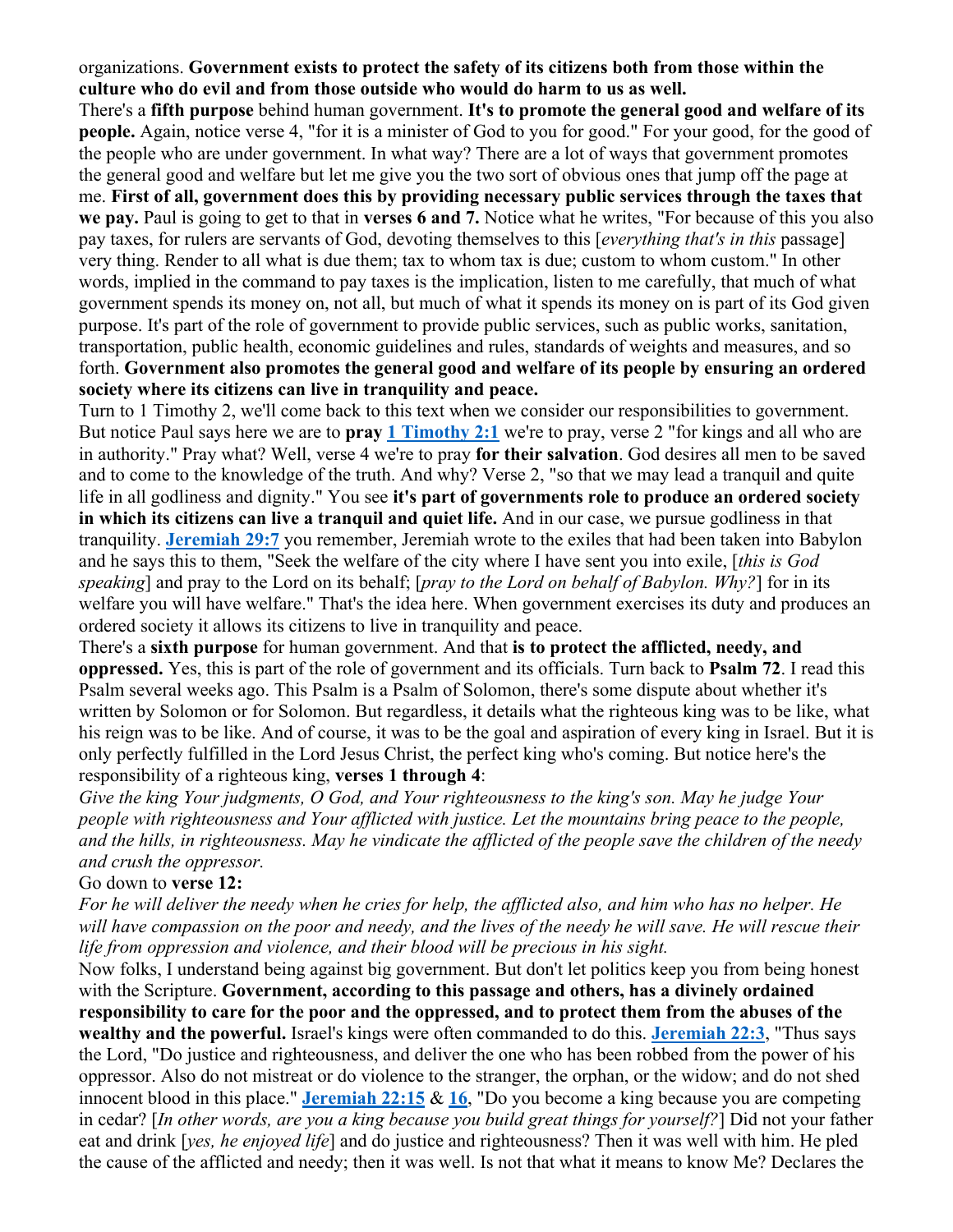Lord." But God didn't just demand that just of Israel's kings, He demanded it of pagan kings. You remember the confrontation in Daniel 4 when Daniel shows up to explain the vision that Nebuchadnezzar had seen about the tree getting chopped down that represented him and his rule. At the end of that listen to the little sermon that Daniel preaches to Nebuchadnezzar, this is **Daniel 4:27**, "Therefore, O king, may my advice be pleasing to you; break away now from your sins [*listen to this*] by doing righteousness and from your iniquities by showing mercy to the poor, in case there may be a prolonging of your prosperity." Here's a pagan king and God says listen, you need to repent of the fact that you're not concerned about the needs of the people. Now look I get it, the New Testament is clear, Paul is clear in 2 Thessalonians 3, that if an able-bodied person won't work, he shouldn't eat. But that doesn't mean at the same time there shouldn't be genuine concern for those who are truly needing. That is a responsibility that government has.

A **seventh divine purpose** for human government, is **to reveal God's government.** God determined that government would actually tell us about Himself. Have you ever thought about that? What does government tell us about God? It tells us two things. **First of all, it tells us about the fact of God's government.** When we see human government, it underscores the fact that we are under a larger government, the government of God even though it's invisible and cannot be seen. **Psalm 103:19**, "The Lord has established His throne in the heavens, and His sovereignty rules over all." In Scripture our God is called King, Ruler, Leader, Despot, and Judge just to name a few. He has a government and He rules over the physical universe, over the intelligent universe, and over the moral universe. He rules over absolutely everything. And folks, human government, however imperfect it is, it exists as a living illustration of God's government.

**Government also reveals the character of God's government.** You say, "In what way would our government reveal the character of God's government." Here it is. **Everything that God demands of human government, everything that God demands of our government is a perfect reflection of His own rule.** In other words, don't look at what our nation does, look at what it's supposed to do. Look at the list I just went through and you get a picture of what God does in His rule. For example, He executes justice perfectly. He punishes evil doers. **Exodus 34:7** "...He will by no means leave the guilty unpunished." He praises and rewards those who do well. **Ephesians 6:8**, "knowing that whatever good thing each one does, this he will receive back from the Lord." He defends and protects the needy and the oppressed. **Psalm 146:7**, "Who executes justice for the oppressed; who gives food to the hungry. The Lord sets the prisoners free." He also promotes the good and welfare of His subjects. I love **Acts 14:17**, where Paul says to a bunch of idolaters, "and yet He did not leave Himself without witness, in that He did good and gave you rains from heaven and fruitful seasons, satisfying your hearts with food and gladness." Today because of the fall and sin, human government is a terribly imperfect picture of the rule of God and yet it is in fact a revelation of God. It reveals the very fact that God rules. Just as you and I can't escape from the reality that we live under a government and are accountable to that government, we are more certainly under the government of God.

I mean if you want to get out from under sort of the restraints of the US Government you can pack up your family and move to Idaho or Montana and you can pretend there's no federal government. Sadly, there are people who do that. By the way this isn't a criticism of Idaho or Montana. It's the people who do this, the people who move their families there saying well I'm going to cast off the shackles of government. Listen you can do that, and you can pretend they don't exist, but they will find you. Because it's a reality they will catch up with you eventually. And the same way you can pretend that you don't live under the rule of God's law and His government, but you can't escape the reality. Maybe this is how you think. Maybe you try to hold God at arm's length and you say, "Listen I'm going to do what I want and live my own way and it's not going to affect anybody. I[m going to move spiritually to Idaho. And I'm going to pretend God doesn't exist and doesn't have any interest in my life." Well you can pretend all you want but a day of reckoning is coming when you will stand before your king and judge. Your only hope, my only hope, is the gospel of Jesus Christ. It's to humble yourself before your rightful king and say, "You have every right to tell me what to do in every detail of my life. You made me. You created me. You sustain my life. You've given me every good thing I have, and I have rebelled against You as an enemy." And humble yourself and seek the forgiveness that's found only because a God of justice carried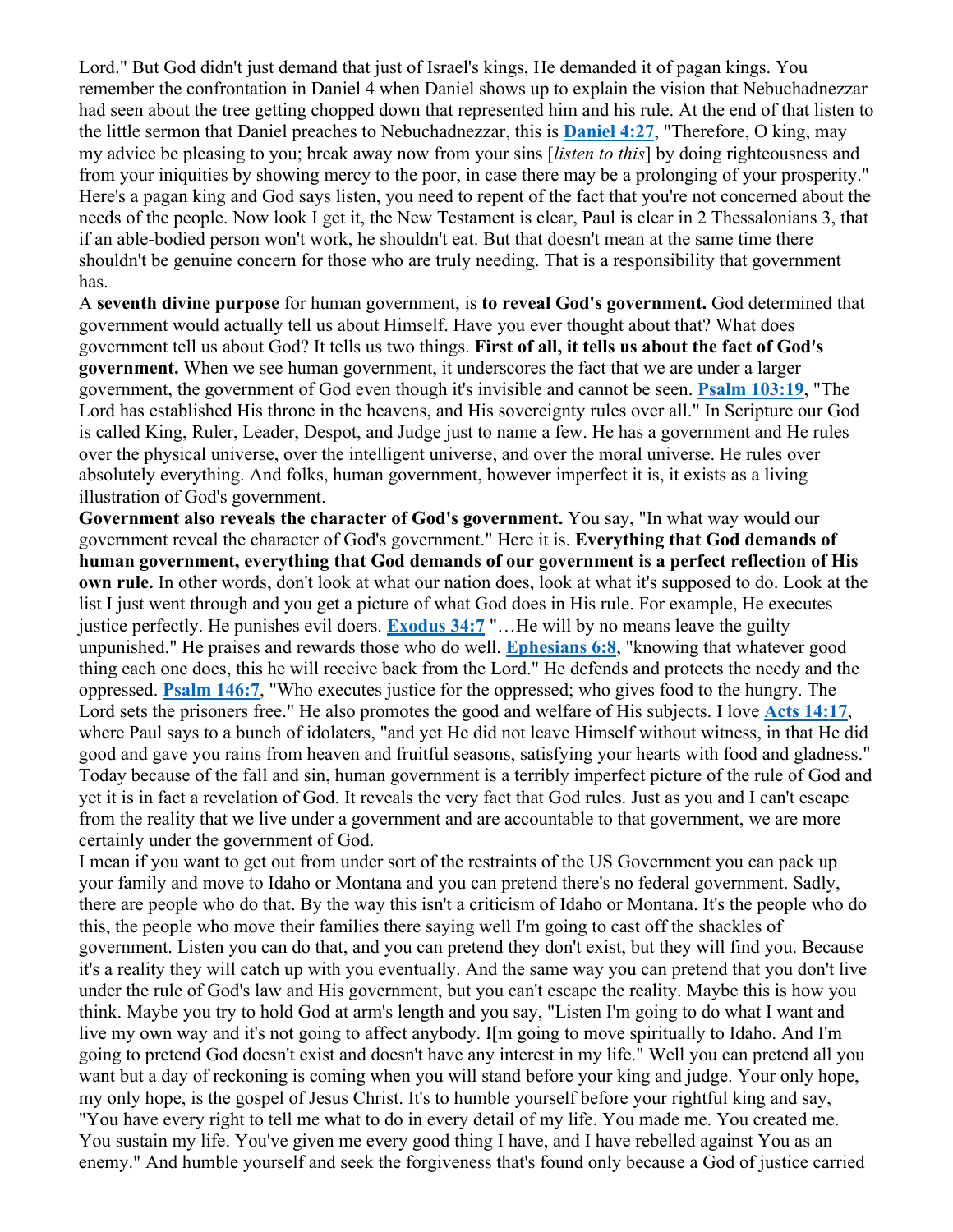out His justice and perfection in Jesus Christ on the cross and then He raised him from the dead. That's your only hope to be reconciled to your king and if you refuse to do that, again, pack up your bags and move your spiritual heart to a spiritual Idaho. But God will find you and one day you will stand before Him. If you're in Christ take heart because a day is coming when you will live under a perfect government because it will be ruled by Jesus Christ our Lord. And He will do every one of these things we just studied together, and He'll do it perfectly.

So, what are some of the lesson from our study today? Let me just point out a couple for you briefly as we bring our time together to a close:

- 1. Let the Spirit of God renew your mind toward government and its leaders with what Scripture teaches. Cast off the cultural stuff you bought, wherever you got it let your mind be re-informed by what the Scriptures teach. Government is an expression of God's common grace for our good. That is true today in a fallen world with flawed systems controlled by fallen sinful ungodly people. It's still for our good. Government is a minister of God.
- 2. Thank God for government, for your government. Have you ever done that? We complain a lot, but have you ever said, "God thank you for government, thank You that we don't live in anarchy. Thank You for the way You use government around this planet to restrain evil."
- 3. Pray that our government will fulfill its purpose as well. Take a look at this list and say, God our government is so short of these purposes You had in mind, but would You work in the hearts of those in leadership? To produce a change where these things would become their passion.
- 4. This is also a test, take the test. Your response to the human authorities in your life is an accurate measurement of your response to God's authority. Why do I say that? Because God is the one who established the authority and He's the one who commands your response to that authority. So, the way you respond to the human authorities in your life is a perfect barometer of your response to God. So, if you're a wife, your response to your husband is a measurement of your response to God. If you're a child living in a home with parents then your response to your parents, you are to obey your parents in the Lord, your response to your parents is a measurement of your response to God. If you find yourself constantly in rebellion against your parents, listen, look in the mirror. That's not their problem, that's your problem, and it's not between you and them, it's between you and God. Because He's the one who established human authority. It's true of members to elders and as we're learning here in Romans 13, it's true of all of us in our response to government. Look at your response to government. Look at your thoughts, look at the words you speak, look at the posts you make. Look at the things you 'like' and ask yourself what does that show about your response to God's authority in your life.

May God help us to understand that government is a good gift for our benefit, even flawed, fallen, sinful government.

Let's pray together. Father thank you for these potent lessons. Lord what could be more appropriate in these days than what we are learning together from Romans 13. Forgive us O God. Forgive us for demonstrating our rebel hearts against You by the rebel hearts we demonstrate toward the human authorities You put in place. Lord may we repent, may we seek Your forgiveness and may we, by Your Spirit, have a renewed mind about our government. Lord I pray for those who may be here who are not in Christ. Lord help them see that just as surely as they can't run from our human government, they cannot run from Yours. Lord don't let them live a life of pretense, imagining that they can somehow skirt Your authority and get away with it. May they humble themselves before You and find grace in Jesus Christ. We pray in Jesus name. Amen.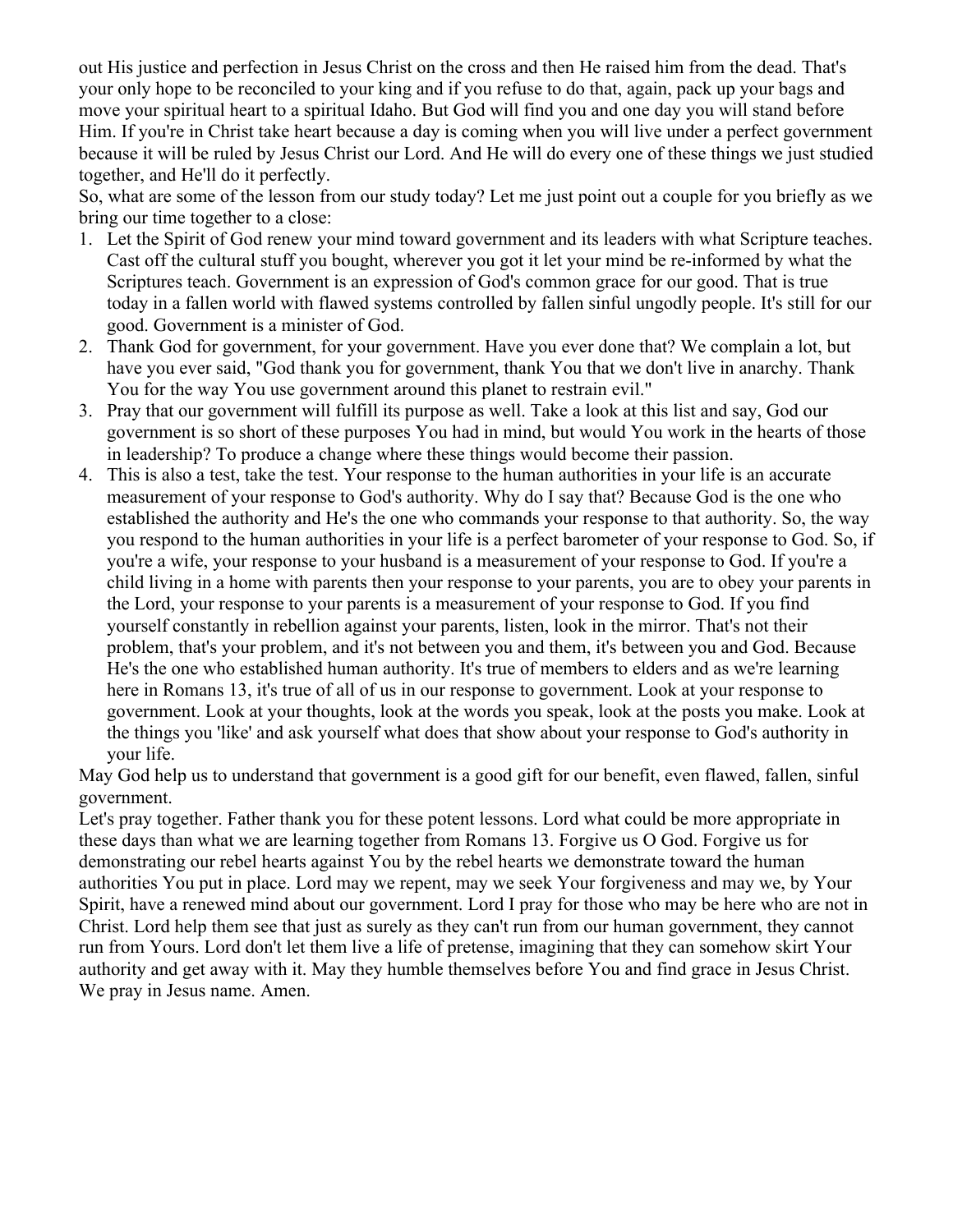#### **A Gospel Response to Government - Part 6 Tom Pennington • Romans 13:1-7**

Well, Romans 13, let's read again together what the Apostle Paul writes here under the inspiration of the Spirit about our responsibility and a proper understanding of government. You follow along Romans 13 and I'll begin reading in verse 1:

*Every person is to be in subjection to the governing authorities. For there is no authority except from God, and those which exist are established by God. Therefore whoever resists authority has opposed the ordinance of God; and they who have opposed will receive condemnation upon themselves. For rulers are not a cause of fear for good behavior, but for evil. Do you want to have no fear of authority? Do what is good and you will have praise from the same; for it is a minister of God to you for good. But if you do what is evil, be afraid; for it does not bear the sword for nothing; for it is a minister of God an avenger who brings wrath on the one who practices evil. Therefore it is necessary to be in subjection, not only because of wrath, but also for conscience´ sake. For because of this you also pay taxes, for rulers are servants of God, devoting themselves to this very thing. Render to all what is due them: tax to whom tax is due; custom to whom custom; fear to whom fear; honor to whom honor.*

In the context of Paul's letter to the Romans beginning in chapter 12 and running to the end of the letter, he gives us what our response should be to the gospel that he has so clearly taught in the early chapters. And here we learn in this unique paragraph the Apostle Paul, a gospel response to government. I've noted for you that the paragraph begins with a **universal command to submit to government**. Verse 1 says every person, literally the text says every soul, everyone without exception is to be in subjection to the governing authorities. And then beginning in the middle of verse 1 and running all the way down through verse 6 Paul presents a series of **reasons for submitting to government**. I'm not going to unpack each of these, if you've missed some you can go back and catch up online. But let me just list them for you. Here are the **5 reasons we have seen so far:**

- 1. God established the principle and structures of all human authority.
- 2. God has appointed all who currently occupy positions of authority in government.
- 3. If you refuse to submit to a government official without biblical grounds, that is, unless Scripture is being broken. Your being command to do something Scriptures forbids. If you refuse to submit you are opposing God's ordinance.
- 4. God has assigned government the role of maintaining order by punishing wrong and praising good.
- 5. God established government and appointed rulers for our good.

Now today I have an ambitious plan and that is for us to consider the three final reasons to submit to the government. Get your minds engaged and if you are taking notes get your pencils warmed up because we are going to cover a lot of material here in the next few minutes.

The **sixth reason** that we are to submit to government is, **if you refuse to submit, again with out biblical grounds, you will justly suffer God's wrath through government.** You remember verse 3 says if you want to have no fear of authority, do what's good and you'll have praise from the same. Now in verse 4 we see the contrast to that, "…But if you do [*literally if you are doing*] what is evil, be afraid." The Greek verb implies that if you are breaking the law you should be in a constant state of fear. Fear of what? Fear of punishment. **Break the law, Paul says, and you should be afraid.** Why? "for [*because*] it [*could be it as in the government, or it could be he as in a government official either one but in the end the same idea is included here. Why should you be afraid?*] does not bear the sword for nothing" Now the word **bear** is an interesting word. It means **to carry something habitually, constantly, or regularly.** And therefore, it sometimes is **even translated as to wear something.** And I think that's the idea here. A government official doesn't wear his sword for nothing. In 1st century, Rome those who were in government, either wore a sword themselves or it was worn by those who served them and were standing around them. And the sword symbolized the **rulers right to use force in order to punish criminals.** It includes, when you see that word sword, think of all of the possible penalties that the state can use against those who break the law. But of course, especially it's pointing to the **death penalty**, to capital punishment. In fact, this word sword occurs earlier in Romans in **Romans 8:35**, a violent death. We can endure, we can be faithful, we can overcome even in the face of violent death by the sword.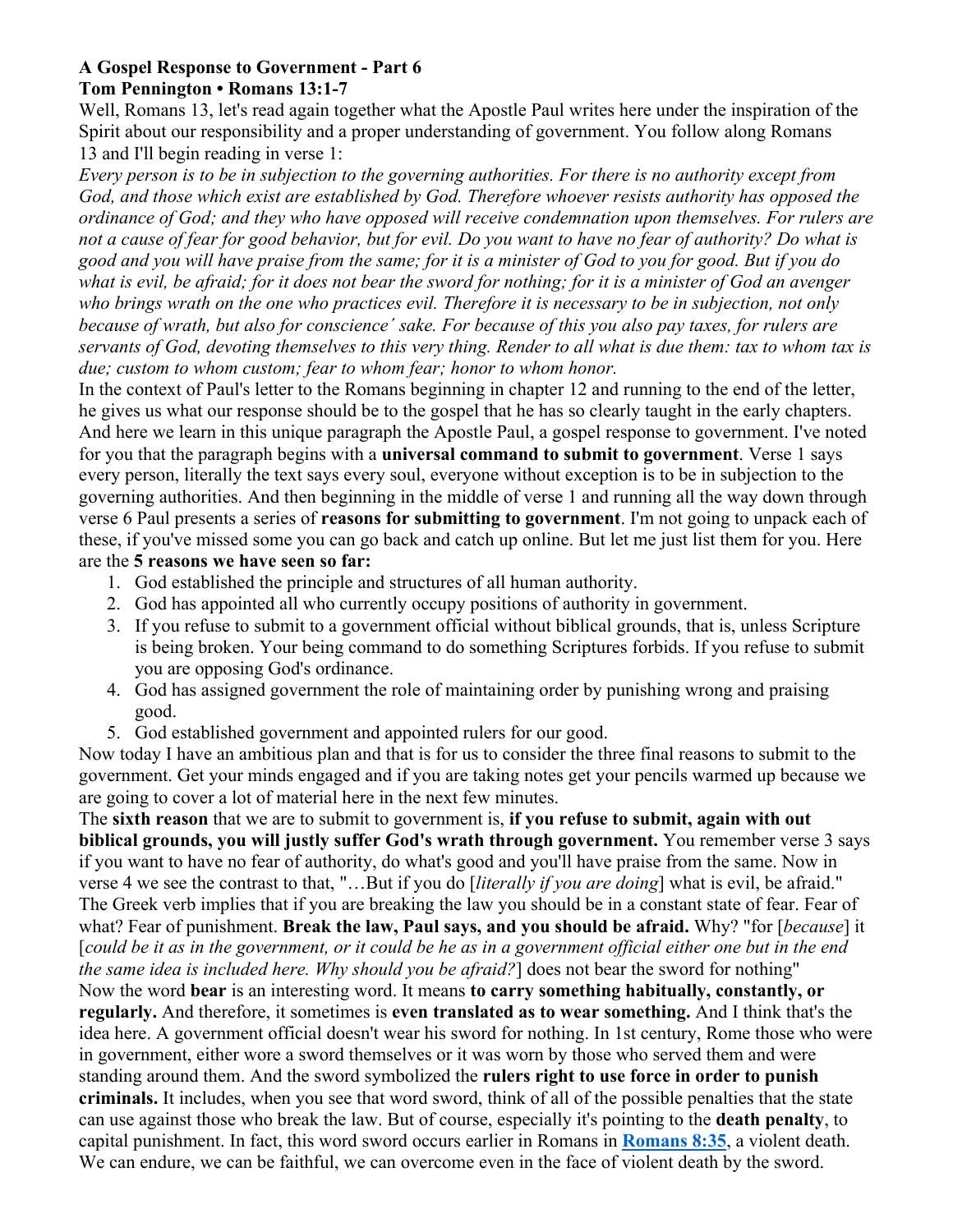The sword, and the reason it's used here is the sword was often used in Roman government for **execution**. In fact, if you were a Roman citizen and you were guilty of a capital offense the most likely way you would be killed was by the sword. You would be beheaded. They reserved the more gruesome penalties for those who were not Roman citizens by and large. In fact, in **Acts 12:2** Herod had James the brother of John put to death with a sword, beheaded. It's likely how Paul was martyred. He was a Roman citizen and tradition says that he was beheaded and in light of the fact that he was a Roman citizen it's also likely that he was beheaded.

Paul says that a government official, does not bear, or he doesn't constantly wear his sword for nothing. In other words, for no purpose. It has a purpose. What is that purpose? Government has the right to punish those who break its laws. A God given right to do so. And it is armed and authorized to use deadly force, not only within the state itself, but even by God. Because verse 4 goes on to say for "it" or "he" either one is a minister of God in using the sword. Notice for the second time in verse 4 Paul says the government officials are ministers. It's the Greek word that is often translated deacon. But it's used in secular Greek outside the church to refer to government officials. From the emperor to local bureaucrats, everyone, they are ministers. And notice the emphasis again is on ministers of God. Again, in the Greek text, the first phrase, **"is of God they are ministers."** It's to stress the fact that **they actually operate on God's behalf.** Let me just hit the pause here for a moment and speak to you if you have a role in government. Anywhere from local law enforcement to local government roles, up to the highest offices in our country. **If you serve in government, you are a minister of God to accomplish these purposes that have been unfolded here. And to God you will give an account for how you have exercised that responsibility.** So, what is one way that government officials minister on God's behalf. Obviously, there are a number of them. We talked about some of those last week. But here specifically one way is, notice verse 4, **"as an avenger."** Now when you hear that word you have to get like Marvel comics out of your head. You've got to get any of those sort of revenge concepts out of your head. That's not involved at all. The word avenger simply means **the one who punishes.** When government punishes notice it does so, verse 4 says, **"who brings wrath on the one who practices evil."**

Now what's the right question to ask? Who's wrath? And the answer is not the government's wrath but **God's wrath.** You remember all the way back in **chapter one of Romans verse 18.** Paul begins the body of his letter with that statement that says that the wrath of God is now being revealed. He's not talking about in the future. He's not talking about when Christ returns, you know in hell. He's talking about right now. It's **now being revealed.** How is God's wrath in the 1st Century and in the 21st Century, how is it being revealed today. Well, in Romans one the answer is **by God abandoning people to their sin.** You know when people give themselves over to paganism like our culture is doing. That's Romans one. They exchange the worship of the Creator for the worship of the Things the Creator has made. What does God do? He abandons them to their sin; He gives them over to sexual sin. He gives them over the to affirmation of homosexuality. He gives the culture over to a depraved mind. Which means that you begin to call those things that God says are evil good. You don't just do them, fallen man has always done them, but you begin to say they are good, they are right, they are wholesome.

So, that's one way God shows His wrath is He abandons people to their sin. But here in Romans 13 Paul says **God is also revealing His wrath today by using government to punish the one who practices evil.** This isn't His eschatological wrath, this isn't the wrath that will be shown at the great white throne of judgment or in eternal hell, in the lake of fire. Instead this is **temporal wrath**. When government bears the sword to punish evil, even the Roman government under Nero, it's a minister of God. It's as though God Himself were executing His wrath against human sin.

## **Although, Scripture forbids us from exercising personal vengeance, that's chapter 12 verse 19, don't take your own revenge. Here in chapter 13 Paul reminds us that God often accomplishes His vengeance against sin through government.**

So, how does government punish sin? Well, look at verse 4 again, it bears a sword. What does it use that sword for? Not to rap the knuckles of those who break the law but to execute them. As government officials bear the sword, they represent God. Now let's be clear God expects those who bear the sword, who execute His wrath against those who do evil, **He expects them to do so under the God ordained principles of justice.** How is that principle of justice enumerated in the Old Testament? It's called the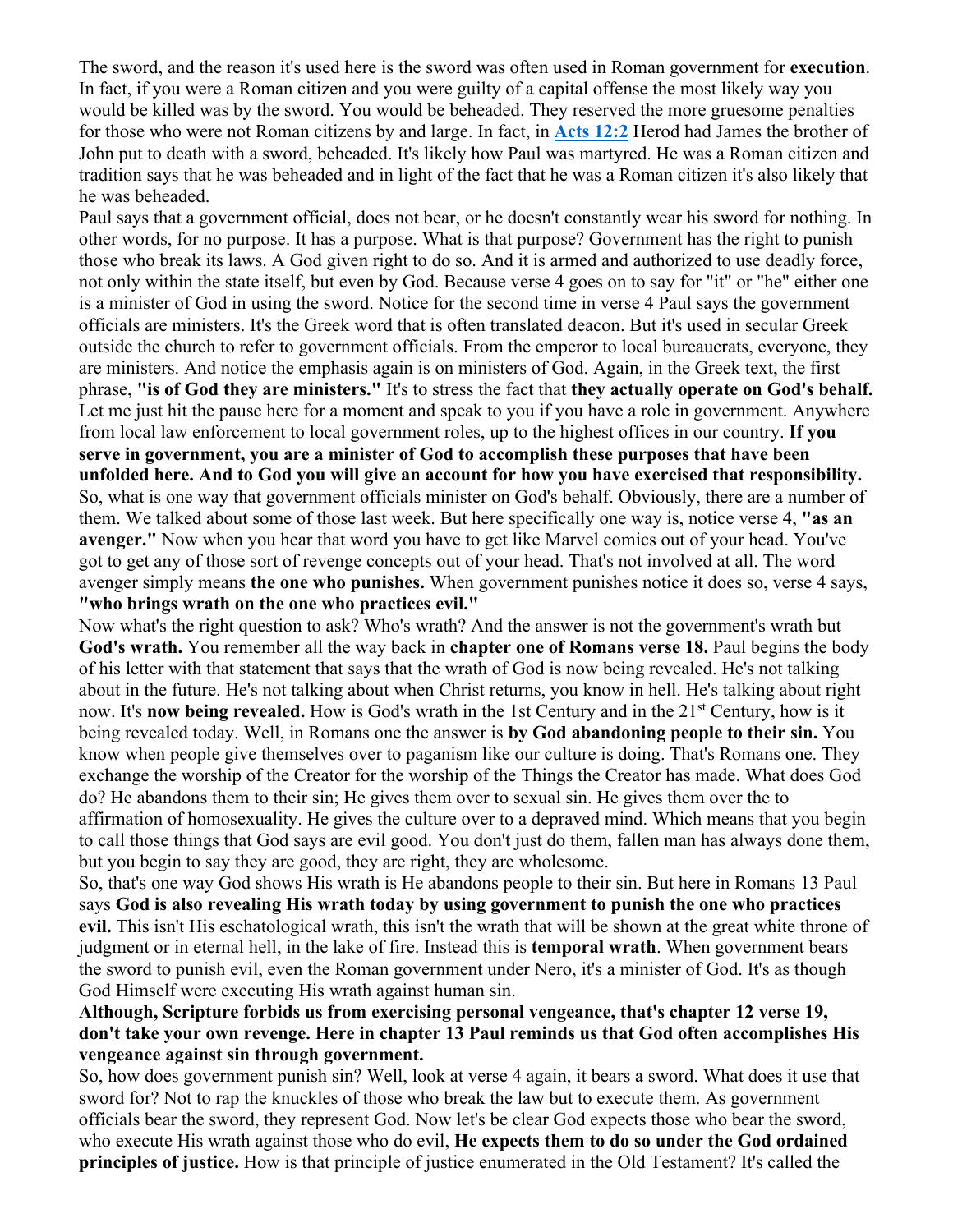**Lex talionis.** You've heard that term. The Lex talionis. It's a Latin phrase that literally means **the Law of Retaliation,** but it captures a phrase that occurs three times in the Old Testament, three passages. An eye for an eye and a tooth for a tooth.

Now if you grew up watching old westerns like I did, that verse was usually yanked out of its context to justify personal revenge. That's not what the Lex talionis is at all. An eye for an eye and a tooth for a tooth was actually a commitment to doing justice so that **the penalty fit the crime.** That phrase occurs three times in the Old Testament law. I'm not going to have you turn there but if you want to jot it down you can look at it later. Three times: **Exodus 21:22-25**, **Leviticus 24:17-22**, and **Deuteronomy 19:15-21**. And each time that phrase occurs, the point is clear. The concept of Lex talionis, an eye for an eye and a tooth for a tooth, means that **the arrest, the treatment of the accused while in custody, the sentence, and the execution of that sentence should all fit the crime.**

This was revolutionary in the ancient world. I mean if you have read anything in history you know about Hammurabi's Code for example. So, what happened if you lived under Hammurabi's Law Code? If you stole something, they cut off your hand. That didn't fit the crime. So, what does God say ought to be done? Well a thief ought to pay back what he stole and make additional penalties in restitution. There should be interest paid if you will on what he stole. And so that's how the punishment fits the crime, that's Lex talionis, an eye for an eye and a tooth for a tooth, it fits the crime.

Now **under the Mosaic law, there were primarily three means of punishing a law breaker.** Have you ever thought about this? Under God's law in the Old Testament, if someone broke the law there were one of three ways they could be punished. **One was restitution and fines.** That was frequently true. You made restitution; you paid a fine for having done it. So, you didn't just restore what you took, you had to now pay above and beyond that depending on the crime itself as to what percentage that was.

**A second form** of punishment that was available under the Old Testament law, was **corporal punishment.** And that is scourging or public beating. Now immediately when we hear that we're like, "How horrible." Really? You think that's a lot more horrible than locking a guy up for 5 years? The **third penalty under the Old Testament law was death by stoning, or hanging, or the sword. So, the death penalty.**

Now when you hear that list of three, did you notice what was missing? **No prisons.** Now there were prisons if you look at the Old Testament. There were prisons in neighboring countries, and they were later introduced into Israel by some of its kings, but they were primarily a pagan idea. And weren't communicated in the law of God at all. **If I understand correctly it was the Quakers who introduced prisons to America in the 1700's.** They believed; the Quakers believed that locking up a criminal for a period of time could make him penitent. That's why early prisons were actually called penitentiaries. They were to make the penitent, to make them repent of their sins. But you know and I know that prisons have instead become cesspools of evil. Instead of reforming, prisons help criminals learn new ways to break the law. It encourages sins like homosexuality, involvement in gangs, in drug use.

Regardless, putting all of that aside, whether it's done well, or it's done poorly by God's plan government exists to punish those who do evil. So how does government know what's evil? You ever thought about that? Well, clearly, they often get it wrong, but they often get it right. How do they get it right? It's because, remember chapter 2 verses 14 and 15? The substance of God's law, what He requires morally of people is written on every human heart. That includes the heart of rulers. What that means is, even evil governments generally forbid murder. They generally agree that lying about contracts is wrong. They generally agree that stealing another man's property should be forbidden. And although they allow many sexual sins, most governments forbid some of the most egregious sexual sins of violence and so forth. So, in a flawed way, human laws often reflect God's moral law. And government punishes those who break those laws and in so doing they carry out, albeit imperfectly and sometimes even abusively, the temporal wrath of God against sin. **The fact that government sometimes gets it wrong and misuses or abuses its authority doesn't change the reality that it can be a beneficial reality. In fact, think of parents there are many parents that misuse and abuse their authority but that doesn't mean the concept of parenting should be done away with. It's a gift of God.**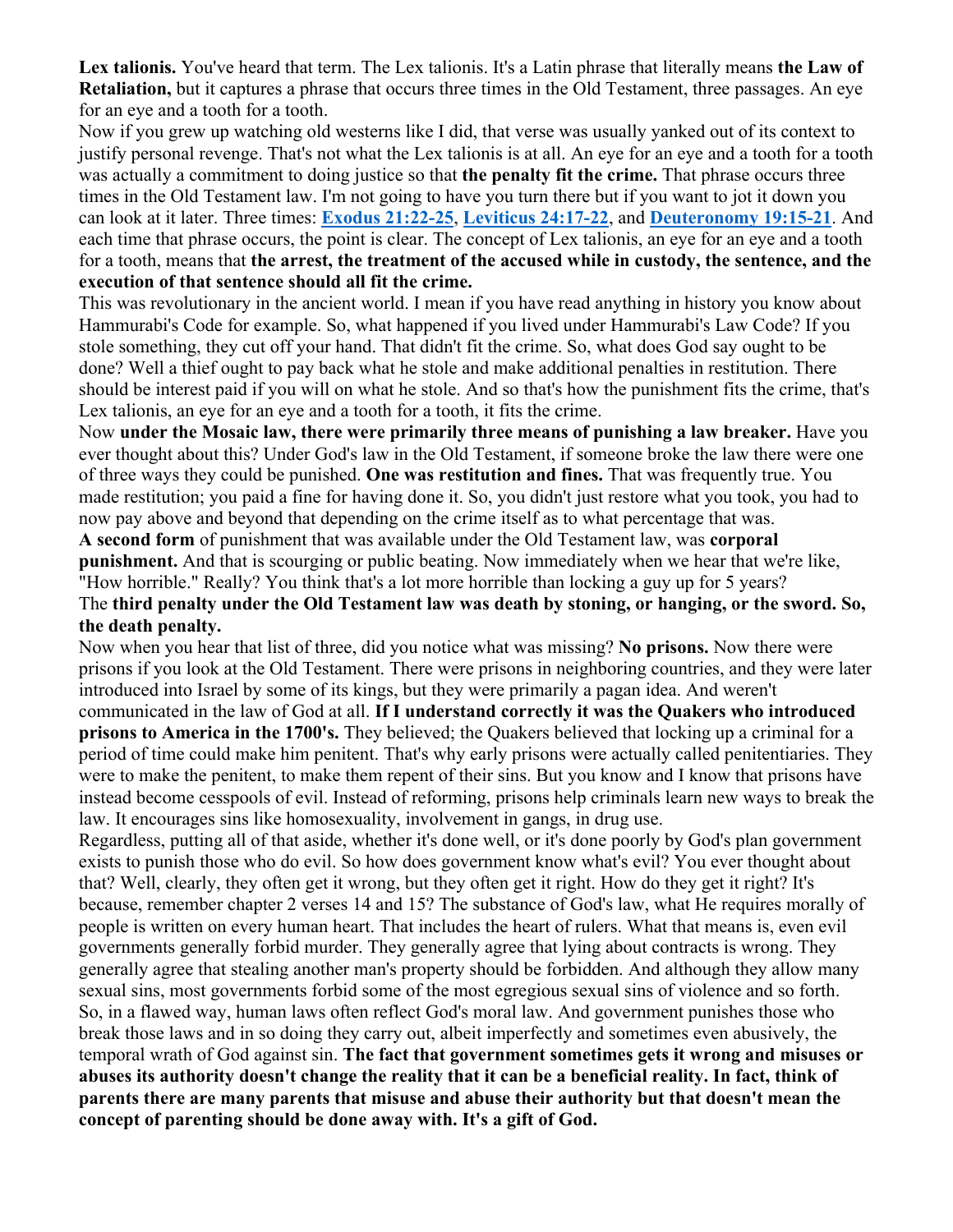Now before we leave this point, I need to step away and briefly address **three huge ethical implications.** There are questions that may have come to your mind even as I have walked through what I've done so far. If they haven't, they should. Alright? So, let me deal with three big issues.

**Number one, does the Bible teach capital punishment? The answer to that is, yes it does.** The Bible distinguishes between the sinful taking of a life and capital punishment. One is strictly forbidden the other is commanded. Now to understand this you have to go back to the Book of Genesis. Turn back to Genesis 6. In Genesis 6 we learn that one of the major reasons for God sending the flood to destroy humanity was violence. Look at **Genesis 6:11**, "Now the earth was corrupt in the sight of God, and the earth was filled with [*what?*] violence. God looked on the earth, and behold, it was corrupt; for all flesh had corrupted their way upon the earth. Then God said to Noah, 'The end of all flesh has become before Me: for the earth is filled with violence because of them: and behold, I am about to destroy them with the earth.'" And then He goes on to give instructions for an ark. So, one of the key factors in God destroying the people on this planet with a worldwide flood, was because of the violence that had marred humanity.

Now God destroys the world except for 8 people who survived, Noah and his family. At the end of that God makes a covenant that He would never again destroy the earth with water because of man's sin. Go over to chapter 8:20 Noah builds an altar, he makes sacrifice, verse 21, "The Lord smelled the soothing aroma; and the Lord said to Himself 'I will never again curse the ground on account of man, for the intent of man's heart is evil from his youth; and I will never again destroy every living thing, as I have done.'" Verse 22, "While the earth remains, seedtime and harvest, and cold and heat, and summer and winter, and day and night shall not cease." Now that verse does not mean that you and I should not be wise stewards of our planet. Clearly, we should we have a responsibility to do so. At the same time God has committed, he has sworn by Himself that the world will exist until He ends it.

So, He makes this covenant. But what's going to happen about man's violence? How is man's violence to be curbed or restrained after the flood? I mean God's law is clear that such violence is forbidden right? **Exodus 20:13**, "You shall not murder." The sixth commandment. First of all, make sure you understand what that means. The Hebrew word translated murder there includes if you look at it and you trace it through its context in the Old Testament, you'll find that that word includes several crimes as we think of them. It includes the crimes that we define as murder, first and second-degree murder, and voluntary and involuntary manslaughter. Or as they are labeled here in Texas murder, capital murder, manslaughter, and criminally negligent homicide. The penalty for those crimes under Old Testament laws was the death penalty. The one exception was involuntary manslaughter where you could in fact, flee to a city. But something was taken from you, your liberty was taken from you, you had to flee to one of the cities of refuge and stay there until the High Priest died. Because you had taken a life, albeit accidentally, but negligently. But for the rest of these crimes it was capital punishment.

Now understand this, that **capital punishment predates the Mosaic Law by a couple thousand years. And it is required not just of Israel but of all mankind.** Look at **Genesis 9**, the first four verses of Genesis 9 you know, describe God's blessing on Noah and giving him dominion over the world and giving him everything, every living being for food. So, we could eat meat as well as vegetation. God gave it to us for that end. Verse 4, "Only you shall not eat flesh with its life, that is, its blood." Now watch verse 5, "Surely I will require your lifeblood; from every beast I will require it. And from every man, from every man's brother I will require the life of man. Whoever sheds man's blood by man his blood shall be shed, [*Why?*] For in the image of God He made man."

So here is a command to all of humanity that predates the Mosaic Law by a thousand years that says if someone unjustly takes a life you are to take that person's life. Why? Here's the irony, **to show the sanctity of human life.** If a beast kills a man, the beast is to die. If a man kills a man, that man is to die. Why? To show the sanctity of human life. That humans are made in the image of God. But to carry this out biblically the just taking of a life in exchange for the life unjustly killed, has to happen the way God has prescribed.

So, let me give you some **caveats**. **Capital punishment can only happen: Number one: If the accused is justly tried and guilt is established.** By due process, that is where there is a hearing over the matter untainted by partiality, prejudice or any other travesty of justice. That's **Numbers 35, Deuteronomy 17,**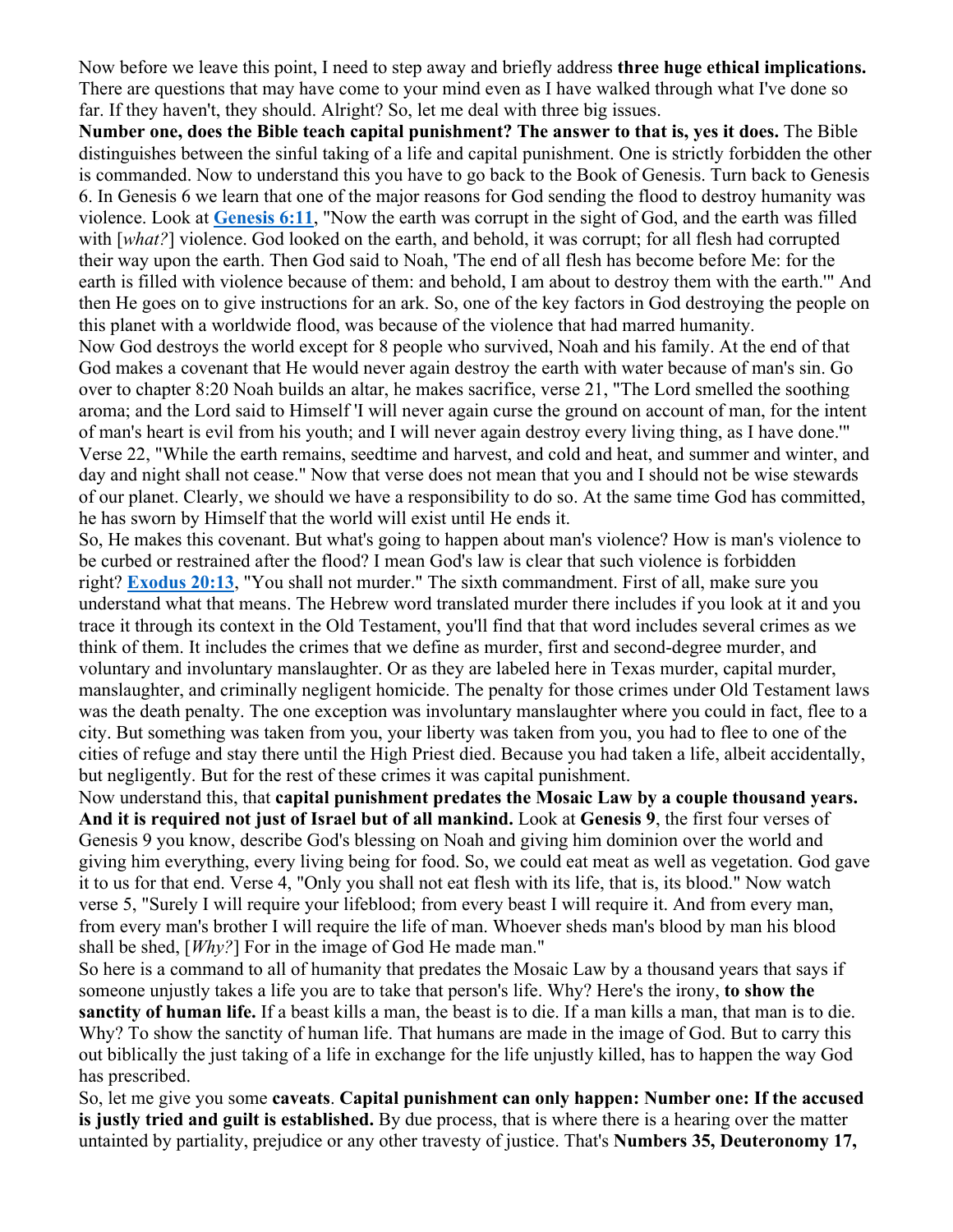and countless other places. And there has to be **sufficient evidence**. Usually **two or more witne**sses is required. There is some debate if irrefutable forensic evidence could be allowed.

**Secondly, the death penalty can only happen if the death penalty fits the crime.** And obviously here in Genesis 9 the only command for the death penalty addressed to all nations is the unjust taking of another life. The other capital punishment cases that are in the Mosaic Law were commanded of Israel only. However, those laws do illustrate that there are other crimes that could warrant the death penalty and may be determined by individual government. However, the point is the crime should be so horrific that death alone fits the crime. A life has to be taken because in a very real sense another life has been taken.

**Thirdly for there to be the death penalty it has to be carried out under the jurisdiction of a duly appointed government authority.** This is the message of **Deuteronomy 19 and of Romans 13**, the government bears the sword. You see even the Old Testament, that avenger of blood you read about that was not somebody who just decided to carry out personal vengeance because he was a family member. That was instead someone authorized by the court that had found the person guilty and authorized that person to take the life or to bring back in custody that person. So, it had to be done under governmental authority and according to Paul, those in government who participate in the execution of justice are ministers of God. Carrying out His wrath against evil doers. So that's the first ethical issue.

There's **a second ethical implication in this text that we need to consider and that is, does the Bible teach the idea of a just war**. Does government have the right to engage in war with other nations or another way to ask it is, is there such a thing as a just war. And the Biblically I believe is **yes** and let me tell you why. Let me give you some biblical arguments for a just war.

Now I'm not going to give you the standard philosophical arguments that you can find out on the internet, you can go search those if you want. Some of them are helpful, some of them are debatable and run contrary to even what is taught in Scripture. Rather what I want to examine are some biblical arguments. These aren't all the biblical arguments, just a representative sample.

**Number one, war is not inherently evil.** Why would I say that? Because God wages war with Satan and at times with other humans. In **Revelation 12:7** there was a war in heaven between the holy angels and Satan and his demons. God describes Himself as a warrior, **Isaiah 43:13**, "The Lord will go fourth like a warrior, He will arouse His zeal like a man of war. He will utter a shout, yes, He will raise a war cry. He will prevail against His enemies." And of course, I think the most powerful example is **Revelation 19:11** where you have Jesus returning. John says, "And I saw heaven opened, and behold, a white horse, and He who sat on it is called Faithful and True, and in righteousness He judges and wages war." In addition to that God commanded Old Testament Israel to go to war with other nations. **Joshua 8:1**, "…Take all the people of war with you and arise, go up to Ai" God says. In **Numbers 21:14**, you have a reference to the Book of the Wars of the Lord. That is, the wars that the Lord had commanded and authorized. So, war is not inherently evil.

**Secondly, war is part of the God ordained role of government.** That's what we are seeing in **Romans 13:4**, government bears the sword. As we saw last time, it bears the sword to protect its citizens in two ways. By punishing its own citizens who practice evil and by maintaining armed forces that guard against outside threats. That is implied in the statement that government bears the sword. Paul is teaching that government has the right to use force for the protection of its citizens. It is logical that if that includes enemies within it also includes enemies without.

**A third argument I would give would be this, war is a legitimate application at a national level of the law of self-defense.** In Exodus 22, if you want you can turn there but you don't have to. In Exodus 22 you have the law of self-defense. **Exodus 22:2** "If the thief is caught while breaking in and is struck so that he dies, there will be no bloodguiltiness on his account." So, if you're sleeping in your house at night and a thief breaks in a struggle ensues and you kill that person in that struggle God says you are not guilty of a crime. Now don't misunderstand alright, because he goes on to say in verse 3, "But if the sun has risen on him, there will be bloodguiltiness on his account." In other words, if you can see who it is, and you know you are not immediately in danger then you shouldn't take his life. And you will be guilty of taking a life if you do so even if he's in your own home. You need to call for help and do whatever you can to protect yourself. Short of killing.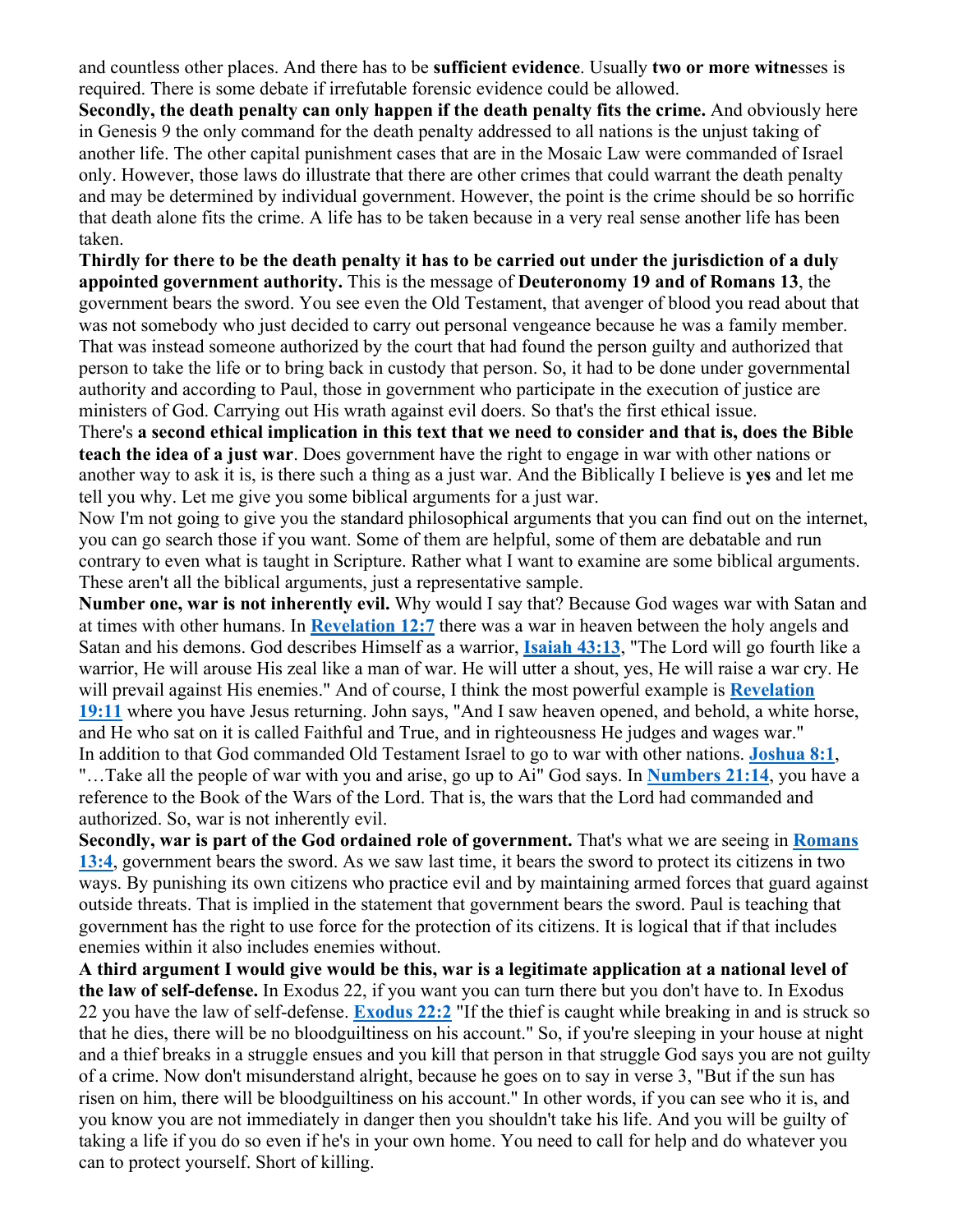This runs contrary to Texas we're here in Texas and you know over at Babe's Chicken Dinner House they have a pistol on the wall and underneath it says, "And we ain't callin' 911." I know that's kind of the Texas mindset or you know there's a little place up North White Chapel, a ranch up there that says, "Trespassers will be shot" and then underneath it in smaller text there's a line that says "And survivors will be shot again." That may be the Texas way but that's not God's way. Yes, you can defend yourself even to the point of taking a life, but you should pray that never has to happen and you should do everything you can to keep that from happening. But if it does have to happen then you are not guilty before God. So, that's the law of self-defense. Jesus, here's an interesting one, **Jesus accepted and authorized his disciples carrying swords for their self-defense. Luke 22:36** and **38**, again you can turn there if you want. **Luke 22:36** and **38**, Jesus says I sent you out before and I told you not to take anything with you people are going to provide for you. But now I'm sending you out again and this time it's different. I want you to make preparation. So, he says "But now whoever has a money belt is to take it along, likewise also a bag, and whoever has no sword is to sell his coat and buy one." And then the disciples say, "They said, 'Lord, look, here are two swords.' And He said to them, 'It is enough.'" Now some take that and say you know Jesus when he said it's enough, He's saying enough of that kind of talk, that's not what I mean. I don't think so. Because in context the money belt and the bag are real things that they are to take with them. There's no reason to believe the sword isn't. And they are obviously carrying a couple of swords already. Why? In self-defense, if you travel in the ancient world you ran a very real risk of being attacked by bandits, by thieves and you needed to protect both yourself and your possessions, your family. And so, Jesus authorized that. And if that is true for individuals, follow the logic, **if that's true for individuals, the same holds true for governments. They are authorized to use force to defend their people against both threats within and threats without.**

So, **what are the just causes then for a just war.** What constitutes a just war as opposed to one that is evil. Well, first of all, you need to know that God doesn't condone all warfare. In fact, **Scripture condemns wars of aggression.** If I had time, I would take you to **Amos 1, Habakkuk 2**, places where countries are denounced for their violent aggressive wars. **Psalm 68:30**, "…He has scattered the peoples who delight in war." **Habakkuk 2:8** and **12**, "Because you have looted many nations, all the remainder of the peoples will loot you – because of human bloodshed and violence done to the land, to the town and all its inhabitants. Woe to him who builds a city with bloodshed and founds a town with violence!" God doesn't approve of wars of aggression.

So, what does God approve of? What are the valid causes for government to engage in war? Scripture allows God's people to **engage in war for three reasons**. There may be more, these are the main three. **Number one, you are allowed to engage in war to obey God's explicit command to go to war.** God gave that to His people in the Old Testament. **Numbers 31:7**, "So they made war against Midian, just as the Lord had commanded Moses." Now folks that is not happening today. God is not personally authorizing any wars so that one comes off the table. That's not a valid reason. I just wanted to throw it up there because it was when God was leading His people.

**Secondly, to defend their own land and people.** This is a just war. God authorizes this for His people Israel in **Deuteronomy 28:7** God says, "The Lord shall cause your enemies who rise up against you." You see it's a war of aggression against the people. He will cause your enemies who rise up against you to be defeated before you. In other words, you are going to defend yourself, you are going to fight back. And God is going to fight on your behalf. He says to Israel, "they will come out against you one way and will flee before you seven ways." In so doing God authorizes self-defense for a people, for a land.

**Thirdly, I would say that God authorizes war to defend other innocence against evil.** The example there is in Genesis 14. You remember when Abram, he sees that Lot and his relatives have been taken captive and he fields an army and he goes and captures them, returns them back to their land. Now that may not be an all-inclusive list, but those are the main concepts that constitute, I think, biblically a just war.

## **The point is that government legitimately bears the sword in part to protect its citizens even from outside threats.**

A **third ethical question** we need to deal with and I'm running out of time so let me do it very quickly. **Does the Bible teach Christian passivism?** Passivism has to do with the morality of violence of any kind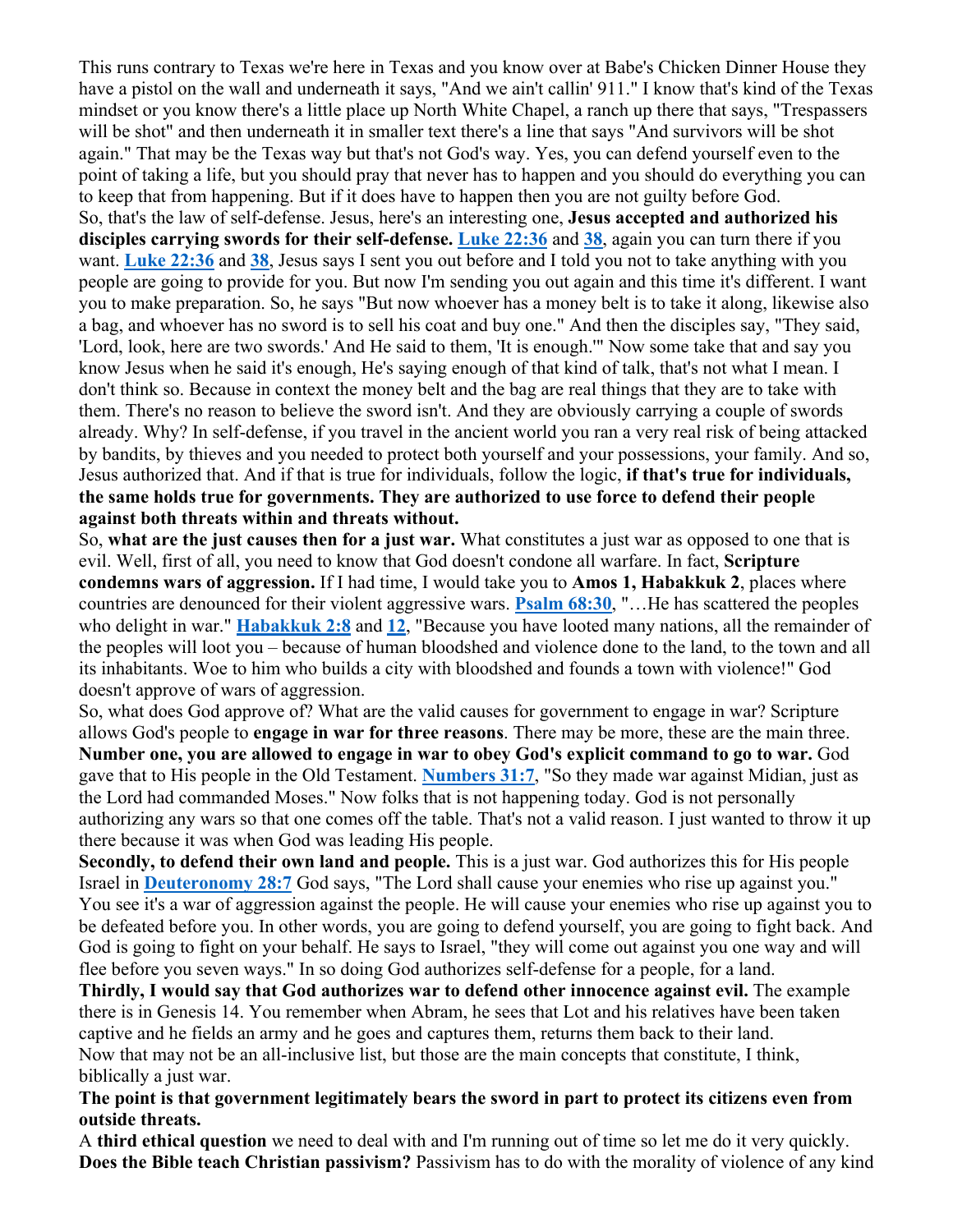but often it has to do with Christians joining the military, participating in a war in any way and especially taking another life in war. Does the Bible teach that those things are forbidden for Christians? I think the answer is **no**. Let me give you several biblical arguments against Christian passivism, particularly pertaining to war. Again, I don't have time to develop them, I'll just give them to you, you can just jot them down or you can see the slides online later.

**First of all, the commands that passivists typically cite, commands like, loving your neighbor, like turning the other cheek. They are not given to nations but to other individuals. And even with individuals they are forbidding revenge not self-defense**. We already saw self-defense is allowed by God.

**Secondly, the Hebrew word that is translated murder in the sixth commandment is used 49 times in the Old Testament but never of taking a life in war.** That's a different word altogether.

**Thirdly, God blessed and empowered individuals who participated in just wars.** Read the blessing by Melchizedek on Abraham after he returns from warfare in Genesis 14. Or David, David says in **Psalm 18:30**. "As for God, His way is blameless" and four verses later he says, "He trains my hands for battle, so that my arms can bend a bow of bronze."

**Fourthly, I would say soldiers who became followers of Christ were not told to leave their** 

**occupations.** In fact, in **Luke 3:14** you remember soldiers want to repent the Baptism of John the Baptist and it says some soldiers were questioning him saying, "What about us? How do we manifest the fruit of repentance?" Verse 13 "And he said to them, 'Do not take money from anyone by force, or accuse anyone falsely, and be content with your wages.'" He doesn't say, you need to throw your weapons away and you need to withdraw completely from military service. He says, you need to be better soldiers. And of course, you have the example of Cornelius in Acts 10, no indication in becoming a follower of Christ he ever left his role of a centurion. There are other examples as well.

So, to summarize, it is legitimate for Christians to be in the military, to participate in just wars, and even to take the life of an enemy.

Now folks I understand that all three of those ethical questions deserve their own sermon or perhaps series, but for today's purposes I'm going to leave it without overview.

So, the sixth reason, back to our study of Romans. The sixth reason to submit is if you refuse to submit you will justly suffer God's wrath through government.

A **seventh reason to submit to government**, and I'm just going to touch on these because they're simple and easy to understand. **You should obey government because it's right and reflects God's great plan for humanity.**

Look at verse 5, "Therefore it is necessary to be in subjection, not only because of wrath, but also for conscience´ sake." Therefore, because of everything you have learned about the role of government in the previous verses, it's necessary to be in subjection. In part because of fear verses 3 and 4, fear of punishment. But not only because of wrath. As Christians there's a higher motivation. Notice what he says, **"…also for conscience´ sake."** That word conscience here isn't the idea of your own sort of subjective understanding. Here it means **the knowledge that you gained**. When you understand how government fits in to God's structure of society, as we have learned in this passage, you will want to submit for conscience´ sake because you understand God's purpose and the role of government in that plan. The way Peter puts it in **1 Peter 2:13**, "Submit yourselves for the Lord's sake to every human institution."

There's **one final reason for submitting to government.** And that's **the authorities are God's servants, devoted to fulfilling His purposes in society.** Notice verse 6, "For because of this" again that probably refers back to everything we've learned so far in this paragraph. When you understand that government is a divine institution because of this you also **are paying taxes**. What he's saying is listen, you already pay your taxes and in paying your taxes there is an implicit acknowledgement that government has a rightful authority over you. And he goes on to say, **"…for rulers are servants of God, devoting themselves to this very thing."** For the third time in three verses Paul refers to those in positions of authority and government as **ministers** of God. The first two times he uses the word from which we use the word deacon. This word is a **different word**. This word is used widely in secular Greek of **public servants** of various kinds. But here Paul says they're not just public servants they're servants of God. And they are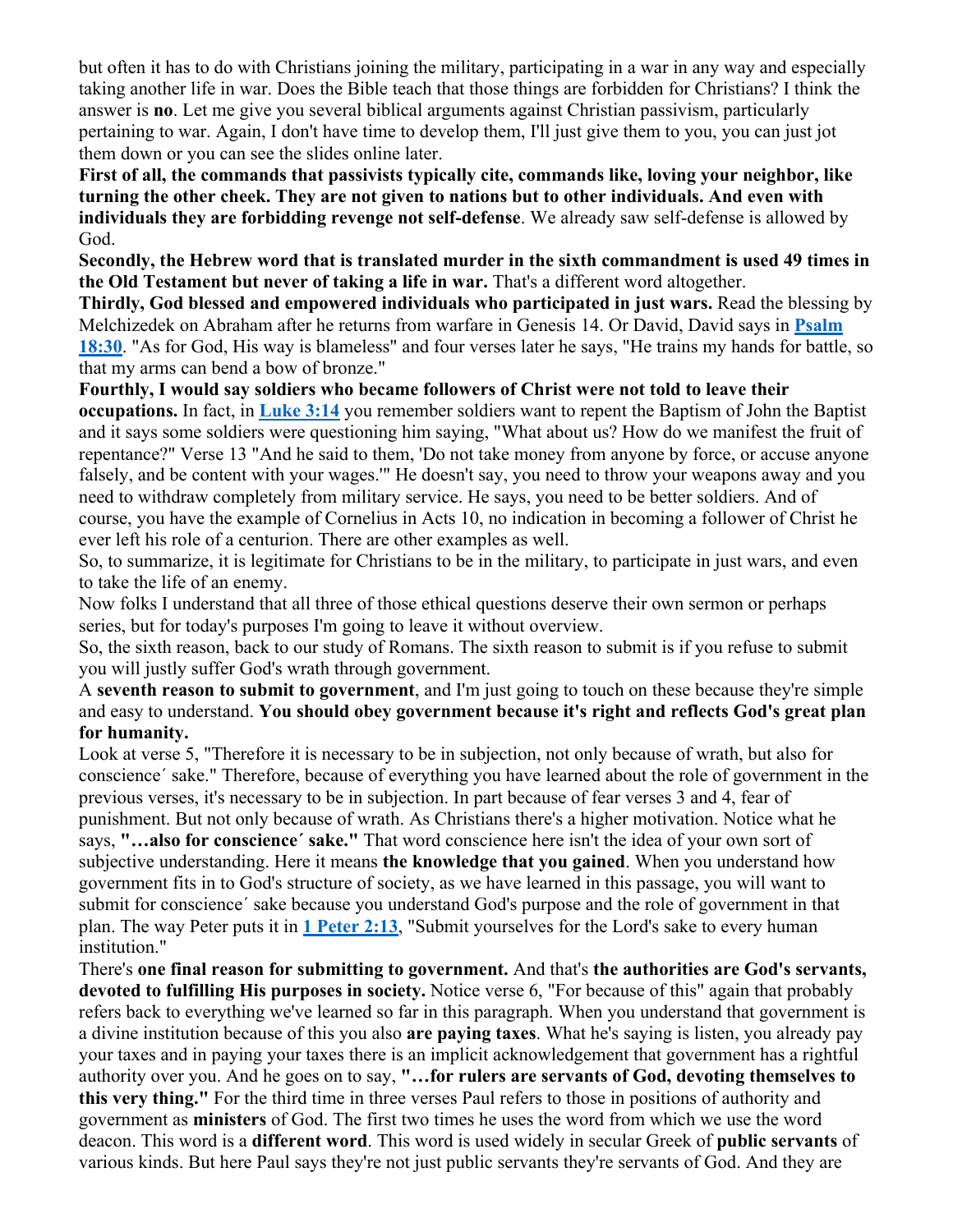notice," …devoting themselves to this very thing." That's not just for collecting taxes. They're devoting themselves to all of these responsibilities that I've enumerated in the first five verses of this chapter. You see, we understand that rulers are ministers of God, fulfilling His purposes in society. And we are willing to contribute in taxes whatever is required that will allow them to fulfill their roles. Because we understand that larger picture and because of that we should subject ourselves to government.

**So, there you go. Paul has given us plenty of reasons to submit to government. Did you notice that many of those reasons have to do with the blessing and benefit that government is to us?** So, I have just **one sobering question** that each of us should ask ourselves. I'd like for you to ask yourself this question. In light of what we've learned from **Romans 13:1-6** and all of the benefits and all of the blessings that God uses government to accomplish. **Is that how you think about our government and our government officials?** Be honest the Lord knows your heart. Is that how you think about our government and our government officials? However much you may disagree, however much you may doubt the wisdom of some. Is this the mindset you have? If it's not then let me just remind you, in fact, just look back again at **Romans 12:2**, Paul says, "And do not be conformed to this world, but be transformed by the renewing of your mind."

Let me just tell you. What that verse taught us is that your mind, listen carefully, **your mind belongs to Jesus Christ. That means you don't have a right to have your own opinions about anything. Your opinions about everything that's in this book should be the same as Christ's opinions. And so, one of two things is happening. Either you have bought your own ideas or more likely, you bought into the influence of the culture around you and it's conformed you, it's shaped you, it's pushed you into it's mold, it's way of thinking. Or you're letting this book and specifically the passages we just studies, shape your thinking about government. Those are the only two options. We need to ask ourselves do we really understand that our mind, including our thinking about government, belongs to Jesus Christ.**

Let's pray together. Father thank You for these great truths. Forgive us for being swept along, for being shaped and molded by our own thoughts and even more frequently by the culture we live in. Lord help us to extricate ourselves from that and by Your grace let Your word, let what You have taught us in this passage, reshape our thinking. Renew our minds so that we reflect Your perfect will that's revealed here in the pages of Your word. Lord may our response to government be a gospel response to government. And not that of all of the unbelieving culture around us. We pray in Jesus name. Amen.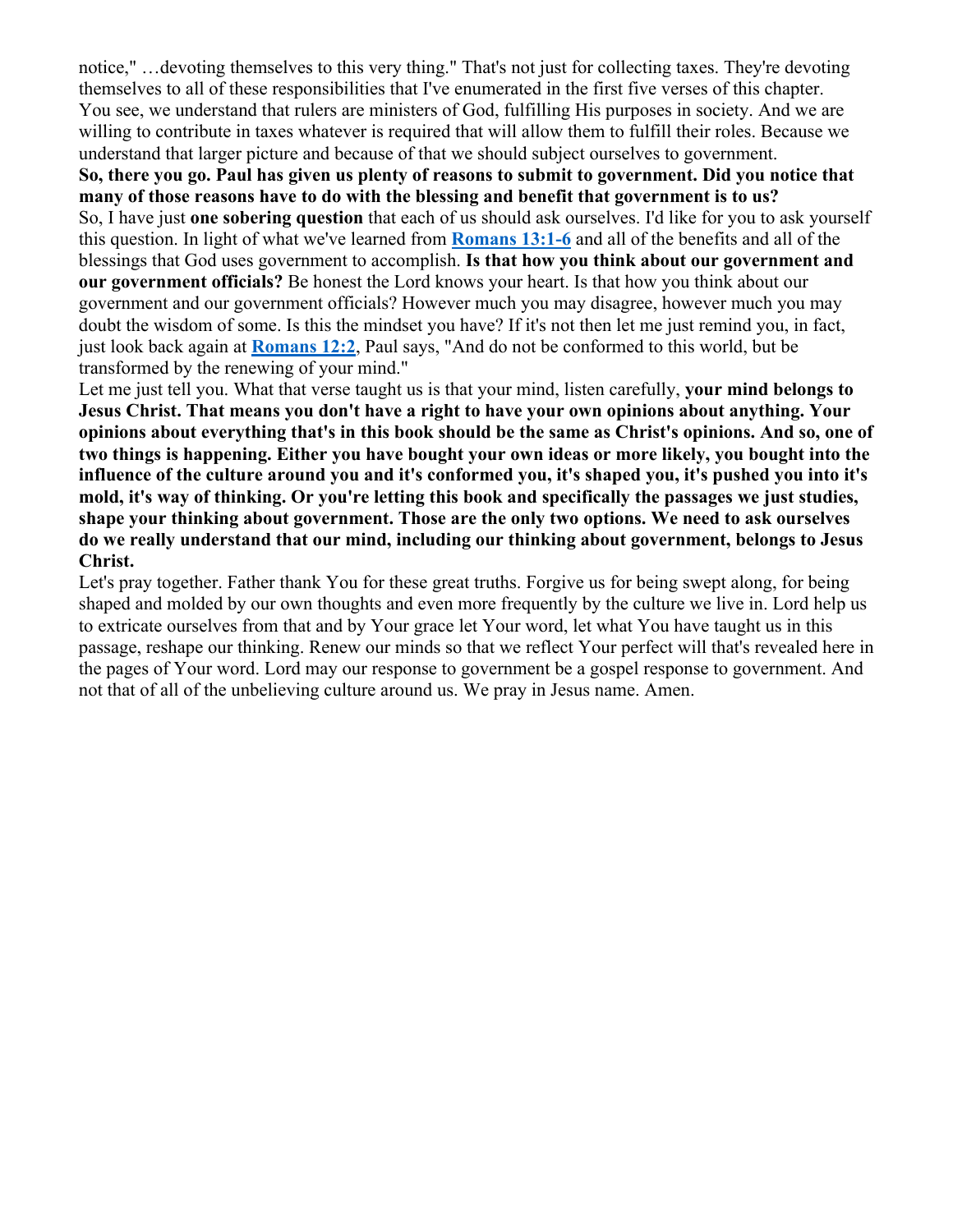#### **A Gospel Response to Government - Part 7 Tom Pennington • Romans 13:1-7**

This morning we return to Romans 13 and we're going to finish up our study of the paragraph that deals with our response as believers to our government. For two thousand years, the church of Jesus Christ has struggled to define the relationship of church and state. In fact, there has often been and even continues today a great deal of confusion about how the church and state should interrelate.

Now let me just give you a brief history so you understand this. Of course, the first three hundred years of the church's existence it was fairly simple. The church was persecuted by the governments both local and the Roman Empire. And what you need to know about the relationship between the church and state you find in the pages of the New Testament, you find in the paragraph we're studying here in Romans 13. But it all became much more complicated in the year 312 AD when you have the conversion of Constantine. Almost immediately the church and state began to be intertwined as if they were interdependent entities. It was a flawed view of the relationship between church and state. And that flawed view continued long beyond the fall of Rome. In fact, when you look at the thousand years from the fall of Rome to the Reformation, the Middle Ages, that entire period was marked by this flawed view carried on by the marriage of the Roman Catholic Church and the Holy Roman Empire. It thrived for a thousand years in that environment. We are profoundly grateful for the Reformation. We are profoundly grateful for the reformers and their recovery of so many of the truths, the rich truths of the gospel, that had been lost during those dark years.

Sadly, and this is something we have to admit, that while the reformers brought much reform with them, needed reform, in the key gospel doctrines, they also brought along with them some of the remnants of Roman Catholic theology that had marked the church through that period of time. These were not perfect men. Whether you want to talk about Martin Luther's anti-Semitism or whether you want to talk about Calvin and what happened to the heretic under the government of Geneva. They were men who we respect and appreciate for their work's sake, but they were not perfect men. They were flawed men. And one of those flaws was to bring with them into the Reformation some baggage that they inherited from the Roman Catholic Church and the Middle Ages. One of those things was the **relationship between church and state.** You cannot find the view of the reformers on this issue in the New Testament. In fact, it's interesting when you read the Westminster Confession of Faith and they present this sort of intertwined view of church and state. When they seek to find proof text to make the point, they don't go to the New Testament because there are no texts in the New Testament that would make that argument. They would have to go back to Old Testament Israel and what happened in the nation that God chose. And they try to say that is the standard and model for what all of government and relationship between church and state should be.

The reformers with this flawed view in turn influenced the theology of the Puritans, including their view of church and state. We appreciate and love the Puritans just as we do the reformers. Ironically though the **Puritans** fled Europe to escape the oppression of a state religion that had been born out of this flawed view of the intermarriage of church and state. But they ended up importing that very same flawed view into their rule of the Massachusetts Bay Colony. They inflicted the same religious oppression that they had experienced in Europe and fled on those under their leadership in New England. And it all goes back to this **long misunderstanding of the relationship between church and state.**

So how did things begin to correct biblically? Well the foundation of the idea of separation of church and state that is written into our founding documents, can be traced to the ministry of a man whose name you need to know. His name is **Roger Williams**. He was born in England in the year 1603. He was a Puritan pastor and theologian. He ended up founding what became the Colony of Rhode Island. He was a man way ahead of his time. Roger Williams **believed that the Native Americans should be treated fairly.** In fact, he insisted that it was wrong to take their land without purchasing it and so the land that became Rhode Island was actually purchased from the Native Americans who had previously been there. He had a great relationship with them, they respected him throughout his life. He also was **one of the first abolitionists**. He advocated religious freedom and the separation of church and state. He called it **Liberty of Conscience.** Obviously, he was a committed follower of Jesus Christ, committed to the truths of Scripture but he didn't believe that church and state should be intermarried. So, it became the state's role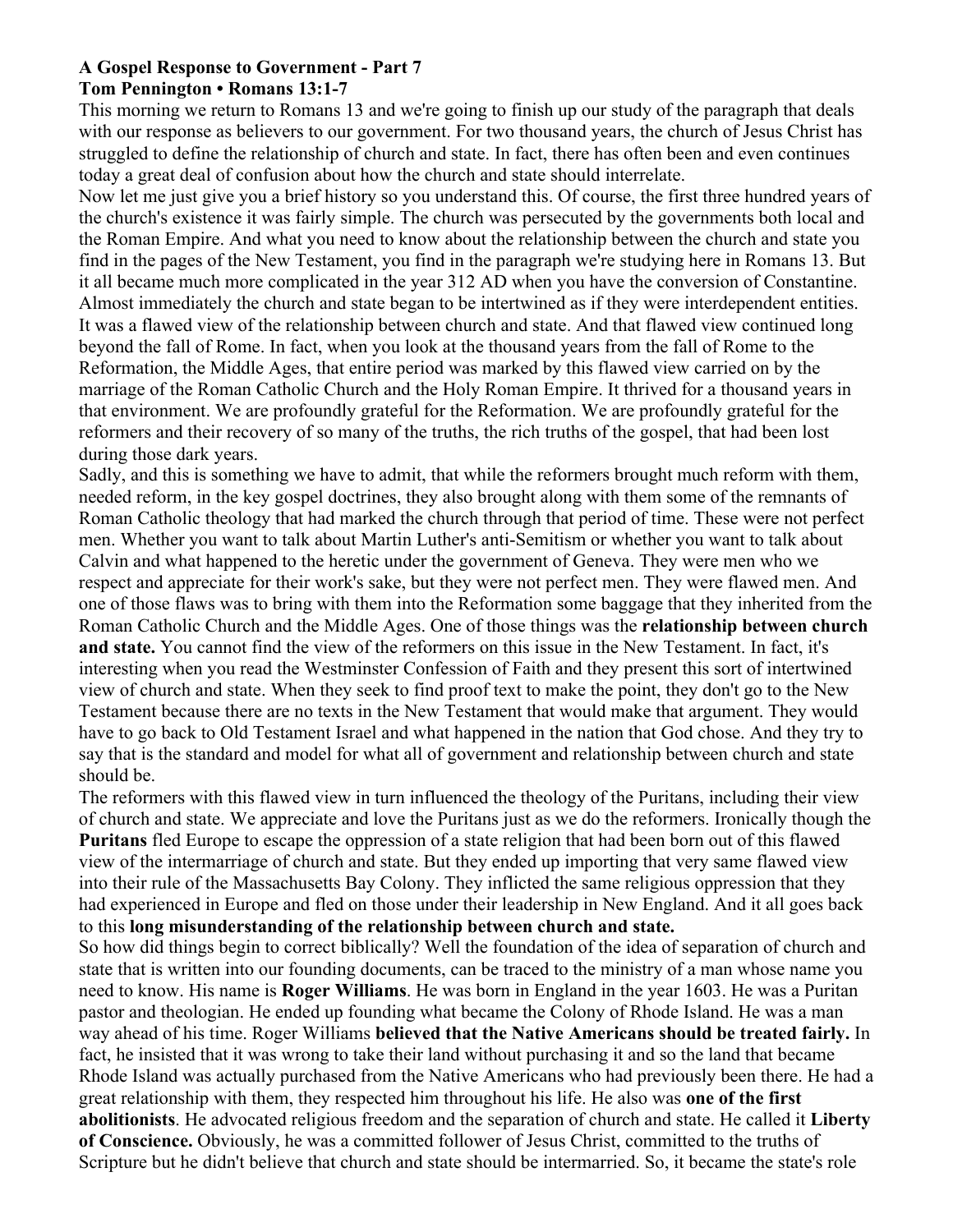to insist on the Christianizing of the people. **He's the one who most clearly articulated the concept of the separation of church and state. Now don't misunderstand not the entire separation of the Church from anything related to the state as is currently held. But rather a balanced separation of two God ordained entities carrying out two different missions. The state, Williams taught, was never to punish those who violated the first four commandments in the Ten Commandments. Rather the state's job, even as we've learned in Romans 13, was to punish those who violated the second table. That is, the commands that had to do with our duty to other people.**

Now this separation of church and state that Roger Williams taught and became sort of inbred into the foundation of our own country, it is what the New Testament teaches. In fact, we can say that **church and government are distinct in several key ways.** Let me just give you this little list. When you think of the relationship of church and state, they are distinct in several ways.

**First of all, they have different origins.** If you want to find the origin of the state of government, you go back to Genesis 10 and Genesis 11. That's where it begins. On the other hand, if you want to find the origin of the church you go to Acts 2 with obviously thousands of years between them.

**They have different realms over which they rule.** You remember Christ before Pilate in **John 18:36**, said to Pilate, "My kingdom is not of this realm." My kingdom is a spiritual kingdom. He was making the distinction that government, the state, represented by Pilate, and the church, His realm in terms of the spiritual kingdom He was establishing were two different realms.

**Thirdly, they have different leaders.** In 1 Timothy 2 we are told to pray for the authorities over us in government. And then you come to the leaders in the church in 1 Timothy 3 chapter 5 and so forth. There are different standards for the leaders of these two entities, these two organizations. In 1 Timothy 3 and Titus 1 you have the standards laid down for those who would lead the church. They are not laid down for those who would lead the state.

**You have different missions for the state and the church.** You want to know what the mission of the state is? Study, as we have been doing, **Romans 13:1-7**. But if you want to understand the mission of the church then read Ephesians 4 beginning in verse 11 and running down to verse 16. You have spelled out how the church is to function, Christ planned for the church. They have distinct missions. There's a lot of confusion on this today, and I would say this by the way, if you are unclear in your own mind of what role the church should play in state, in politics, and vice versa, there's a great book you need to read. It's called *What is the Mission of the Church?* **by Kevin DeYoung and Greg Gilbert.** Which they very carefully and biblically articulate the mission of the church versus missions that are often hoisted upon the church.

Here's how Carson spells it out in the Zondervan Pictorial Encyclopedia in the article on government, I really like this, listen carefully, "Many contend that the church has a political role and should be ready to exercise its powers in a lobby aimed at influencing government policy. The New Testament reply to this would surely be to stress the respective roles of the church and state. The task of the church as church is to preach the gospel, edify the believers and lead men to worship the living God. Individual Christians may enter the political field, but they do so primarily as citizens not as representatives of the church." And of course, he goes on to say, "That as Christians they imprint just with their characters the leadership that they bring in government." He goes on to say this though, "The church as a body, aims not primarily at improving the social order, but her main objective is the salvation of men. When the church forsakes her primary task, of preaching the gospel, to engage in political enterprises her true mission is lost." By design God has given the state a mission and He's given the church a mission. It doesn't mean we shouldn't seek His individual believers to impact the culture in the state in which we live. It means that it is not the mission of the church to do so.

**They also have different futures.** In **Daniel 2:44**, as Daniel got a revelation of how all the kingdoms of this world would unfurl and how they would develop and ultimately be destroyed we read this, "In the days of those kings the God of heaven will set up a kingdom which will never be destroyed, and that kingdom will not be left for another people [*listen to this that kingdom, the geopolitical future kingdom of Jesus Christ on this planet will*]…put an end to all these kingdoms [*that is the kingdoms of men*] but it will itself will endure forever." So, they have different futures. The kingdoms of men as we know them on this planet will be destroyed someday, but the kingdom of our Lord will continue forever.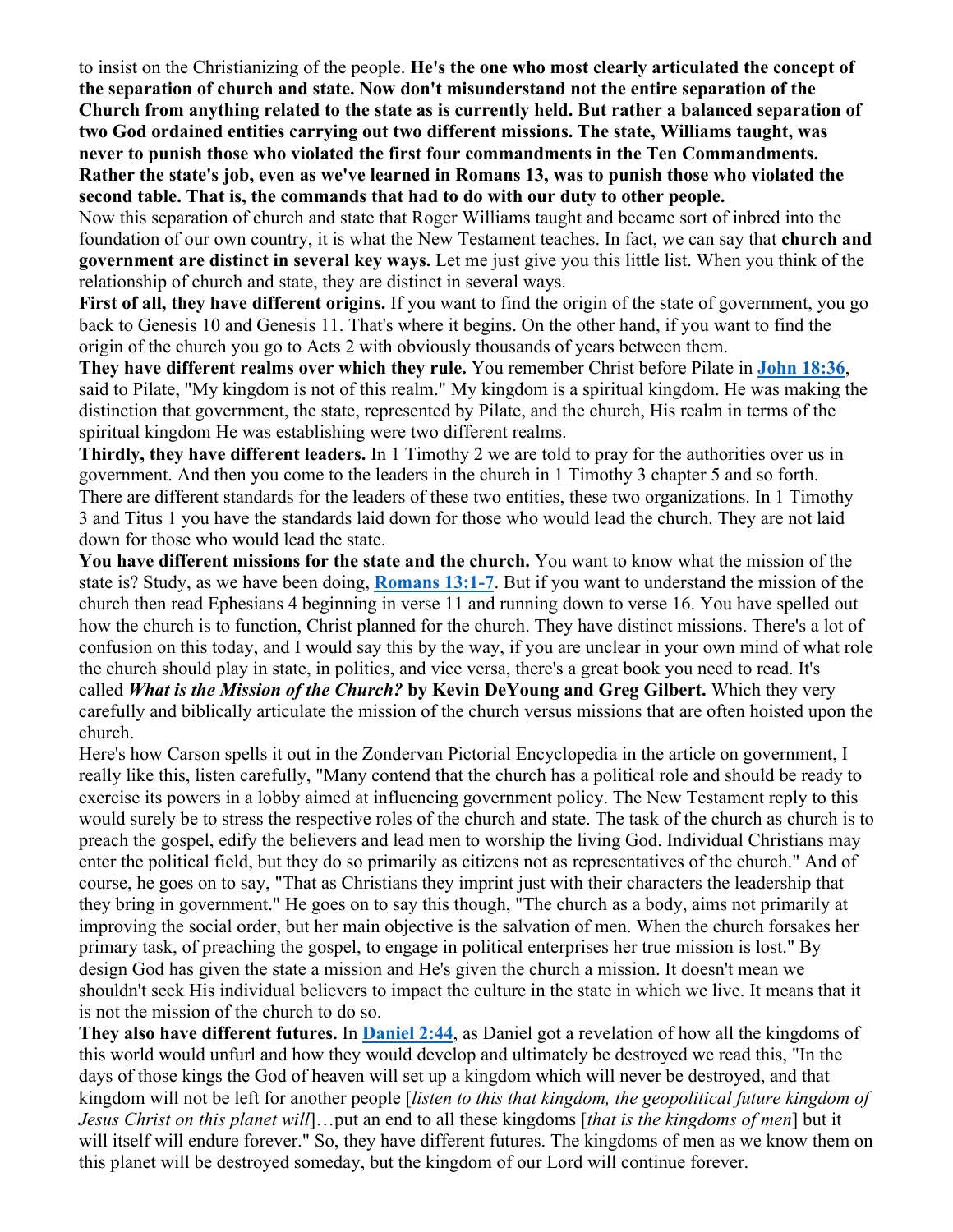Jesus makes this distinction clear, I think, between church and state on two separate occasions. One of them is in **Mark 12:17** when He was asked about paying taxes. Remember He said, "Render to Caesar the things that Caesar's." That's his realm, give him what belongs to his realm, but to God the things that are God's, that's His realm. In **John 18:36**, Jesus was before Pilate, I mentioned it a moment ago, this is what He said, "Jesus answered, 'My kingdom is not of this world. If My kingdom were of this world, then My servants would be fighting so that I would not be handed over to the Jews; but as it is, My kingdom is not of this realm.'" We have two different realms, the church and the state.

Now the Book of Romans then almost entirely addresses life in the spiritual kingdom over which Jesus reigns, life in the church. But Romans 13 in the middle of this instruction about the spiritual kingdom we live in, **Romans 13 teaches us who belong to Jesus' spiritual kingdom, how we should relate to the kingdoms of this world. how we should relate to nation states, to our own government.**

**Romans 13:1-7** then is a gospel response to government. Here is our right relationship as the church to the state. It begins with a universal command to submit to the government, verse 1 "Every person is to be in subjection to the governing authorities." Then that immediately is followed by a list of reasons why we should submit, and we've looked at those. Beginning verse 1 and running down through verse 6. Today I want us to consider just the final verse of this paragraph, verse 7. And in that verse, we discover the duties of submission to government. Look at verse 7 "Render to all what is due them; tax to whom tax is due; custom to whom custom; fear to whom fear; honor to whom honor."

Now you'll notice the first part of **verse 7 begins with a summary of our duty to government in light of our submission.** He says, **"Render to all what is due them."** Those words are filled with **images of debt and obligation.** What he's about to command us here is not voluntary, it's not a social contract, it's a debt. In fact, look at how he says it. The word "**render**" literally means **to meet a contractual or other obligation, to pay someone or even to pay something back to someone is the idea of "render."** This word is used in making vows to God and paying them back to Him. It's used of an employer's obligation to pay wages to his employee. In the papyri those documents that were written on the papyrus reed made paper and thrown in the ancient trash dumps, and the archeologists dig them out and we can kind of see common ordinary documents and how words were used. I spent a semester in seminary translating papyri. And in the papyri this verb translated render here is often used in financial documents and it's translated, or it's used in this way, "I will repay" and then it's followed by the amount. I will repay, that's what he is saying. **Repay, pay back.** It's the same verb that Jesus used in **Mark 12:17**, "Render to Caesar the things that are Caesar's."

In fact, I think here in verse 7 and most commentators agree, Paul is explicitly borrowing from our Lord's statement in the gospels. Render, pay back, and then he adds to all, that is all of those who are in positions of government. In verses 8 to 10, which we'll get to Lord willing, next week he deals with the debt we owe everyone, the debt of love. But here he's talking about the debt that we owe to those who are in authority. Pay back, to all of those who are in authority what is due. Literally the word means your debts. **Pay back your debts to those in authority. It starts out as a word that is financial but eventually it begins to refer to what we owe morally or ethically. That which we ought to do. What is our duty is the idea. Pay back what you owe.**

So, this summary application then says this. All of you, it's using the plural talking to all the believers in Rome, all of you pay to all of those in government the debts or the duties that you owe them. It's implied that these are owed to them because of both the services they've rendered to us, the services that government gives us, we owe them debts for those services. But also, ultimately this debt is to God. Because He's commanded it.

Now Paul goes on to say that **we owe our government several very specific duties**. Let's look at them together. That's the summary, pay them your debts. What are our debts? What are our duties?

**Number one pay our taxes.** Verse 7 says, "Render to all what is due them: tax to whom tax is due; custom to whom custom." We start out in a very painful place here, taxes. Some of us have just completed that process.

Now Paul divides our taxes here into two categories. Categories that existed in first century Rome and that still exist today. **First of all, there are direct, or fixed taxes.** That's the word translated tax, tax to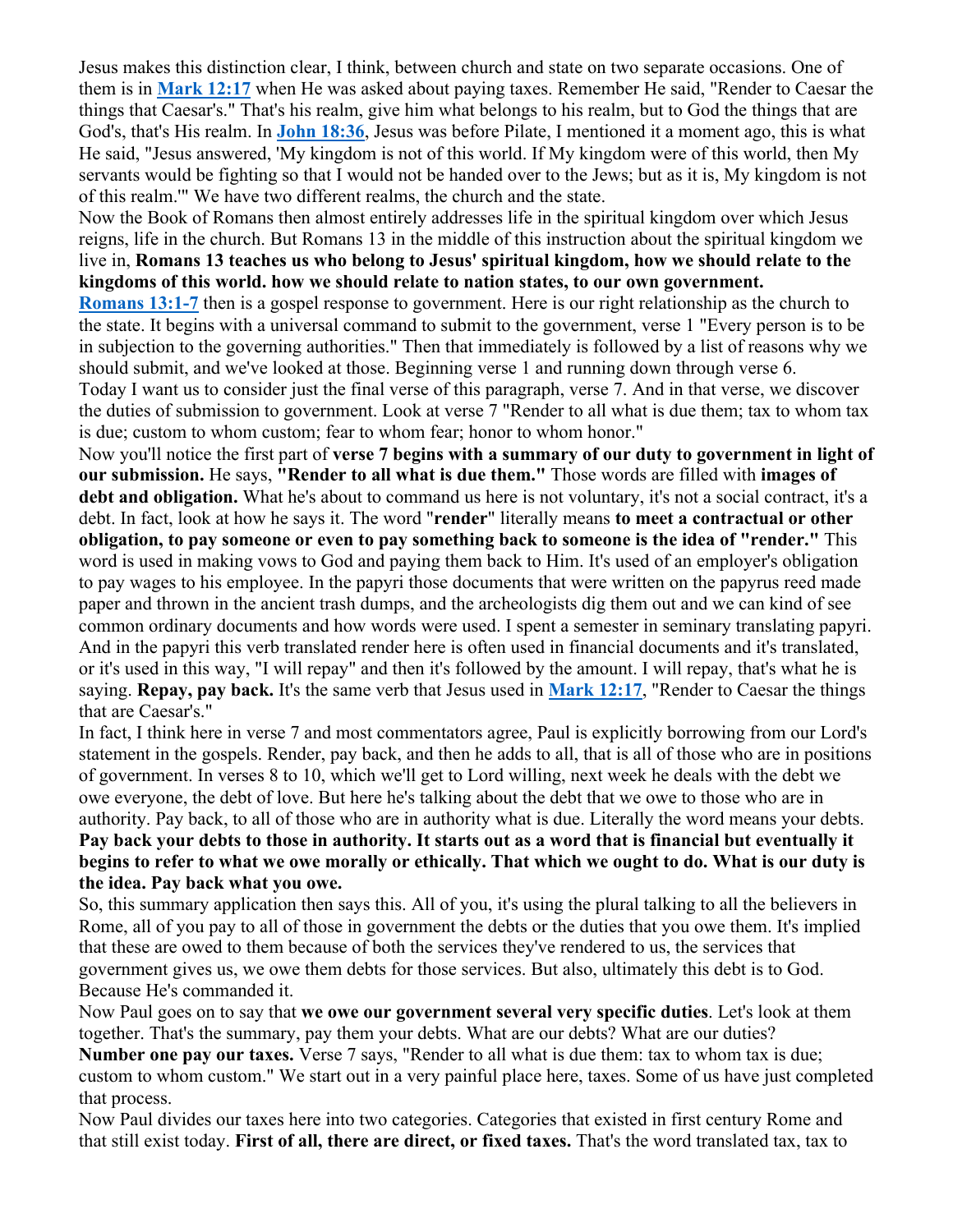whom tax is due. He refers to those taxes that are direct or fixed primarily on people or property. So, the tax per head, like our income tax, and property taxes.

The **second expression he uses has to do with indirect taxes or what we call use taxes.** That is taxes you pay for the things you use or buy. Verse 7 says, "custom to whom custom." The Latin word for this was "portoria" which you can hear the word "port" in there. When you showed up at a port you owed certain duties, certain customs. That's the idea behind this word, it refers to all taxes on goods and services. It includes toll taxes, customs, duties, sales tax, and all the fees for various services and licenses that government charges.

# **So, these two words together, tax and custom, are all inclusive of the things government expects from us for us to pay, whether it's income tax, whether it's a toll tax, whether it's customs when we enter the country with goods. Or whether it's sales tax and so forth, vehicle registration fees. All of those sorts of things are included.**

So, taken together then these two commands to pay our taxes, have a couple of important **implications**. I don't need to belabor it, it's pretty clear, pay your taxes. But there are some implications I just want to draw out for you.

**First of all, brothers and sisters, take every legitimate deduction and tax advantage that the law allows. You are not commanded to pay the government more than you owe. But don't cheat on your taxes and pay both your direct and indirect taxes.** That's what he's saying.

**Secondly, don't refuse to pay your taxes as if they were voluntary. As if you are the authority and as if you get to decide well, that's excessive. Or as if you get to decide well, I don't think they are using them for legitimate purposes.** Really? You think Nero was using all of the tax dollars they collected for legitimate purposes? Government never uses every dollar it collects for legitimate purposes. Never has, never will. Welcome to the real world. Paul says, that's not your job. Pay your taxes.

**A third thing** that I would add an implication here, and this is hardest of all I think, hopefully most of us in this room pay our taxes. But this one's the hardest, **guard you attitude about taxes.** I like the way James Montgomery Boice puts it he says, "Resignation is not the right attitude." Ouch. Been there done that. **"Resignation is not the right attitude, rather when we pay our federal taxes, we should be thankful for the armed forces those taxes support. And for the peace and national security we enjoy because of them. Taxes support the courts and numerous federal agencies from which we benefit. We have national parks, federal drug enforcement agencies, food inspectors, the CDC, the FBI, air traffic controllers, other indispensable services. [h***e goes on***] City taxes fund schools, garbage collection, fire fighters and police. [***and then I love this***,** *listen to how he ends***] without taxes government could not function, civilization would not be possible, and our lives and property would be in jeopardy every moment of every day."** So, we need to guard our attitudes, not only do we need to pay our taxes and fees, but we need to understand it is a debt we owe for services that we truly are rendered.

There's a **second duty** here that we owe government. It's to **obey the law.** Or to spell that out a little more fully, **we are to obey its edicts that is its executive orders.** We are to obey its laws, that is those laws that are passed by the official legislature and its verdicts, that is the legal decision of its courts. Obey the law. I think that's included in the expression verse 7, **"fear to whom fear" is due.**

Now let me just take that apart for you because there **are three possibilities** of what Paul means here when he says, render fear to whom fear is due. Let me give you each of them just so you know what the landscape is. Some say this means you should **fear God**, Paul is saying fear God. And they argue like this, they say, well, this could be just like **1 Peter 2:17**. where it says, 'Fear God, honor the king.' So maybe Paul is saying fear God, honor the king here at the end of verse 7. Also they point out that **Romans 13:3** uses this word fear and says there's no need to fear authority if you keep the law. So, this must be fear of someone else, this must be fear of God. Also, they would argue, that in **Luke 12:4** and **5**, Luke uses this word and says we should not fear men, but we should fear God. And a final argument that's used of this view is there were a couple of the early church fathers Origen and Tertullian who held this view. It's certainly possible, okay, I'll admit that to you. But I think it's highly unlikely, let me tell you why. Because the other commands in verse 7 have to do with what? Our response to government. If Paul meant that we were to fear God then we would expect him to do exactly what Peter does in **1 Peter 2:17** and that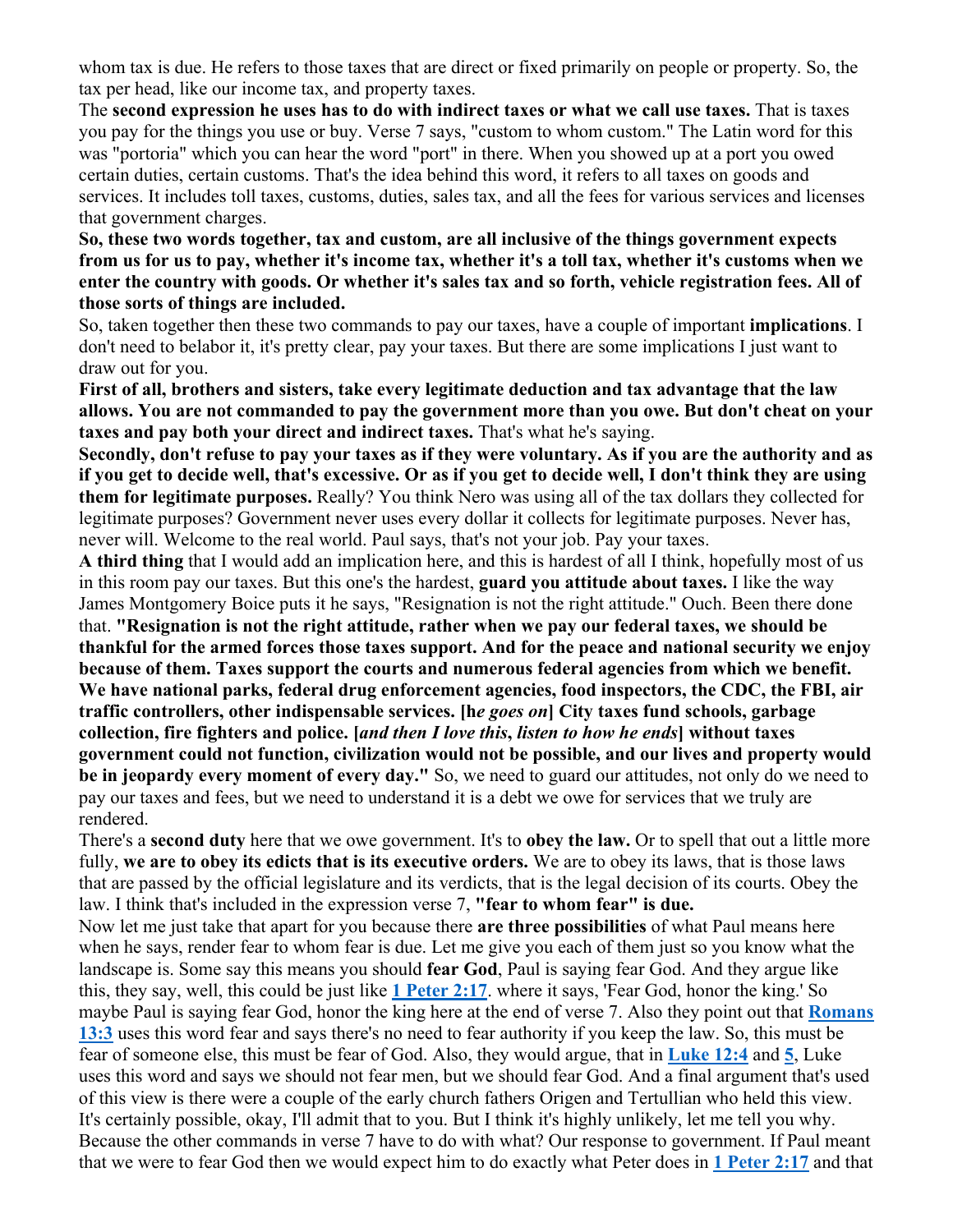is, insert the name of God. Fear God. In order to show he's interrupting the flow of his thought and he's no longer talking about government now he's talking about God. But he doesn't do that. So, there's no reason to make this refer to God. I think that one's unlikely.

There's a **second option**. Some people say, when it says "fear to whom fear" it means you are to **respect those in authority.** I think this is more likely. The arguments for this, it clearly fits the context of what's going on here. It fits the use of the word that's translated fear because it is used for respect for those in authority. In secular Greek it's used that way. And it's even used in the New Testament of respect for other human authorities. In **Ephesians 6:5** of employees for employers. **1 Peter 3:2**, of wives for husbands. So, this may be what Paul means. But if he does then it seems to me these last two expressions are redundant because you have respect and respect essentially, back to back. Some would say well there's a nuance of difference, one is greater than the other. But the usage in the New Testament doesn't support that.

So, after studying this passage, I've landed on the **third option** which I would encourage you to consider, that it means to **obey government officials**. Now why would I come to that conclusion? The only way the word fear is used here in this context is fearing the government enough that you obey its laws. You go back to verses 3 and 4, that's what he says, you don't want to have any fear, then obey. Verse 4 if you don't obey the government then you need to really fear. But verse 5 to me is the clincher, because there Paul says you need to be in subjection to government, you need to be in subjection for conscience sake, but you also need to be in subjection because of wrath. What does that mean? Because of the fear of being punished for breaking the law.

This is very much what Paul says in **Titus 3:1**, where he says, "Remind them to be subject to rulers, to authorities, to be obedient" that's what he's saying here as well I believe. And by the way I'm in good company, John Calvin takes this view as well. But I think that's what he's intending to say here. If so, the point of this command when he says, fear to whom fear, is that we are to **fear the government enough that we obey the executive orders that are issues, we obey the laws that are passed by the legislature, and we obey the legal verdicts of our government and its officials, unless they require us to directly disobey the Scripture.**

There's a **third duty we owe government**, not only to pay our taxes and obey the law, but it's to **honor its officials and its rulers.** Verse 7 you'll notice ends with these words, **"honor to whom honor.**" Honor means to show **reverence or respect**. It's the same word that's used in Ephesians 6 to describe how children are to respond to parents in the fifth commandment, honor your parents, same word. We are to show honor or respect to those in government, not because they are important or wealthy, or powerful, but because God has made them His ministers. Calvin writes, "We are to obey kings and governors whoever they may be, not because we are constrained, but because it is a service acceptable to God." There's the point we were just making, and then he adds, "For He will have them not only to be feared, [*that's obedience*] but also honored by voluntary respect."

Now here's a question for you. How do you honor government officials? What does that mean? Well posted on our fridge at home, there's a little card from when our kids were young, that says here's what it means to honor, show respect, for your parents. And it has three points. Essentially the points I want to make with you now because whenever you are honoring an authority these things are true. This word respect or honor includes these. Three primary ways to show honor and respect to those in authority:

- 1. **Attitude**. How do you think about them? In **1 Samuel 24:6** and **10**, David you remember refused to raise his hand against Saul, as bad as a king as Saul was, because he said he is the Lord's anointed. I'm not saying that our government are the Lord's anointed the same way that those leading Israel were. I'm simply saying there was a way of thinking about those in authority. The respect that was included. Here in Romans 13, three times in verse 4 and verse 6, three times we are told to think of them as ministers of God. That's respect. In **1 Peter 2:17** it says, "honor the king" the same word. In context it has to do with you attitude. How you think about them. How do you think about the government officials in our country? That's where it starts. Respect and honor starts between your ears.
- 2. You show respect and honor in the **words you use**. How you speak about them and to them. **Exodus 22:28** says, "You shall not curse God, nor curse a ruler of your people." Be careful how you speak about those who are in authority. Paul cites that very verse in Acts 23 when he stands before the